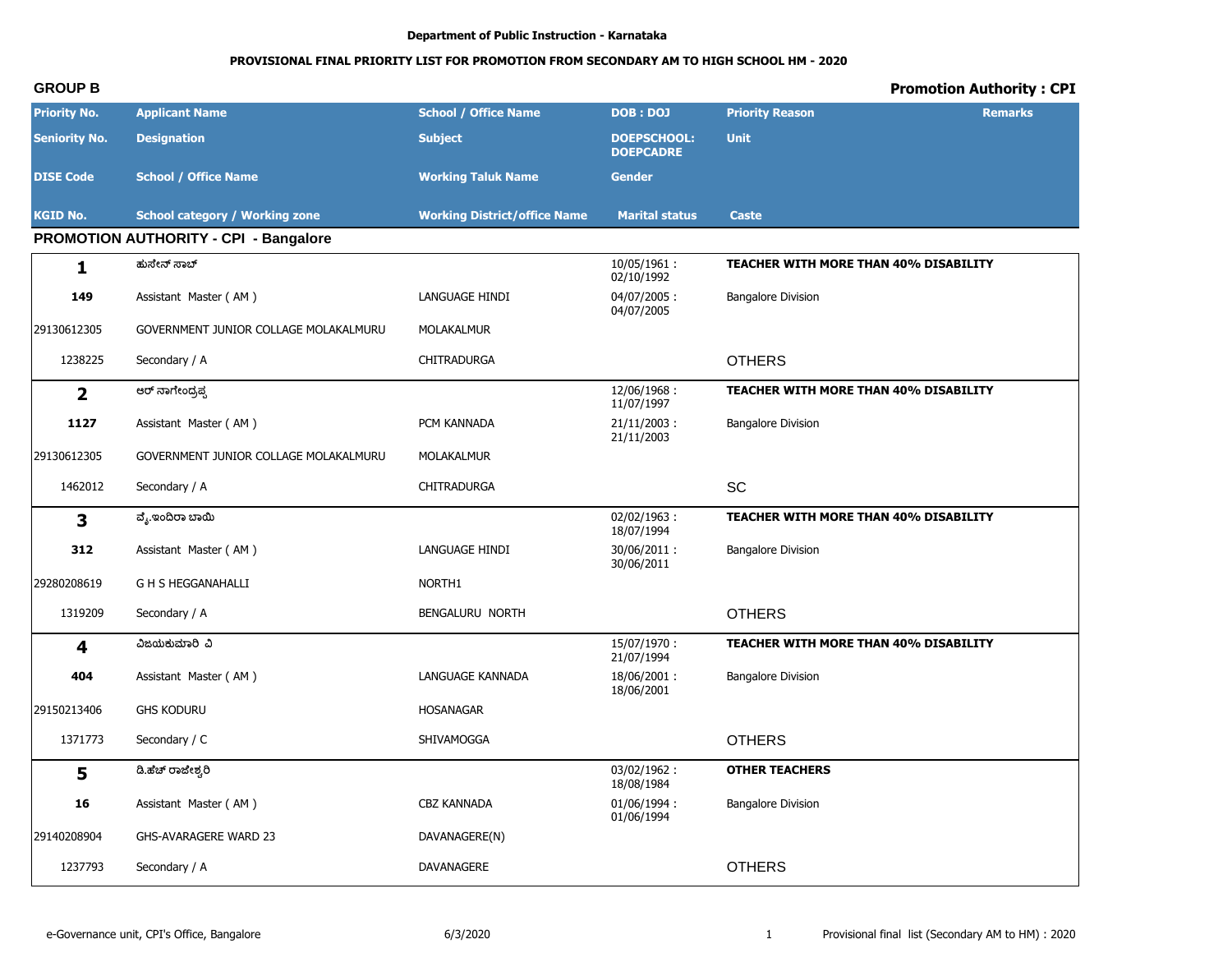# PROVISIONAL FINAL PRIORITY LIST FOR PROMOTION FROM SECONDARY AM TO HIGH SCHOOL HM - 2020

# **Promotion Authority: CPI**

| <b>Priority No.</b>     | <b>Applicant Name</b>                 | <b>School / Office Name</b>         | <b>DOB: DOJ</b>                        | <b>Priority Reason</b>    | <b>Remarks</b> |
|-------------------------|---------------------------------------|-------------------------------------|----------------------------------------|---------------------------|----------------|
| <b>Seniority No.</b>    | <b>Designation</b>                    | <b>Subject</b>                      | <b>DOEPSCHOOL:</b><br><b>DOEPCADRE</b> | <b>Unit</b>               |                |
| <b>DISE Code</b>        | <b>School / Office Name</b>           | <b>Working Taluk Name</b>           | <b>Gender</b>                          |                           |                |
| <b>KGID No.</b>         | <b>School category / Working zone</b> | <b>Working District/office Name</b> | <b>Marital status</b>                  | <b>Caste</b>              |                |
| 6                       | ಬೇಬಿ ಎಸ್ ಶೇಟ್                         |                                     | 05/07/1963:<br>30/09/1986              | <b>OTHER TEACHERS</b>     |                |
| 18                      | Assistant Master (AM)                 | ARTS KANNADA                        | $14/11/2019$ :<br>14/11/2019           | <b>Bangalore Division</b> |                |
| 29140111507             | GHSURDU-KEREBILACHI                   | CHANNAGIRI                          |                                        |                           |                |
| 1178450                 | Secondary / C                         | DAVANAGERE                          |                                        | <b>OTHERS</b>             |                |
| $\overline{\mathbf{z}}$ | ಎ.ಜಿ.ಪರಮೇಶ್ವರಪ್ಪ                      |                                     | 15/05/1962:<br>03/03/1987              | <b>OTHER TEACHERS</b>     |                |
| 22                      | Assistant Master (AM)                 | ARTS KANNADA                        | 24/10/2019:<br>24/10/2019              | <b>Bangalore Division</b> |                |
| 29310500302             | GOVT HIGH SCHOOL RAJAVANTHI           | PAVAGADA                            |                                        |                           |                |
| 1178601                 | Secondary / C                         | MADHUGIRI                           |                                        | <b>OTHERS</b>             |                |
| 8                       | ಶಶಿಕಲಾ ಜಿ ಕೇಸರಿ                       |                                     | 31/07/1966:<br>30/09/1992              | <b>OTHER TEACHERS</b>     |                |
| 181                     | Assistant Master (AM)                 | ARTS KANNADA                        | $04/07/2019$ :<br>04/07/2019           | <b>Bangalore Division</b> |                |
| 29280503819             | G H S GIRLS 13TH CR MALLESHWARAM      | NORTH <sub>2</sub>                  |                                        |                           |                |
| 1362312                 | Secondary / A                         | BENGALURU NORTH                     |                                        | SC                        |                |
| 9                       | ಶ್ರೀಧರ ಎಸ್                            |                                     | 23/03/1965:<br>23/12/1989              | <b>OTHER TEACHERS</b>     |                |
| 27                      | Assistant Master (AM)                 | <b>CBZ KANNADA</b>                  | 06/07/2011:<br>06/07/2011              | <b>Bangalore Division</b> |                |
| 29150718502             | <b>GHS MELIGE</b>                     | THIRTHAHALLI                        |                                        |                           |                |
| 1146606                 | Secondary / C                         | SHIVAMOGGA                          |                                        | <b>OTHERS</b>             |                |
| 10                      | ಪಾರ್ವತಿದೇವಿ. ಎಂ.ಎಸ್                   |                                     | 08/08/1966:<br>17/01/1990              | <b>OTHER TEACHERS</b>     |                |
| 34                      | Assistant Master (AM)                 | PCM KANNADA                         | 02/05/2011:<br>02/05/2011              | <b>Bangalore Division</b> |                |
| 29180902507             | GJC EMPRESS GIRLS TUM Ward-16         | <b>TUMKUR</b>                       |                                        |                           |                |
| 1192200                 | Secondary / A                         | <b>TUMKUR</b>                       |                                        | <b>OTHERS</b>             |                |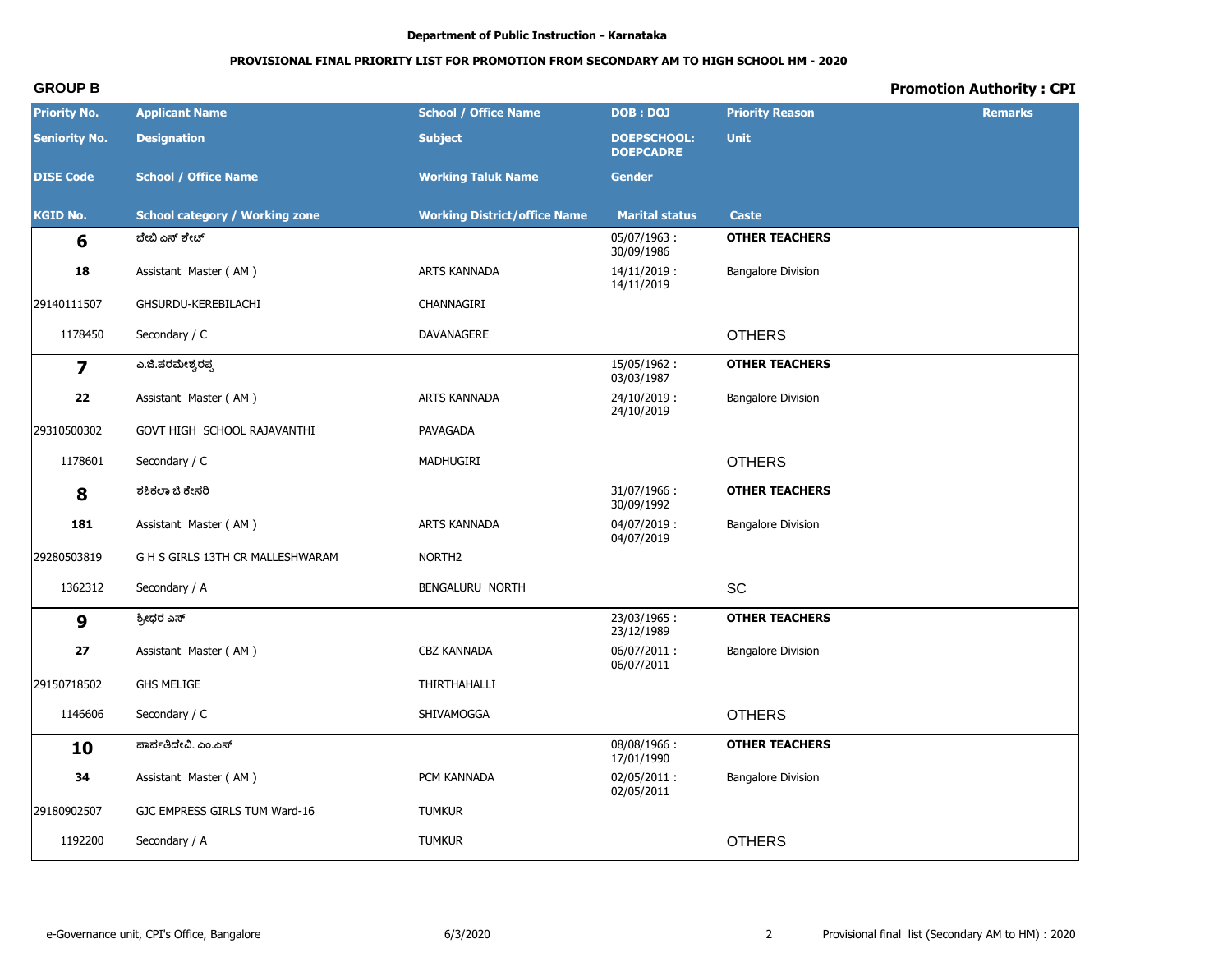# **PROVISIONAL FINAL PRIORITY LIST FOR PROMOTION FROM SECONDARY AM TO HIGH SCHOOL HM - 2020**

| <b>Priority No.</b>  | <b>Applicant Name</b>                 | <b>School / Office Name</b>         | <b>DOB: DOJ</b>                        | <b>Priority Reason</b>    | <b>Remarks</b> |
|----------------------|---------------------------------------|-------------------------------------|----------------------------------------|---------------------------|----------------|
| <b>Seniority No.</b> | <b>Designation</b>                    | <b>Subject</b>                      | <b>DOEPSCHOOL:</b><br><b>DOEPCADRE</b> | <b>Unit</b>               |                |
| <b>DISE Code</b>     | <b>School / Office Name</b>           | <b>Working Taluk Name</b>           | <b>Gender</b>                          |                           |                |
| <b>KGID No.</b>      | <b>School category / Working zone</b> | <b>Working District/office Name</b> | <b>Marital status</b>                  | <b>Caste</b>              |                |
| 11                   | ಯಶೋಧ.ಜಿ. ವಿ                           |                                     | 07/07/1960:<br>05/11/1990              | <b>OTHER TEACHERS</b>     |                |
| 39                   | Assistant Master (AM)                 | ARTS KANNADA                        | 29/04/2015:<br>29/04/2015              | <b>Bangalore Division</b> |                |
| 29280704810          | <b>GHS AGRAHARALAYOUT</b>             | NORTH4                              |                                        |                           |                |
| 1214177              | Secondary / A                         | BENGALURU NORTH                     |                                        | <b>OTHERS</b>             |                |
| 12                   | ಮಂಜುನಾಥ                               |                                     | 28/06/1964:<br>20/11/1990              | <b>OTHER TEACHERS</b>     |                |
| 40                   | Assistant Master (AM)                 | PCM KANNADA                         | 23/10/2019:<br>23/10/2019              | <b>Bangalore Division</b> |                |
| 29280202601          | GHPS KANNAHALLI UPGRADED HS           | NORTH1                              |                                        |                           |                |
| 1604040              | Secondary / B                         | BENGALURU NORTH                     |                                        | <b>OTHERS</b>             |                |
| 13                   | ಶ್ರೀನಿವಾಸ                             |                                     | $01/06/1971$ :<br>07/11/1997           | <b>OTHER TEACHERS</b>     |                |
| 900                  | Assistant Master (AM)                 | LANGUAGE HINDI                      | 02/07/2009:<br>02/07/2009              | <b>Bangalore Division</b> |                |
| 29200802044          | GOVT HS BHUVANESHWARI NAGAR           | SOUTH2                              |                                        |                           |                |
| 1405518              | Secondary / A                         | BENGALURU SOUTH                     |                                        | SC                        |                |
| 14                   | <b>SUMANGALA HEGDE</b>                |                                     | $01/07/1960$ :<br>02/09/1985           | <b>OTHER TEACHERS</b>     |                |
| 60                   | Assistant Master (AM)                 | <b>LANGUAGE SANSKRIT</b>            | 23/06/2011:<br>23/06/2011              | <b>Bangalore Division</b> |                |
| 29280503819          | G H S GIRLS 13TH CR MALLESHWARAM      | NORTH <sub>2</sub>                  |                                        |                           |                |
| 1510799              | Secondary / A                         | BENGALURU NORTH                     |                                        | <b>OTHERS</b>             |                |
| 15                   | ರೇಣುಕಾ ಜಿ ಜೋಶಿ                        |                                     | 20/06/1961:<br>03/06/1985              | <b>OTHER TEACHERS</b>     |                |
| 61                   | Assistant Master (AM)                 | ARTS KANNADA                        | 30/05/2008:<br>30/05/2008              | <b>Bangalore Division</b> |                |
| 29280200429          | G H S KETHAMARANAHALLI RAJAJINAGAR    | NORTH1                              |                                        |                           |                |
| 1197912              | Secondary / A                         | BENGALURU NORTH                     |                                        | <b>OTHERS</b>             |                |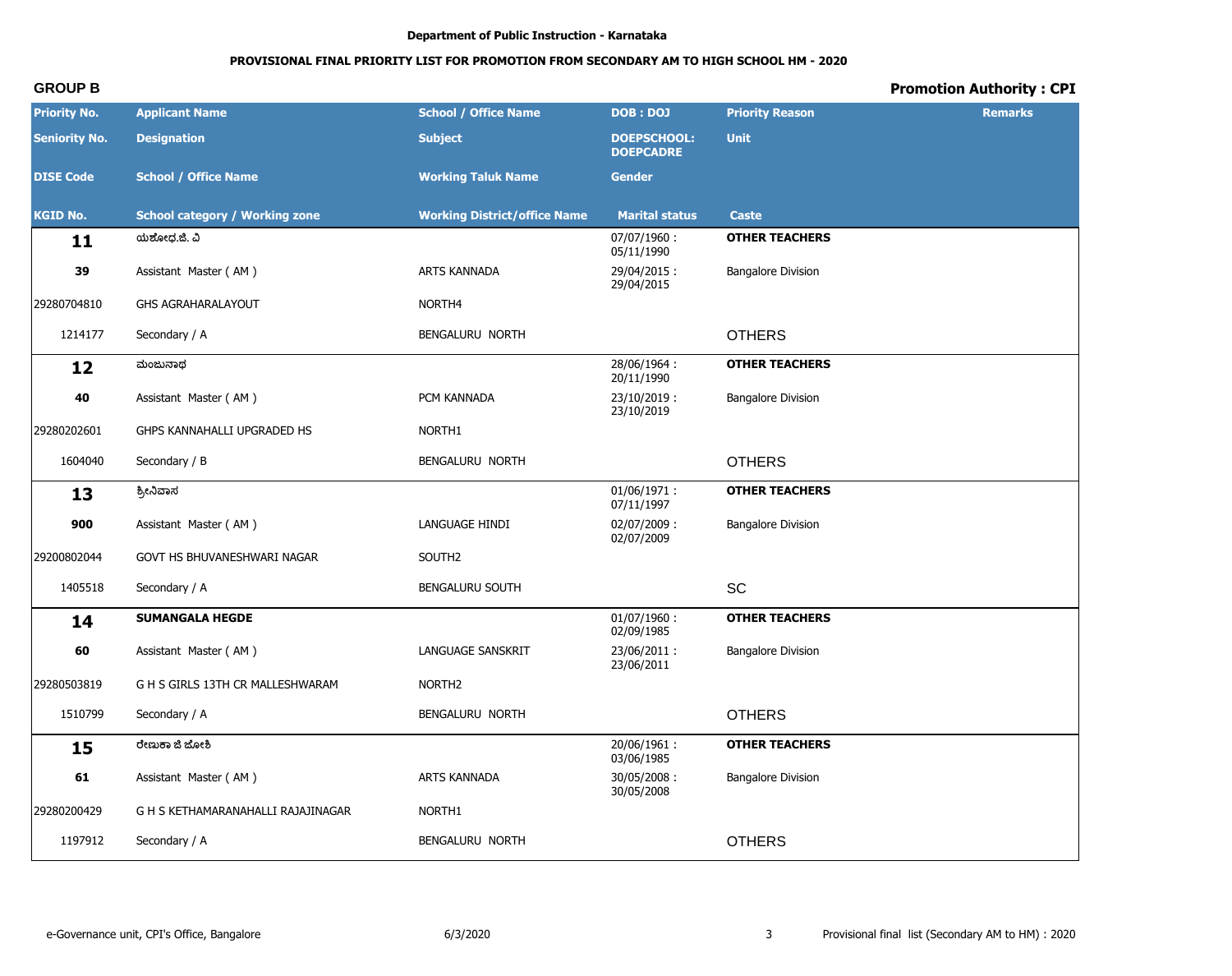# **PROVISIONAL FINAL PRIORITY LIST FOR PROMOTION FROM SECONDARY AM TO HIGH SCHOOL HM - 2020**

| <b>Priority No.</b>  | <b>Applicant Name</b>                   | <b>School / Office Name</b>         | DOB: DOJ                               | <b>Priority Reason</b>    | <b>Remarks</b> |
|----------------------|-----------------------------------------|-------------------------------------|----------------------------------------|---------------------------|----------------|
| <b>Seniority No.</b> | <b>Designation</b>                      | <b>Subject</b>                      | <b>DOEPSCHOOL:</b><br><b>DOEPCADRE</b> | <b>Unit</b>               |                |
| <b>DISE Code</b>     | <b>School / Office Name</b>             | <b>Working Taluk Name</b>           | <b>Gender</b>                          |                           |                |
| <b>KGID No.</b>      | <b>School category / Working zone</b>   | <b>Working District/office Name</b> | <b>Marital status</b>                  | Caste                     |                |
| 16                   | ಕೆ ಜಿ ಸಿದ್ಧಗಂಗಯ್ಯ                       |                                     | 28/01/1961:<br>17/11/1986              | <b>OTHER TEACHERS</b>     |                |
| 64                   | Assistant Master (AM)                   | PCM KANNADA                         | 03/06/1999:<br>03/06/1999              | <b>Bangalore Division</b> |                |
| 29200141909          | <b>GHS SARAKKI</b>                      | SOUTH1                              |                                        |                           |                |
| 2183080              | Secondary / A                           | <b>BENGALURU SOUTH</b>              |                                        | <b>OTHERS</b>             |                |
| 17                   | ಲೋಗನಾಥನ್ ಡಿ                             |                                     | 26/09/1963:<br>17/09/1986              | <b>OTHER TEACHERS</b>     |                |
| 68                   | Block Resource Person (BRP) - Secondary | PCM KANNADA                         | $01/09/2015$ :<br>01/09/2015           | <b>Bangalore Division</b> |                |
| 30292805183          | BRC NORTH2                              | NORTH <sub>2</sub>                  |                                        |                           |                |
| 1150016              | Secondary / A                           | BENGALURU NORTH                     |                                        | <b>OTHERS</b>             |                |
| 18                   | ಪ್ರಕಾಶ್. ಜಿ.                            |                                     | 24/07/1974:<br>29/09/1997              | <b>OTHER TEACHERS</b>     |                |
| 916                  | Assistant Master (AM)                   | LANGUAGE HINDI                      | 29/09/1997:<br>29/09/1997              | <b>Bangalore Division</b> |                |
| 29150203701          | <b>GHS KANUGODU</b>                     | <b>HOSANAGAR</b>                    |                                        |                           |                |
| 1457628              | Secondary / C                           | SHIVAMOGGA                          |                                        | SC                        |                |
| 19                   | ಸುಶೀಲಮ್ಮ                                |                                     | 20/07/1960:<br>26/12/1985              | <b>OTHER TEACHERS</b>     |                |
| 89                   | Assistant Master (AM)                   | ARTS KANNADA                        | $01/08/2017$ :<br>01/08/2017           | <b>Bangalore Division</b> |                |
| 29280230202          | <b>G H S SANEGORAVANAHALLI</b>          | NORTH1                              |                                        |                           |                |
| 1164307              | Secondary / A                           | BENGALURU NORTH                     |                                        | <b>OTHERS</b>             |                |
| 20                   | ಟಿ.ಆರ್.ವರಲಕ್ಷ್ಮೀ                        |                                     | $01/06/1960$ :<br>19/12/1984           | <b>OTHER TEACHERS</b>     |                |
| 93                   | Assistant Master (AM)                   | LANGUAGE ENGLISH                    | 19/12/1984:<br>19/12/1984              | <b>Bangalore Division</b> |                |
| 29180803410          | GOVT. JUNIOR COLLEGE NONAVINAKERE       | <b>TIPTUR</b>                       |                                        |                           |                |
| 1129189              | Secondary / C                           | <b>TUMKUR</b>                       |                                        | <b>OTHERS</b>             |                |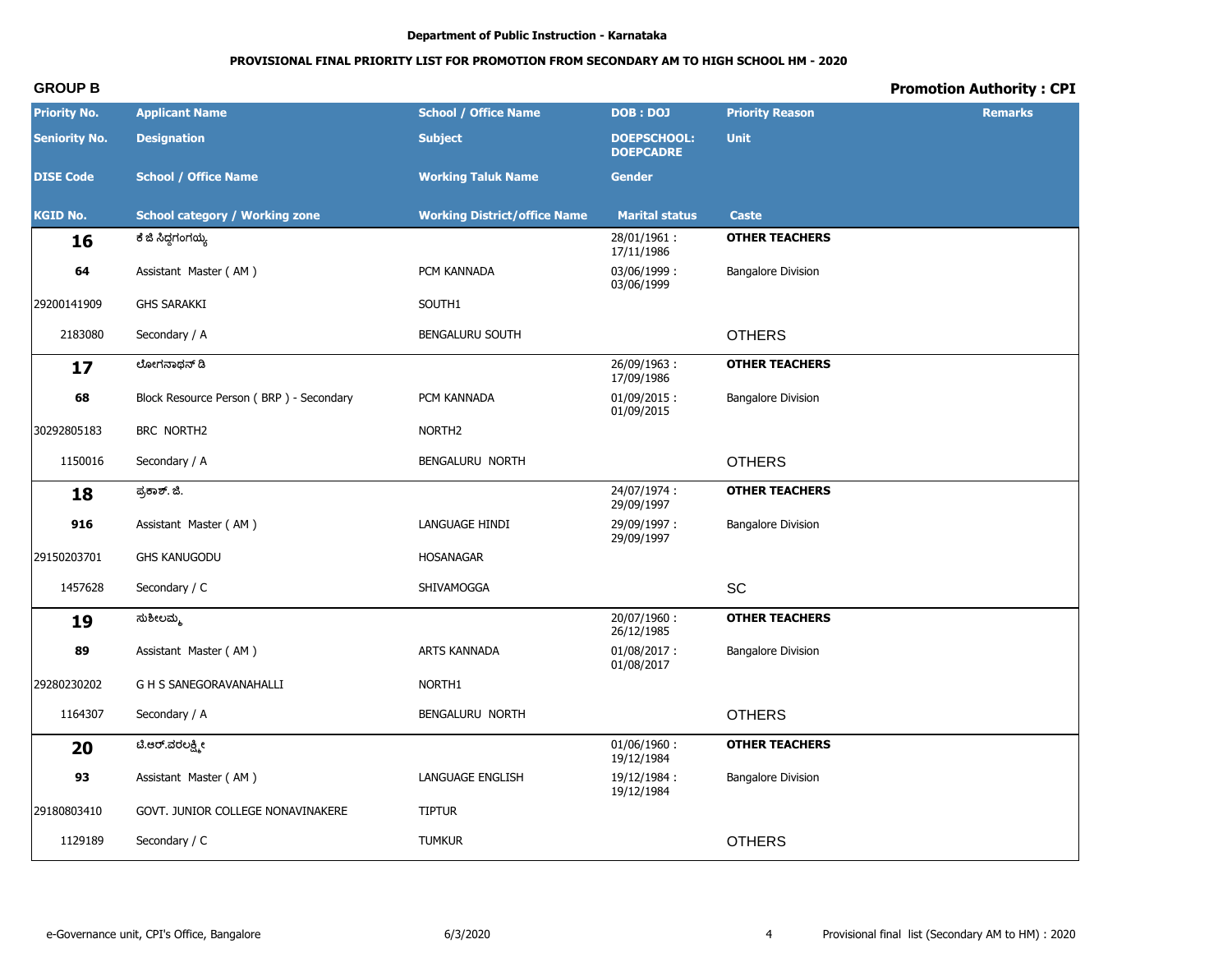# **PROVISIONAL FINAL PRIORITY LIST FOR PROMOTION FROM SECONDARY AM TO HIGH SCHOOL HM - 2020**

| <b>Priority No.</b>  | <b>Applicant Name</b>                 | <b>School / Office Name</b>         | DOB: DOJ                               | <b>Priority Reason</b>    | <b>Remarks</b> |
|----------------------|---------------------------------------|-------------------------------------|----------------------------------------|---------------------------|----------------|
| <b>Seniority No.</b> | <b>Designation</b>                    | <b>Subject</b>                      | <b>DOEPSCHOOL:</b><br><b>DOEPCADRE</b> | <b>Unit</b>               |                |
| <b>DISE Code</b>     | <b>School / Office Name</b>           | <b>Working Taluk Name</b>           | <b>Gender</b>                          |                           |                |
| <b>KGID No.</b>      | <b>School category / Working zone</b> | <b>Working District/office Name</b> | <b>Marital status</b>                  | Caste                     |                |
| 21                   | ಹೆಚ್.ಟಿ.ವೇದಾವತಿ ಚೌಡಯ್ಯ                |                                     | 15/02/1963:<br>01/10/1986              | <b>OTHER TEACHERS</b>     |                |
| 97                   | Assistant Master (AM)                 | <b>CBZ KANNADA</b>                  | 17/10/2019:<br>17/10/2019              | <b>Bangalore Division</b> |                |
| 29200129901          | GOVERNMENT HIGH SCHOOL HONNAGANAHATTI | SOUTH1                              |                                        |                           |                |
| 1213206              | Secondary / B                         | <b>BENGALURU SOUTH</b>              |                                        | <b>OTHERS</b>             |                |
| 22                   | ಉಮಾ .ಎ                                |                                     | 10/06/1960:<br>04/03/1987              | <b>OTHER TEACHERS</b>     |                |
| 103                  | Assistant Master (AM)                 | ARTS KANNADA                        | 04/07/2002:<br>04/07/2002              | <b>Bangalore Division</b> |                |
| 29280704810          | <b>GHS AGRAHARALAYOUT</b>             | NORTH4                              |                                        |                           |                |
| 1306325              | Secondary / A                         | BENGALURU NORTH                     |                                        | <b>OTHERS</b>             |                |
| 23                   | ರಂಗಪ್ಪ.ಹೆಚ್                           |                                     | 22/08/1971:<br>19/08/1997              | <b>OTHER TEACHERS</b>     |                |
| 933                  | Assistant Master (AM)                 | LANGUAGE KANNADA                    | $16/10/2019$ :<br>16/10/2019           | <b>Bangalore Division</b> |                |
| 29310619503          | GOVT HIGH SCHOOL MADDAKKANAHALLI      | <b>SIRA</b>                         |                                        |                           |                |
| 1462264              | Secondary / C                         | MADHUGIRI                           |                                        | <b>SC</b>                 |                |
| 24                   | ಹೆಚ್ ವಿ ಶಿವಕುಮಾರ ಸ್ವಾಮಿ               |                                     | 04/09/1967:<br>12/09/1992              | <b>OTHER TEACHERS</b>     |                |
| 119                  | Assistant Master (AM)                 | PCM KANNADA                         | 23/10/2019:<br>23/10/2019              | <b>Bangalore Division</b> |                |
| 29200401119          | <b>GOVT HS SARJAPURA</b>              | ANEKAL                              |                                        |                           |                |
| 1170956              | Secondary / B                         | <b>BENGALURU SOUTH</b>              |                                        | <b>OTHERS</b>             |                |
| 25                   | ಬಸವರಾಜ ಉಕ್ಕುಂದಪ್ಪ ಮುದ್ದಪ್ಪಳವರ         |                                     | 24/01/1969:<br>28/09/1992              | <b>OTHER TEACHERS</b>     |                |
| 120                  | Assistant Master (AM)                 | PCM KANNADA                         | 05/06/1995:<br>05/06/1995              | <b>Bangalore Division</b> |                |
| 29150605810          | <b>GPUC ANAVATTI</b>                  | <b>SORAB</b>                        |                                        |                           |                |
| 1150770              | Secondary / C                         | SHIVAMOGGA                          |                                        | <b>OTHERS</b>             |                |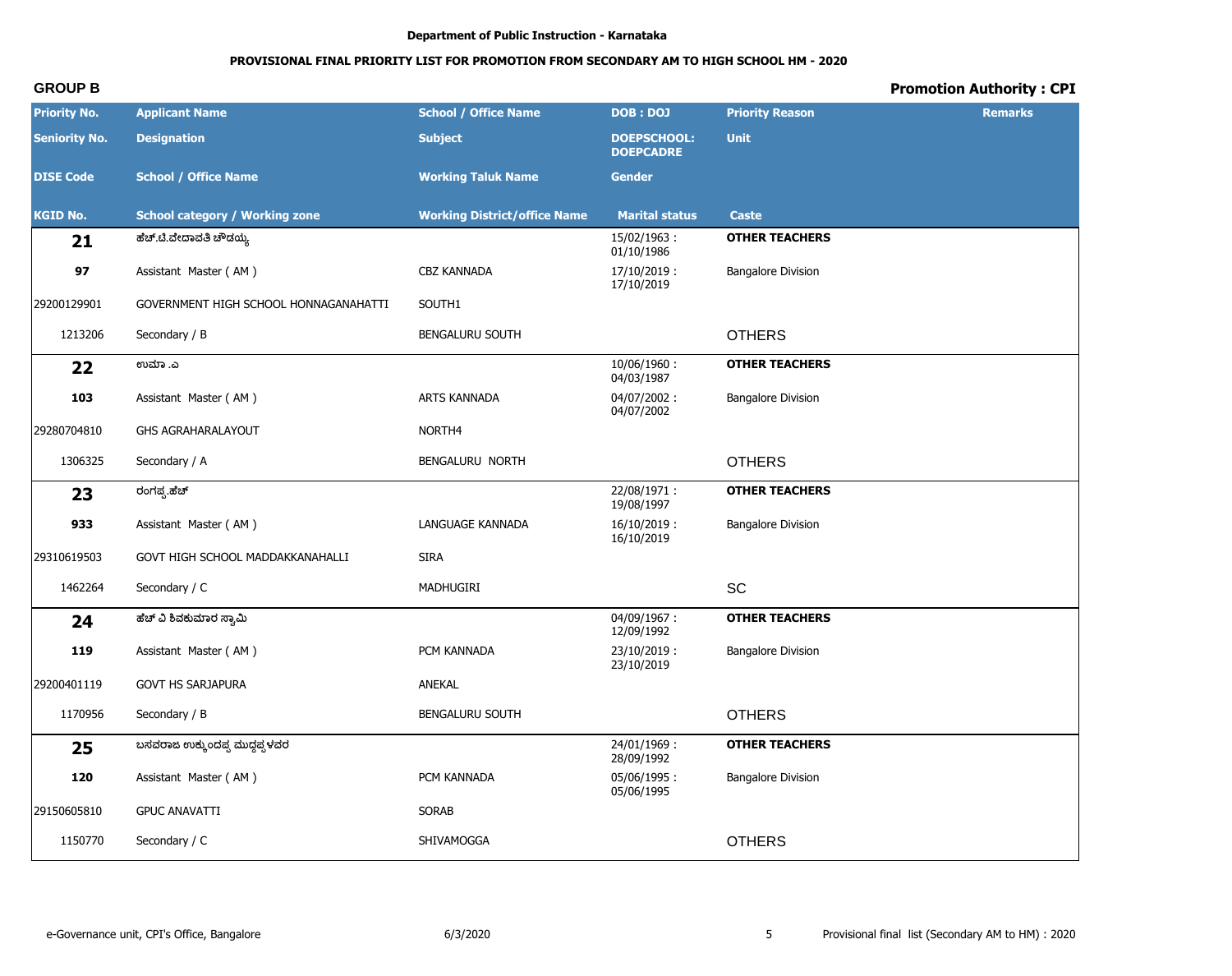# PROVISIONAL FINAL PRIORITY LIST FOR PROMOTION FROM SECONDARY AM TO HIGH SCHOOL HM - 2020

# **Promotion Authority: CPI**

| <b>Priority No.</b>  | <b>Applicant Name</b>                 | <b>School / Office Name</b>         | <b>DOB: DOJ</b>                        | <b>Priority Reason</b>    | <b>Remarks</b> |
|----------------------|---------------------------------------|-------------------------------------|----------------------------------------|---------------------------|----------------|
| <b>Seniority No.</b> | <b>Designation</b>                    | <b>Subject</b>                      | <b>DOEPSCHOOL:</b><br><b>DOEPCADRE</b> | <b>Unit</b>               |                |
| <b>DISE Code</b>     | <b>School / Office Name</b>           | <b>Working Taluk Name</b>           | <b>Gender</b>                          |                           |                |
| <b>KGID No.</b>      | <b>School category / Working zone</b> | <b>Working District/office Name</b> | <b>Marital status</b>                  | <b>Caste</b>              |                |
| 26                   | ವೈ ಎನ್ ಅನ್ನಪೂರ್ಣ                      |                                     | 22/01/1971:<br>30/09/1992              | <b>OTHER TEACHERS</b>     |                |
| 121                  | Assistant Master (AM)                 | LANGUAGE HINDI                      | 30/09/1992:<br>30/09/1992              | <b>Bangalore Division</b> |                |
| 29140514710          | GOVT GIRLS P.U COLLEGE-NYAMATHI       | <b>HONNALI</b>                      |                                        |                           |                |
| 1179930              | Secondary / C                         | DAVANAGERE                          |                                        | <b>OTHERS</b>             |                |
| 27                   | ಮಂಗಳಗೌರಿ                              |                                     | 28/02/1971:<br>26/08/1997              | <b>OTHER TEACHERS</b>     |                |
| 982                  | Assistant Master (AM)                 | CBZ KANNADA                         | 17/06/2003:<br>17/06/2003              | <b>Bangalore Division</b> |                |
| 29200110134          | <b>GHS SUNKENAHALLI</b>               | SOUTH1                              |                                        |                           |                |
| 1409577              | Secondary / A                         | BENGALURU SOUTH                     |                                        | SC                        |                |
| 28                   | ಗೀತಾ ಎಚ್.ಎಸ್                          |                                     | 28/06/1966:<br>18/07/1994              | <b>OTHER TEACHERS</b>     |                |
| 619                  | Assistant Master (AM)                 | ARTS KANNADA                        | 29/04/2011:<br>29/04/2011              | <b>Bangalore Division</b> |                |
| 29140209105          | GHS-S.P.S NAGARA 2nd STAGE            | DAVANAGERE(N)                       |                                        |                           |                |
| 1314275              | Secondary / A                         | DAVANAGERE                          |                                        | <b>ST</b>                 |                |
| 29                   | ಕಿರಣ್ಮಯಿ ಆರ್ ಬಂಡಿಗಡಿ                  |                                     | 03/04/1968:<br>07/10/1992              | <b>OTHER TEACHERS</b>     |                |
| 123                  | Assistant Master (AM)                 | LANGUAGE HINDI                      | 22/06/2006:<br>22/06/2006              | <b>Bangalore Division</b> |                |
| 29130113206          | GOVTJU COLLEGE TURUVANURU             | CHITRADURGA                         |                                        |                           |                |
| 1695591              | Secondary / C                         | CHITRADURGA                         |                                        | <b>OTHERS</b>             |                |
| 30                   | ಕೆ ಆರ್ ಸುಧಾಕರ                         |                                     | 08/05/1969:<br>28/09/1992              | <b>OTHER TEACHERS</b>     |                |
| 125                  | Assistant Master (AM)                 | CBZ KANNADA                         | 31/05/1995:<br>31/05/1995              | <b>Bangalore Division</b> |                |
| 29150641601          | <b>GHS KOTIPURA</b>                   | SORAB                               |                                        |                           |                |
| 1166514              | Secondary / C                         | SHIVAMOGGA                          |                                        | <b>OTHERS</b>             |                |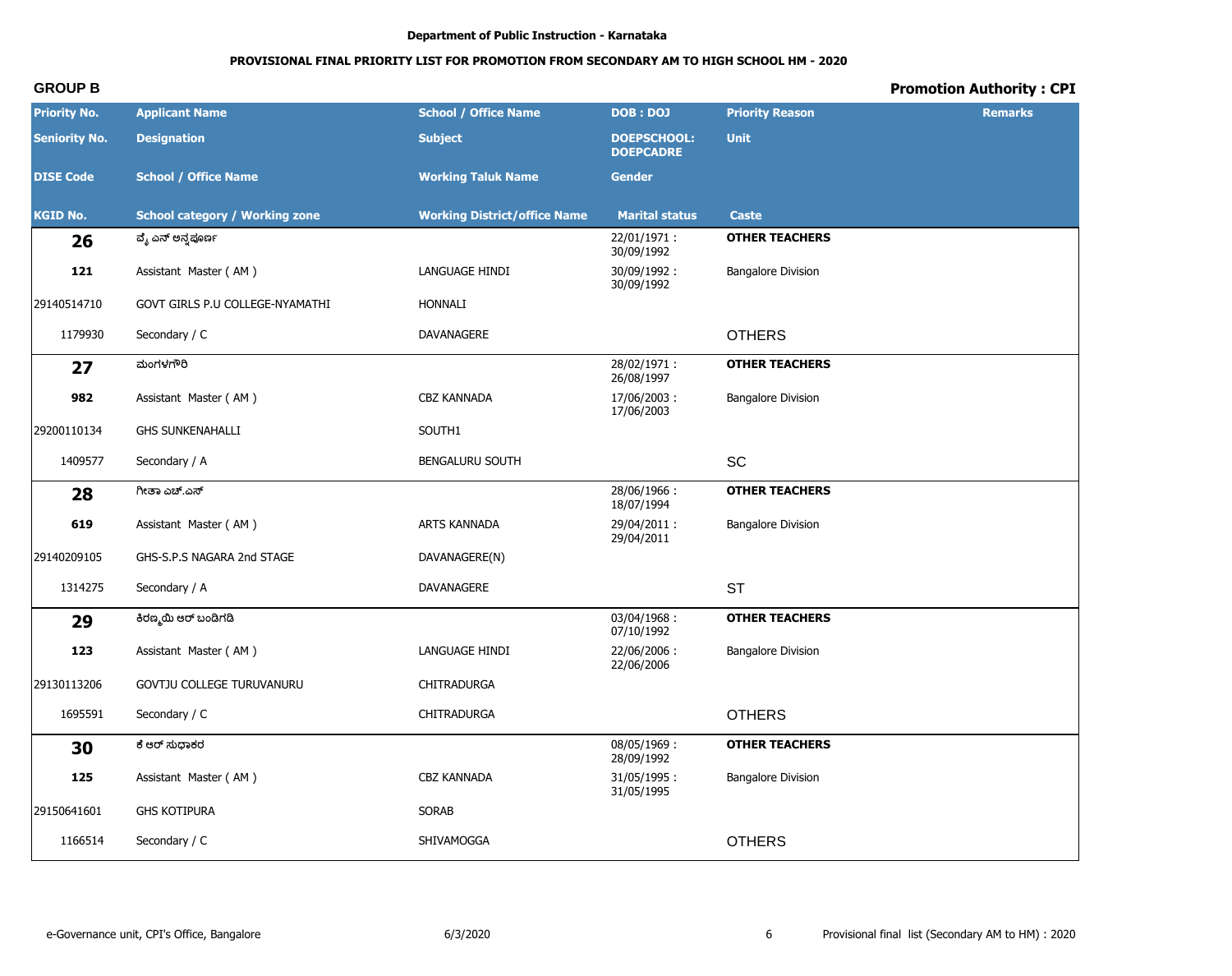# **PROVISIONAL FINAL PRIORITY LIST FOR PROMOTION FROM SECONDARY AM TO HIGH SCHOOL HM - 2020**

| <b>Priority No.</b>  | <b>Applicant Name</b>                 | <b>School / Office Name</b>         | <b>DOB: DOJ</b>                        | <b>Priority Reason</b>    | <b>Remarks</b> |
|----------------------|---------------------------------------|-------------------------------------|----------------------------------------|---------------------------|----------------|
| <b>Seniority No.</b> | <b>Designation</b>                    | <b>Subject</b>                      | <b>DOEPSCHOOL:</b><br><b>DOEPCADRE</b> | <b>Unit</b>               |                |
| <b>DISE Code</b>     | <b>School / Office Name</b>           | <b>Working Taluk Name</b>           | <b>Gender</b>                          |                           |                |
| <b>KGID No.</b>      | <b>School category / Working zone</b> | <b>Working District/office Name</b> | <b>Marital status</b>                  | <b>Caste</b>              |                |
| 31                   | ಮಂಜಪ್ಪ ದಿದ್ದಿಗಿ                       |                                     | $01/06/1966$ :<br>02/10/1992           | <b>OTHER TEACHERS</b>     |                |
| 126                  | Assistant Master (AM)                 | <b>ARTS KANNADA</b>                 | 07/08/2013:<br>07/08/2013              | <b>Bangalore Division</b> |                |
| 29140603003          | <b>GHS - DEVIKERE</b>                 | <b>JAGALUR</b>                      |                                        |                           |                |
| 1696617              | Secondary / C                         | DAVANAGERE                          |                                        | <b>OTHERS</b>             |                |
| 32                   | ನಾಗರಾಜ                                |                                     | 19/04/1970:<br>06/11/1997              | <b>OTHER TEACHERS</b>     |                |
| 990                  | Assistant Master (AM)                 | LANGUAGE HINDI                      | $31/10/2019$ :<br>31/10/2019           | <b>Bangalore Division</b> |                |
| 29150117306          | GGPUC NEW TOWN BHADRAVATHI            | BHADRAVATI                          |                                        |                           |                |
| 1460600              | Secondary / A                         | SHIVAMOGGA                          |                                        | SC                        |                |
| 33                   | ಗುರುಪ್ರಸಾದ್ ಟಿ ಸಿ                     |                                     | 15/05/1966:<br>29/09/1992              | <b>OTHER TEACHERS</b>     |                |
| 129                  | Assistant Master (AM)                 | PCM KANNADA                         | $04/07/2019$ :<br>04/07/2019           | <b>Bangalore Division</b> |                |
| 29310427501          | GOVT HIGH SCHOOL MADHUGIRI            | MADHUGIRI                           |                                        |                           |                |
| 1131038              | Secondary / A                         | MADHUGIRI                           |                                        | <b>OTHERS</b>             |                |
| 34                   | ವಿನುತ ಜಿ                              |                                     | 23/08/1966:<br>29/09/1992              | <b>OTHER TEACHERS</b>     |                |
| 130                  | <b>Technical Assistant</b>            | PCM KANNADA                         | $01/04/2010$ :<br>01/04/2010           | <b>Bangalore Division</b> |                |
| 1150976              | Secondary /                           | BENGALURU NORTH                     |                                        | <b>OTHERS</b>             |                |
| 35                   | ಸುಬ್ಬಿರೆಡ್ಡಿ                          |                                     | 10/12/1966:<br>02/10/1992              | <b>OTHER TEACHERS</b>     |                |
| 131                  | Assistant Master (AM)                 | LANGUAGE HINDI                      | $01/08/2018$ :<br>01/08/2018           | <b>Bangalore Division</b> |                |
| 29290426403          | <b>GHS MURAGAMALLA</b>                | CHINTAMANI                          |                                        |                           |                |
| 1166964              | Secondary / C                         | CHIKKABALLAPURA                     |                                        | <b>OTHERS</b>             |                |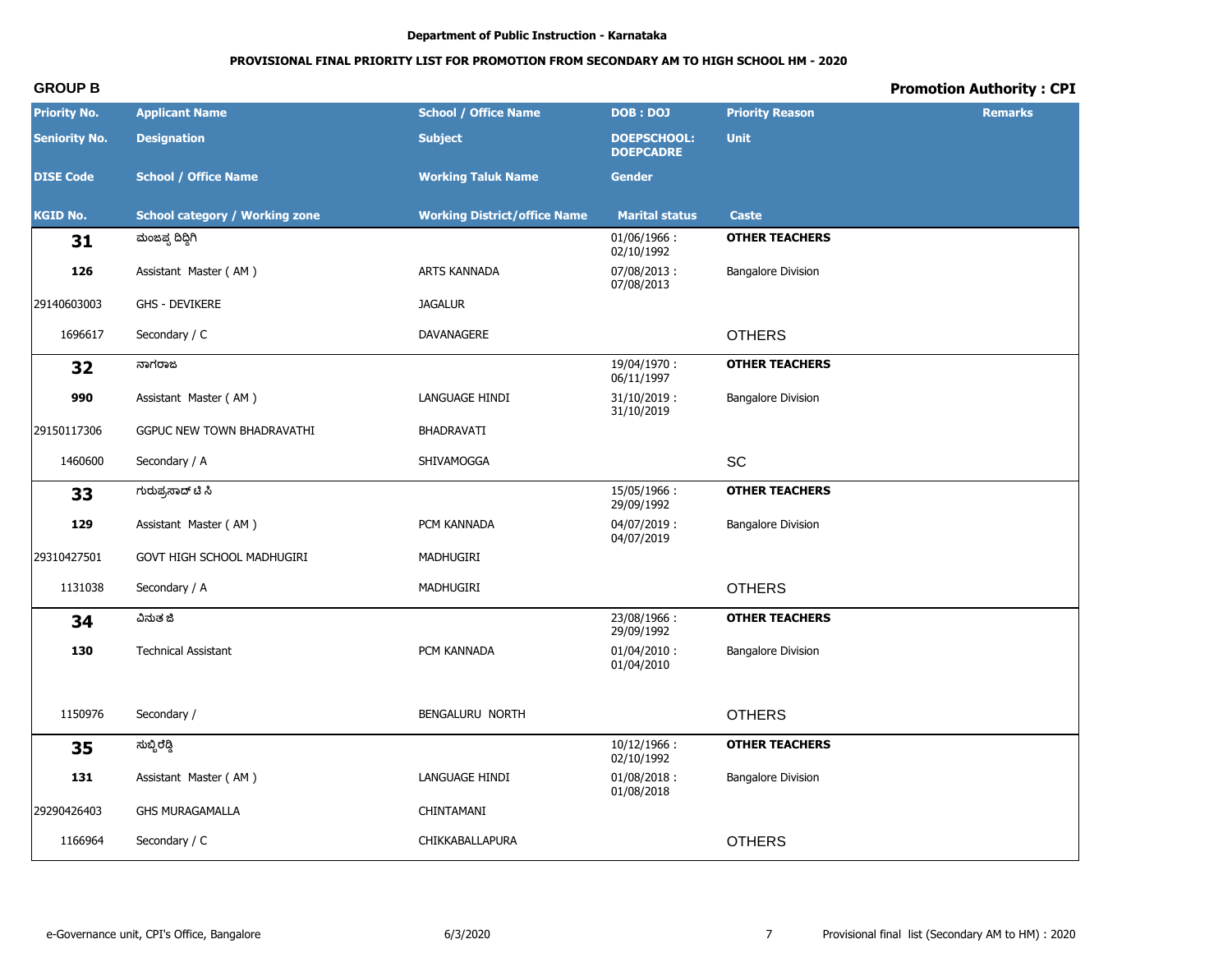# **PROVISIONAL FINAL PRIORITY LIST FOR PROMOTION FROM SECONDARY AM TO HIGH SCHOOL HM - 2020**

| <b>Priority No.</b>  | <b>Applicant Name</b>                 | <b>School / Office Name</b>         | <b>DOB: DOJ</b>                        | <b>Priority Reason</b>    | <b>Remarks</b> |
|----------------------|---------------------------------------|-------------------------------------|----------------------------------------|---------------------------|----------------|
| <b>Seniority No.</b> | <b>Designation</b>                    | <b>Subject</b>                      | <b>DOEPSCHOOL:</b><br><b>DOEPCADRE</b> | <b>Unit</b>               |                |
| <b>DISE Code</b>     | <b>School / Office Name</b>           | <b>Working Taluk Name</b>           | <b>Gender</b>                          |                           |                |
| <b>KGID No.</b>      | <b>School category / Working zone</b> | <b>Working District/office Name</b> | <b>Marital status</b>                  | Caste                     |                |
| 36                   | ಎನ್. ದಿನೇಶ್                           |                                     | $10/12/1967$ :<br>28/09/1992           | <b>OTHER TEACHERS</b>     |                |
| 132                  | Assistant Master (AM)                 | PCM KANNADA                         | 05/07/2005:<br>05/07/2005              | <b>Bangalore Division</b> |                |
| 29180803503          | GOVT. COMPOSITE HIGH SCHOOL ALBUR     | <b>TIPTUR</b>                       |                                        |                           |                |
| 1150545              | Secondary / C                         | <b>TUMKUR</b>                       |                                        | <b>OTHERS</b>             |                |
| 37                   | ಮಮ್ತಾಜ್                               |                                     | 22/07/1968:<br>30/09/1992              | <b>OTHER TEACHERS</b>     |                |
| 133                  | Assistant Master (AM)                 | ARTS KANNADA                        | $30/10/2019$ :<br>30/10/2019           | <b>Bangalore Division</b> |                |
| 29320604904          | G HS SHESHAGIRIHALLI                  | RAMANAGARA                          |                                        |                           |                |
| 1238379              | Secondary / C                         | RAMANAGARA                          |                                        | <b>OTHERS</b>             |                |
| 38                   | ಸುರೇಶ್ ಟಿ                             |                                     | 01/06/1972:<br>07/07/1997              | <b>OTHER TEACHERS</b>     |                |
| 999                  | Assistant Master (AM)                 | PCM KANNADA                         | 08/09/2015:<br>08/09/2015              | <b>Bangalore Division</b> |                |
| 29140404807          | <b>GHS - KOKKANUR</b>                 | <b>HARIHARA</b>                     |                                        |                           |                |
| 1463645              | Secondary / C                         | DAVANAGERE                          |                                        | SC                        |                |
| 39                   | ಮಂಜಮ್ಮ, ಎನ್. ಜಿ.                      |                                     | 04/03/1965:<br>28/09/1992              | <b>OTHER TEACHERS</b>     |                |
| 135                  | Assistant Master (AM)                 | <b>ARTS KANNADA</b>                 | 02/05/2011:<br>02/05/2011              | <b>Bangalore Division</b> |                |
| 29150519907          | <b>GHS NIDIGE</b>                     | SHIVAMOGGA                          |                                        |                           |                |
| 1239233              | Secondary / B                         | SHIVAMOGGA                          |                                        | <b>OTHERS</b>             |                |
| 40                   | ಲೋಕೇಶ್.ಆರ್.ಎಸ್.                       |                                     | 15/06/1968:<br>29/09/1992              | <b>OTHER TEACHERS</b>     |                |
| 136                  | Assistant Master (AM)                 | LANGUAGE HINDI                      | 20/06/2003:<br>20/06/2003              | <b>Bangalore Division</b> |                |
| 29180219012          | <b>GCHS GIRLS CHELUR</b>              | <b>GUBBI</b>                        |                                        |                           |                |
| 1131991              | Secondary / C                         | <b>TUMKUR</b>                       |                                        | <b>OTHERS</b>             |                |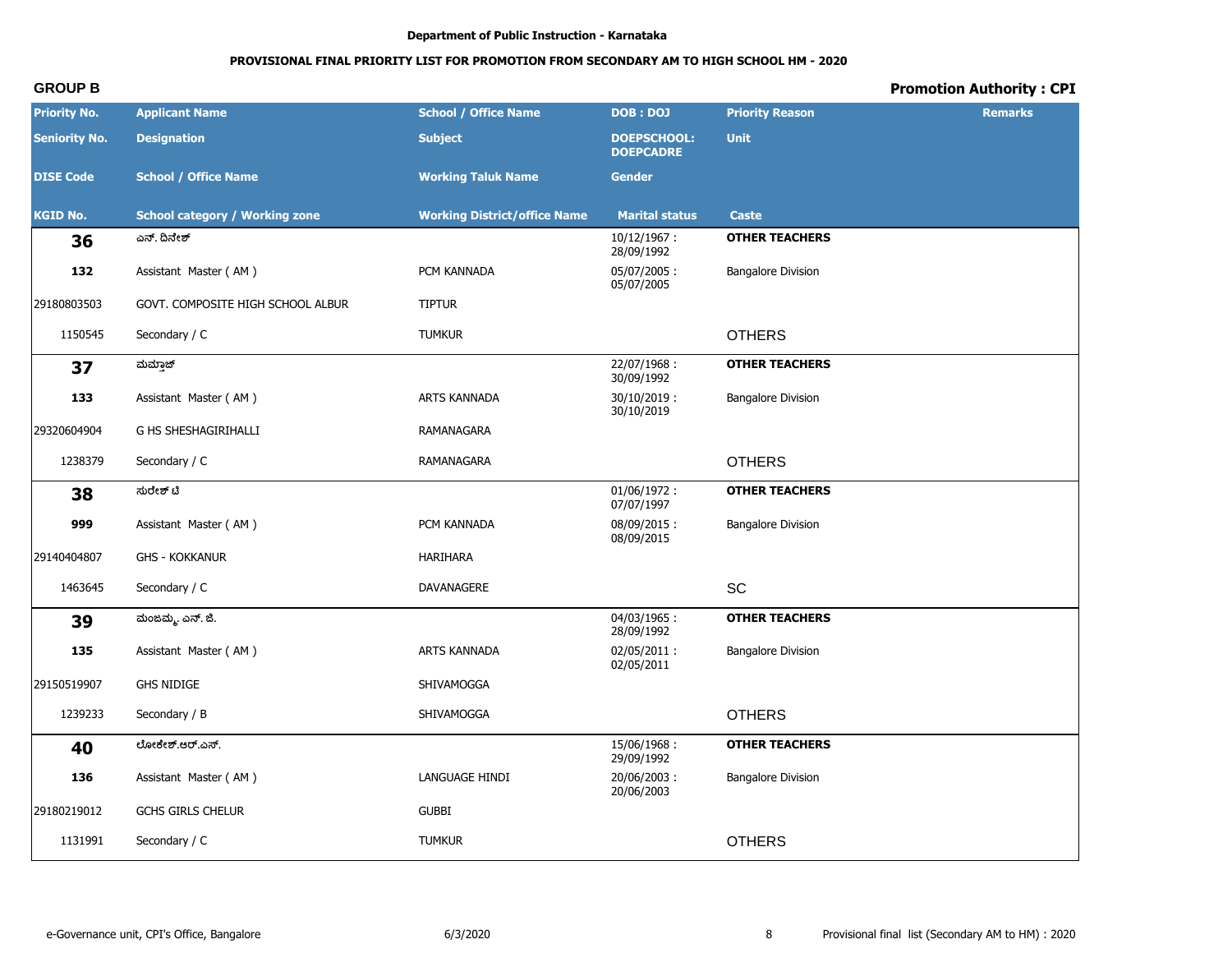# PROVISIONAL FINAL PRIORITY LIST FOR PROMOTION FROM SECONDARY AM TO HIGH SCHOOL HM - 2020

# **Promotion Authority: CPI**

| <b>Priority No.</b>  | <b>Applicant Name</b>                    | <b>School / Office Name</b>         | <b>DOB: DOJ</b>                        | <b>Priority Reason</b>    | <b>Remarks</b> |
|----------------------|------------------------------------------|-------------------------------------|----------------------------------------|---------------------------|----------------|
| <b>Seniority No.</b> | <b>Designation</b>                       | <b>Subject</b>                      | <b>DOEPSCHOOL:</b><br><b>DOEPCADRE</b> | <b>Unit</b>               |                |
| <b>DISE Code</b>     | <b>School / Office Name</b>              | <b>Working Taluk Name</b>           | <b>Gender</b>                          |                           |                |
| <b>KGID No.</b>      | <b>School category / Working zone</b>    | <b>Working District/office Name</b> | <b>Marital status</b>                  | Caste                     |                |
| 41                   | ಶಶಿಕಲಾ ಎಸ್                               |                                     | 13/07/1965:<br>30/09/1992              | <b>OTHER TEACHERS</b>     |                |
| 137                  | Assistant Master (AM)                    | PCM KANNADA                         | $30/10/2019$ :<br>30/10/2019           | <b>Bangalore Division</b> |                |
| 29200304904          | <b>GHS BIDARAHALLI</b>                   | SOUTH4                              |                                        |                           |                |
| 1180397              | Secondary / B                            | <b>BENGALURU SOUTH</b>              |                                        | <b>OTHERS</b>             |                |
| 42                   | ಮಲ್ಲಿಕಾಜು□ನಯ್ಯ ಬಿ ಎಸ್                    |                                     | 21/03/1968:<br>01/10/1992              | <b>OTHER TEACHERS</b>     |                |
| 138                  | Assistant Master (AM)                    | PCM KANNADA                         | 25/07/1997:<br>25/07/1997              | <b>Bangalore Division</b> |                |
| 29180807208          | GOVT. COMPOSITE HIGH SCHOOL BALUVANERALU | <b>TIPTUR</b>                       |                                        |                           |                |
| 1287685              | Secondary / C                            | <b>TUMKUR</b>                       |                                        | <b>OTHERS</b>             |                |
| 43                   | ಐಮಾರೆಡ್ಡಿ                                |                                     | 14/11/1963:<br>09/10/1992              | <b>OTHER TEACHERS</b>     |                |
| 139                  | Assistant Master (AM)                    | LANGUAGE HINDI                      | 04/07/2019:<br>04/07/2019              | <b>Bangalore Division</b> |                |
| 29191200506          | <b>GHS ADGAL</b>                         | SRINIVASAPUR                        |                                        |                           |                |
| 1166334              | Secondary / C                            | <b>KOLAR</b>                        |                                        | <b>OTHERS</b>             |                |
| 44                   | ಎಂ. ಮಂಜುನಾಥ್                             |                                     | $04/07/1970$ :<br>02/10/1992           | <b>OTHER TEACHERS</b>     |                |
| 140                  | Assistant Master (AM)                    | LANGUAGE HINDI                      | 19/09/2016:<br>19/09/2016              | <b>Bangalore Division</b> |                |
| 29190955403          | <b>GJC BOYS</b>                          | <b>MALUR</b>                        |                                        |                           |                |
| 1166318              | Secondary / A                            | <b>KOLAR</b>                        |                                        | <b>OTHERS</b>             |                |
| 45                   | ಶೈಲಾ.ಎಲ್                                 |                                     | $21/10/1970$ :<br>29/10/1997           | <b>OTHER TEACHERS</b>     |                |
| 1016                 | Assistant Master (AM)                    | LANGUAGE HINDI                      | 23/10/2019:<br>23/10/2019              | <b>Bangalore Division</b> |                |
| 29210422034          | G G HS HOSAKOTE                          | <b>HOSAKOTE</b>                     |                                        |                           |                |
| 1450622              | Secondary / A                            | BENGALURU RURAL                     |                                        | SC                        |                |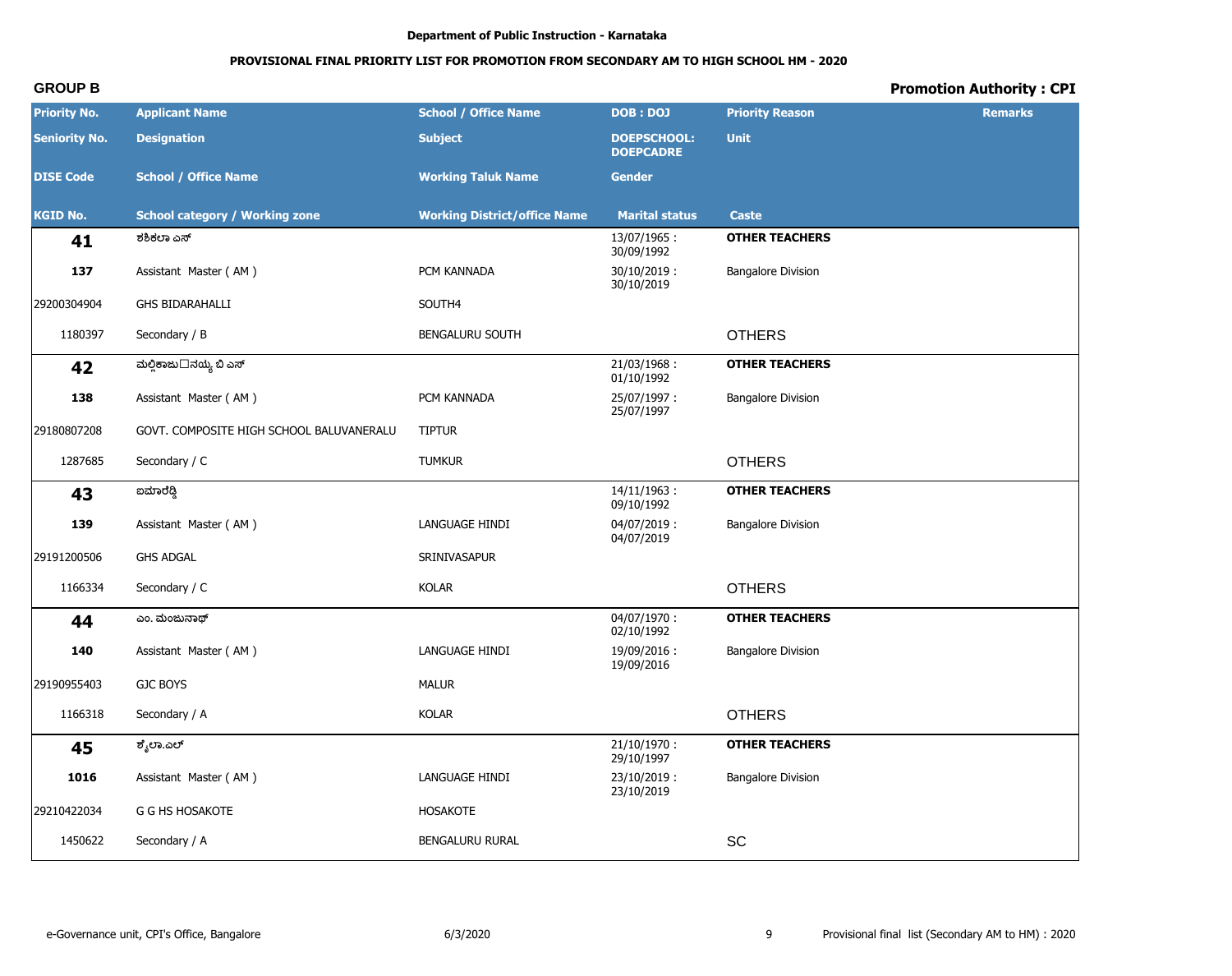# PROVISIONAL FINAL PRIORITY LIST FOR PROMOTION FROM SECONDARY AM TO HIGH SCHOOL HM - 2020

# **Promotion Authority: CPI**

| <b>Priority No.</b>  | <b>Applicant Name</b>                    | <b>School / Office Name</b>         | <b>DOB: DOJ</b>                        | <b>Priority Reason</b>       | <b>Remarks</b> |
|----------------------|------------------------------------------|-------------------------------------|----------------------------------------|------------------------------|----------------|
| <b>Seniority No.</b> | <b>Designation</b>                       | <b>Subject</b>                      | <b>DOEPSCHOOL:</b><br><b>DOEPCADRE</b> | <b>Unit</b>                  |                |
| <b>DISE Code</b>     | <b>School / Office Name</b>              | <b>Working Taluk Name</b>           | <b>Gender</b>                          |                              |                |
| <b>KGID No.</b>      | <b>School category / Working zone</b>    | <b>Working District/office Name</b> | <b>Marital status</b>                  | <b>Caste</b>                 |                |
| 46                   | ಶಿವರಾಂ ಎಂ                                |                                     | 20/06/1967:<br>03/10/1992              | <b>OTHER TEACHERS</b>        |                |
| 141                  | Assistant Master (AM)                    | LANGUAGE KANNADA                    | 07/07/2014:<br>07/07/2014              | <b>Bangalore Division</b>    |                |
| 29140511304          | GOVT P.U COLLEGE-SAVALANGA               | <b>HONNALI</b>                      |                                        |                              |                |
| 1180372              | Secondary / C                            | DAVANAGERE                          |                                        | <b>OTHERS</b>                |                |
| 47                   | ಕರಿಬಸಪ್ಪ ಎಂ                              |                                     | 02/06/1966:<br>28/09/1992              | <b>OTHER TEACHERS</b>        |                |
| 142                  | Assistant Master (AM)                    | ARTS KANNADA                        | $01/08/2013$ :<br>01/08/2013           | <b>Bangalore Division</b>    |                |
| 29150415004          | <b>GPUC ISSUR</b>                        | <b>SHIKARIPUR</b>                   |                                        |                              |                |
| 1179929              | Secondary / C                            | SHIVAMOGGA                          |                                        | <b>OTHERS</b>                |                |
| 48                   | ಚನ್ತೇಗೌಡ ಎಂ.ಎಸ್                          |                                     | 23/05/1966:<br>29/09/1992              | <b>OTHER TEACHERS</b>        |                |
| 144                  | Assistant Master (AM)                    | <b>CBZ KANNADA</b>                  | 02/06/2006:<br>02/06/2006              | <b>Bangalore Division</b>    |                |
| 29180800704          | GOVT. COMPOSITE HIGH SCHOOL GOWDANAKATTE | <b>TIPTUR</b>                       |                                        |                              |                |
| 1150657              | Secondary / C                            | <b>TUMKUR</b>                       |                                        | <b>OTHERS</b>                |                |
| 49                   | ನಾಗಪ್ಪ ಎಂ. ಆರ್                           |                                     | $10/11/1966$ :<br>29/09/1992           | <b>OTHER TEACHERS</b>        |                |
| 146                  | Assistant Master (AM)                    | LANGUAGE KANNADA                    | 22/05/2006:<br>22/05/2006              | <b>Bangalore Division</b>    |                |
| 29150539608          | GPUC B H ROAD SHIMOGA                    | SHIVAMOGGA                          |                                        |                              |                |
| 1179629              | Secondary / A                            | SHIVAMOGGA                          |                                        | <b>OTHERS</b>                |                |
| 50                   | ಹನುಮಂತಪ್ಪ ಶಿವಳ್ಳಿ                        |                                     | 06/06/1968:<br>19/07/1997              | <b>OTHER TEACHERS</b>        |                |
| 1057                 | Assistant Master (AM)                    | CBZ KANNADA                         | 08/07/2010:<br>08/07/2010              | <b>Bangalore Division</b>    |                |
| 29150428601          | <b>GPUC SHIRALAKOPPA</b>                 | SHIKARIPUR                          |                                        |                              |                |
| 1415889              | Secondary / A                            | SHIVAMOGGA                          |                                        | $\operatorname{\textsf{SC}}$ |                |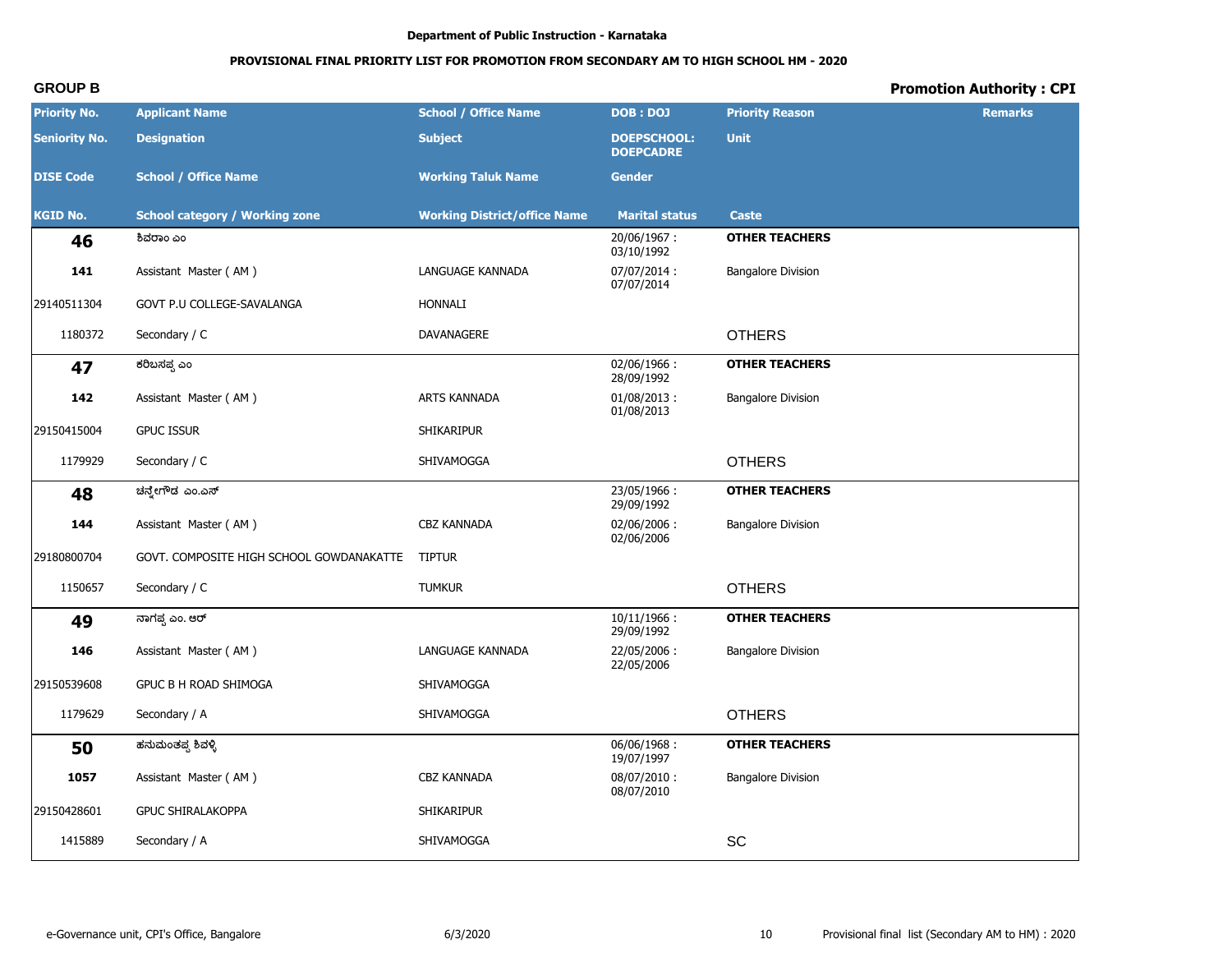# **PROVISIONAL FINAL PRIORITY LIST FOR PROMOTION FROM SECONDARY AM TO HIGH SCHOOL HM - 2020**

| <b>Priority No.</b>  | <b>Applicant Name</b>                                  | <b>School / Office Name</b>         | <b>DOB: DOJ</b>                        | <b>Priority Reason</b>    | <b>Remarks</b> |
|----------------------|--------------------------------------------------------|-------------------------------------|----------------------------------------|---------------------------|----------------|
| <b>Seniority No.</b> | <b>Designation</b>                                     | <b>Subject</b>                      | <b>DOEPSCHOOL:</b><br><b>DOEPCADRE</b> | <b>Unit</b>               |                |
| <b>DISE Code</b>     | <b>School / Office Name</b>                            | <b>Working Taluk Name</b>           | <b>Gender</b>                          |                           |                |
| <b>KGID No.</b>      | <b>School category / Working zone</b>                  | <b>Working District/office Name</b> | <b>Marital status</b>                  | Caste                     |                |
| 51                   | ಪ್ರಾಣೇಶ ಬಿ ಜಿ                                          |                                     | $01/07/1965$ :<br>29/09/1992           | <b>OTHER TEACHERS</b>     |                |
| 147                  | Assistant Master (AM)                                  | LANGUAGE KANNADA                    | 26/06/2009:<br>26/06/2009              | <b>Bangalore Division</b> |                |
| 29130312505          | <b>GHS K R HALLI</b>                                   | <b>HIRIYUR</b>                      |                                        |                           |                |
| 1150782              | Secondary / C                                          | <b>CHITRADURGA</b>                  |                                        | <b>OTHERS</b>             |                |
| 52                   | ಲೀಲಾ ಸಿ                                                |                                     | 17/07/1964:<br>03/10/1992              | <b>OTHER TEACHERS</b>     |                |
| 151                  | Assistant Master (AM)                                  | ARTS KANNADA                        | 26/06/2009:<br>26/06/2009              | <b>Bangalore Division</b> |                |
| 29150539253          | <b>GHS VINOBANAGARA</b>                                | SHIVAMOGGA                          |                                        |                           |                |
| 1181547              | Secondary / A                                          | SHIVAMOGGA                          |                                        | <b>OTHERS</b>             |                |
| 53                   | ಶಿವರಾಜು ಕೆ ಹೆಚ್                                        |                                     | $04/05/1965$ :<br>29/09/1992           | <b>OTHER TEACHERS</b>     |                |
| 152                  | Assistant Master (AM)                                  | CBZ KANNADA                         | $01/08/2018$ :<br>01/08/2018           | <b>Bangalore Division</b> |                |
| 29320609703          | <b>GHS KYALANCHA</b>                                   | RAMANAGARA                          |                                        |                           |                |
| 1151837              | Secondary / C                                          | RAMANAGARA                          |                                        | <b>OTHERS</b>             |                |
| 54                   | ವೆಂಕಟೇಶುಲು ಡಿ                                          |                                     | $01/06/1965$ :<br>28/09/1992           | <b>OTHER TEACHERS</b>     |                |
| 153                  | Assistant Master (AM)                                  | <b>CBZ KANNADA</b>                  | 19/07/2014:<br>19/07/2014              | <b>Bangalore Division</b> |                |
| 29310500401          | GOVT HIGHER PRIMARY AND SECONDARY SCHOOL<br>KODAMADUGU | PAVAGADA                            |                                        |                           |                |
| 1132159              | Secondary / C                                          | MADHUGIRI                           |                                        | <b>OTHERS</b>             |                |
| 55                   | ಮಾರುತಿ ಪಿ                                              |                                     | 20/05/1968:<br>11/07/1997              | <b>OTHER TEACHERS</b>     |                |
| 1064                 | Assistant Master (AM)                                  | CBZ KANNADA                         | $11/10/2001$ :<br>11/10/2001           | <b>Bangalore Division</b> |                |
| 29150617403          | <b>GHS GUDAVI</b>                                      | <b>SORAB</b>                        |                                        |                           |                |
| 1462508              | Secondary / C                                          | SHIVAMOGGA                          |                                        | SC                        |                |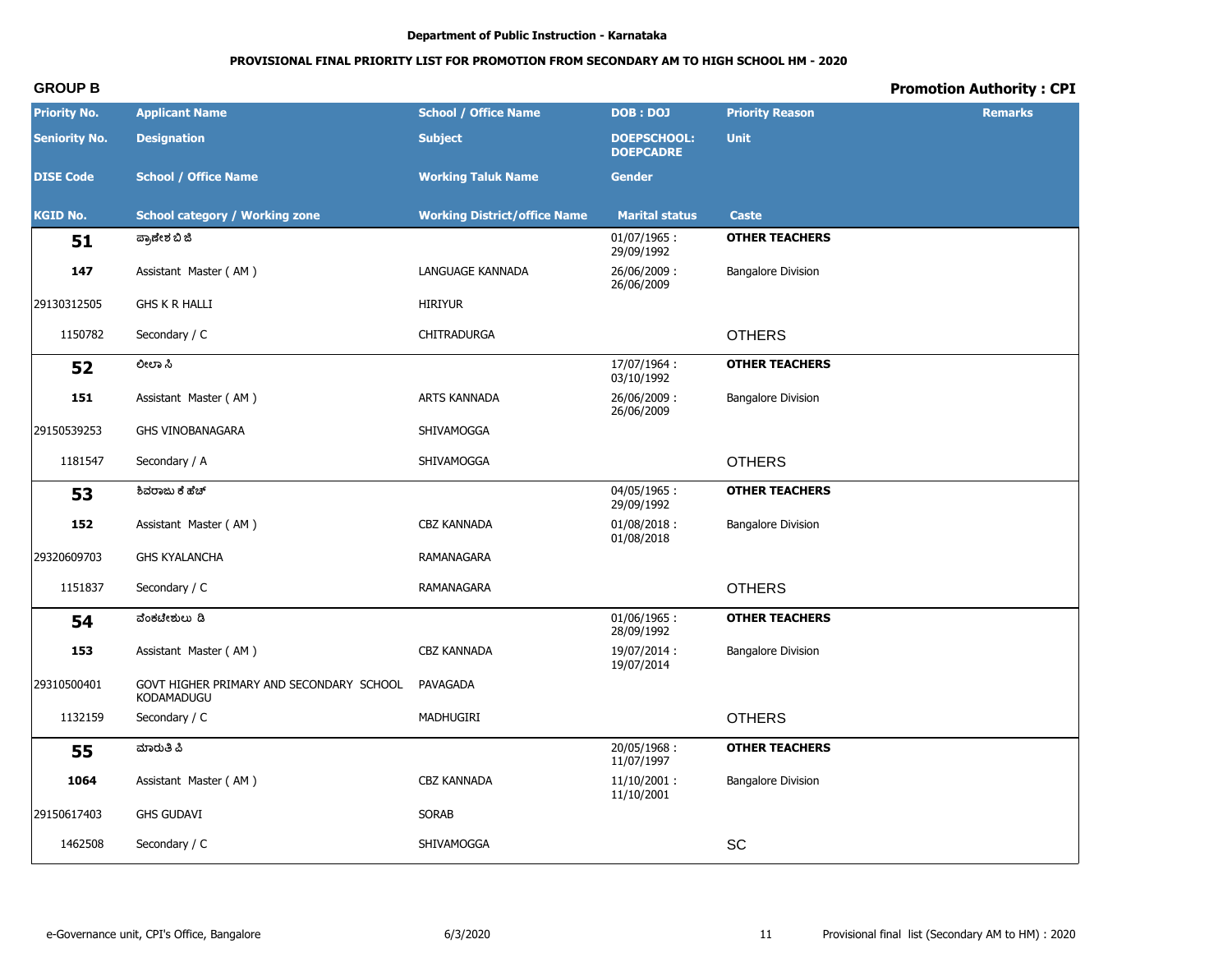# PROVISIONAL FINAL PRIORITY LIST FOR PROMOTION FROM SECONDARY AM TO HIGH SCHOOL HM - 2020

# **Promotion Authority: CPI**

| <b>Priority No.</b>  | <b>Applicant Name</b>                 | <b>School / Office Name</b>         | <b>DOB: DOJ</b>                        | <b>Priority Reason</b>    | <b>Remarks</b> |
|----------------------|---------------------------------------|-------------------------------------|----------------------------------------|---------------------------|----------------|
| <b>Seniority No.</b> | <b>Designation</b>                    | <b>Subject</b>                      | <b>DOEPSCHOOL:</b><br><b>DOEPCADRE</b> | <b>Unit</b>               |                |
| <b>DISE Code</b>     | <b>School / Office Name</b>           | <b>Working Taluk Name</b>           | <b>Gender</b>                          |                           |                |
| <b>KGID No.</b>      | <b>School category / Working zone</b> | <b>Working District/office Name</b> | <b>Marital status</b>                  | Caste                     |                |
| 56                   | ಅಶೋಕ ಎಲ್                              |                                     | 04/08/1970:<br>07/11/1997              | <b>OTHER TEACHERS</b>     |                |
| 1015                 | Assistant Master (AM)                 | LANGUAGE HINDI                      | 07/11/1997:<br>07/11/1997              | <b>Bangalore Division</b> |                |
| 29140513405          | <b>GJC - HONNALI</b>                  | <b>HONNALI</b>                      |                                        |                           |                |
| 1457170              | Secondary / A                         | DAVANAGERE                          |                                        | <b>ST</b>                 |                |
| 57                   | ಎ ಹೆಚ್ ಕ್ರಷ್ಣಮೂತಿ್                    |                                     | 01/05/1964:<br>02/10/1992              | <b>OTHER TEACHERS</b>     |                |
| 154                  | Assistant Master (AM)                 | LANGUAGE HINDI                      | 15/06/1998:<br>15/06/1998              | <b>Bangalore Division</b> |                |
| 29290315518          | <b>GJC MANDIKAL</b>                   | CHIKKABALLAPUR                      |                                        |                           |                |
| 1152259              | Secondary / C                         | CHIKKABALLAPURA                     |                                        | <b>OTHERS</b>             |                |
| 58                   | ಮಂಜಪ್ಪ. ಹೆಚ್.ಎನ್.                     |                                     | 08/08/1966:<br>28/09/1992              | <b>OTHER TEACHERS</b>     |                |
| 156                  | Assistant Master (AM)                 | ARTS KANNADA                        | $08/10/2016$ :<br>08/10/2016           | <b>Bangalore Division</b> |                |
| 29320816002          | <b>G HS UYYAMBALLI</b>                | <b>KANAKAPURA</b>                   |                                        |                           |                |
| 1238024              | Secondary / C                         | RAMANAGARA                          |                                        | <b>OTHERS</b>             |                |
| 59                   | ವೆಂಕಟರಮಣಪ್ಪ ಪಿ                        |                                     | 28/07/1965:<br>02/10/1992              | <b>OTHER TEACHERS</b>     |                |
| 164                  | Assistant Master (AM)                 | PCM KANNADA                         | 01/07/2009:<br>01/07/2009              | <b>Bangalore Division</b> |                |
| 29190738303          | <b>NGJC</b>                           | <b>KOLAR</b>                        |                                        |                           |                |
| 1150905              | Secondary / A                         | <b>KOLAR</b>                        |                                        | <b>OTHERS</b>             |                |
| 60                   | ಜ್ಯೋತಿ ಕೆ ಹೆಚ್                        |                                     | 21/07/1969:<br>24/12/1992              | <b>OTHER TEACHERS</b>     |                |
| 165                  | Assistant Master (AM)                 | ARTS KANNADA                        | 09/04/2018:<br>09/04/2018              | <b>Bangalore Division</b> |                |
| 29280602314          | GOVT P U C JAYACHAMARAJA              | NORTH3                              |                                        |                           |                |
| 1133139              | Secondary / A                         | BENGALURU NORTH                     |                                        | <b>OTHERS</b>             |                |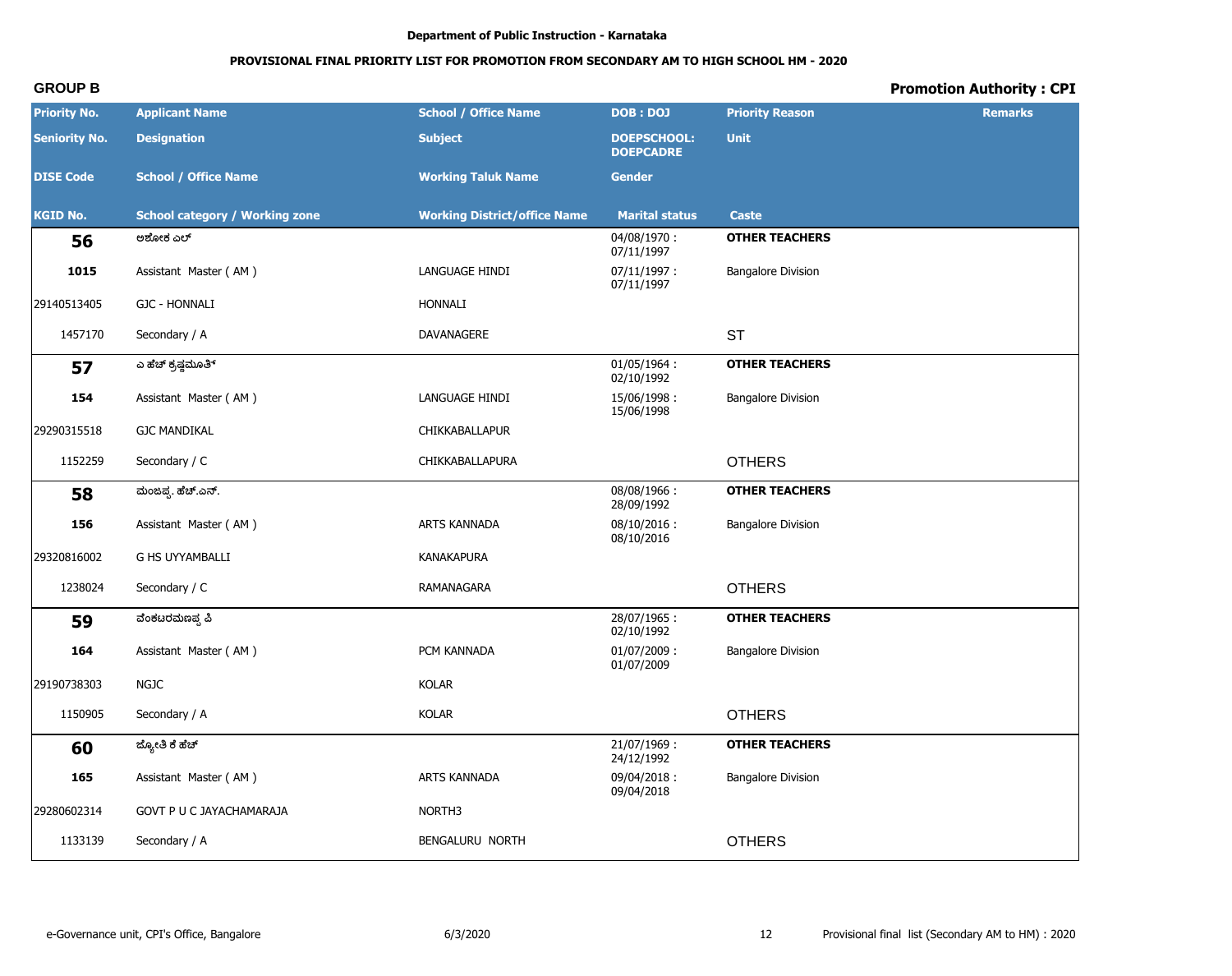# PROVISIONAL FINAL PRIORITY LIST FOR PROMOTION FROM SECONDARY AM TO HIGH SCHOOL HM - 2020

# **Promotion Authority: CPI**

| <b>Priority No.</b>  | <b>Applicant Name</b>                 | <b>School / Office Name</b>         | <b>DOB: DOJ</b>                        | <b>Priority Reason</b>    | <b>Remarks</b> |
|----------------------|---------------------------------------|-------------------------------------|----------------------------------------|---------------------------|----------------|
| <b>Seniority No.</b> | <b>Designation</b>                    | <b>Subject</b>                      | <b>DOEPSCHOOL:</b><br><b>DOEPCADRE</b> | <b>Unit</b>               |                |
| <b>DISE Code</b>     | <b>School / Office Name</b>           | <b>Working Taluk Name</b>           | <b>Gender</b>                          |                           |                |
| <b>KGID No.</b>      | <b>School category / Working zone</b> | <b>Working District/office Name</b> | <b>Marital status</b>                  | <b>Caste</b>              |                |
| 61                   | ಜಗದೀಶ ಚಿ                              |                                     | 24/06/1969:<br>18/08/1997              | <b>OTHER TEACHERS</b>     |                |
| 1066                 | Assistant Master (AM)                 | LANGUAGE KANNADA                    | 02/08/2018:<br>02/08/2018              | <b>Bangalore Division</b> |                |
| 29150535502          | GUHPS UPGRADED N T ROADRMSA           | SHIVAMOGGA                          |                                        |                           |                |
| 1462961              | Secondary / A                         | SHIVAMOGGA                          |                                        | SC                        |                |
| 62                   | ರೂಪಕಲಾ ಎಂ ಎನ್                         |                                     | 09/05/1970:<br>14/09/1994              | <b>OTHER TEACHERS</b>     |                |
| 172                  | Assistant Master (AM)                 | PCM KANNADA                         | 30/04/2007:<br>30/04/2007              | <b>Bangalore Division</b> |                |
| 29200123926          | GOVT HIGH SCHOOL DODDAGOLLARA HATTI   | SOUTH1                              |                                        |                           |                |
| 1353815              | Secondary / A                         | BENGALURU SOUTH                     |                                        |                           |                |
| 63                   | ಶಿವಕುಮಾರ್ ಬಿ ಎಸ್                      |                                     | 05/06/1971:<br>29/09/1992              | <b>OTHER TEACHERS</b>     |                |
| 173                  | Assistant Master (AM)                 | LANGUAGE HINDI                      | $16/10/2019$ :<br>16/10/2019           | <b>Bangalore Division</b> |                |
| 29200105803          | <b>GHS K GOLLAHALLI</b>               | SOUTH1                              |                                        |                           |                |
| 1218022              | Secondary / B                         | BENGALURU SOUTH                     |                                        | <b>OTHERS</b>             |                |
| 64                   | ಬಿ.ಆರ್. ತ್ಯಾಗರಾಜು                     |                                     | 30/04/1961:<br>29/09/1992              | <b>OTHER TEACHERS</b>     |                |
| 175                  | Assistant Master (AM)                 | PCM KANNADA                         | 01/06/2006:<br>01/06/2006              | <b>Bangalore Division</b> |                |
| 29180803410          | GOVT. JUNIOR COLLEGE NONAVINAKERE     | <b>TIPTUR</b>                       |                                        |                           |                |
| 1132306              | Secondary / C                         | <b>TUMKUR</b>                       |                                        | <b>OTHERS</b>             |                |
| 65                   | ತಿಮ್ಮಪ್ಪ. ಕೆ                          |                                     | 24/05/1966:<br>01/10/1992              | <b>OTHER TEACHERS</b>     |                |
| 176                  | Assistant Master (AM)                 | ARTS KANNADA                        | 17/07/1995:<br>17/07/1995              | <b>Bangalore Division</b> |                |
| 29140111302          | GHS-KANCHIGANAHAL                     | CHANNAGIRI                          |                                        |                           |                |
| 1131645              | Secondary / C                         | DAVANAGERE                          |                                        | <b>OTHERS</b>             |                |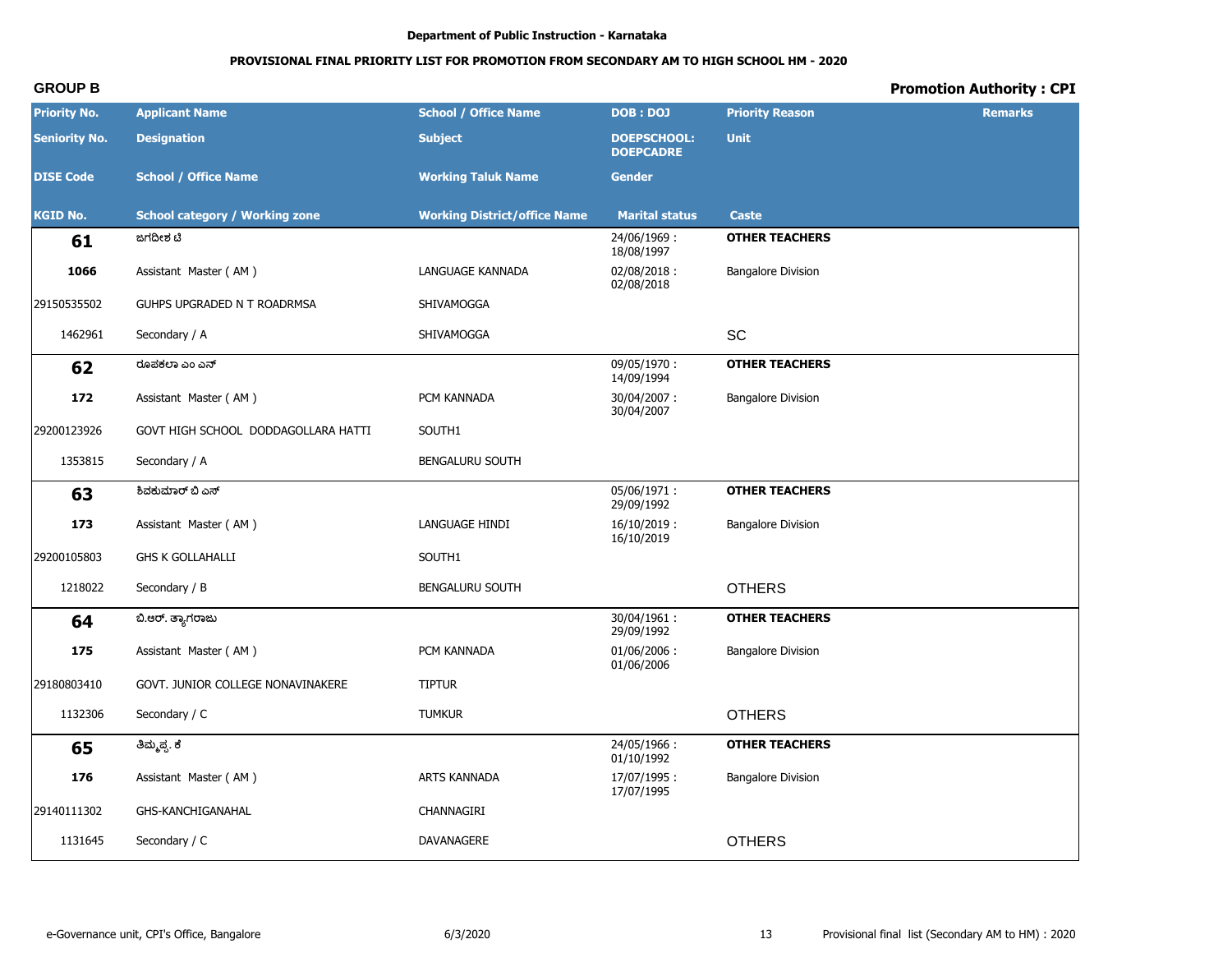# **PROVISIONAL FINAL PRIORITY LIST FOR PROMOTION FROM SECONDARY AM TO HIGH SCHOOL HM - 2020**

| <b>Priority No.</b>  | <b>Applicant Name</b>                 | <b>School / Office Name</b>         | <b>DOB: DOJ</b>                        | <b>Priority Reason</b>    | <b>Remarks</b> |
|----------------------|---------------------------------------|-------------------------------------|----------------------------------------|---------------------------|----------------|
| <b>Seniority No.</b> | <b>Designation</b>                    | <b>Subject</b>                      | <b>DOEPSCHOOL:</b><br><b>DOEPCADRE</b> | <b>Unit</b>               |                |
| <b>DISE Code</b>     | <b>School / Office Name</b>           | <b>Working Taluk Name</b>           | <b>Gender</b>                          |                           |                |
| <b>KGID No.</b>      | <b>School category / Working zone</b> | <b>Working District/office Name</b> | <b>Marital status</b>                  | <b>Caste</b>              |                |
| 66                   | ಗಂಗಣ್ಣ ಎಸ್                            |                                     | $01/06/1966$ :<br>27/10/1992           | <b>OTHER TEACHERS</b>     |                |
| 177                  | Assistant Master (AM)                 | CBZ KANNADA                         | 26/10/2019:<br>26/10/2019              | <b>Bangalore Division</b> |                |
| 29280203022          | <b>G H S GORAGUNTEPALYA</b>           | NORTH1                              |                                        |                           |                |
| 1131062              | Secondary / A                         | BENGALURU NORTH                     |                                        | <b>OTHERS</b>             |                |
| 67                   | ನಾಗರಾಜ್ ಎಂ ಎಸ್                        |                                     | 20/07/1970:<br>18/02/1993              | <b>OTHER TEACHERS</b>     |                |
| 179                  | Assistant Master (AM)                 | LANGUAGE HINDI                      | 06/06/2011:<br>06/06/2011              | <b>Bangalore Division</b> |                |
| 29320506514          | <b>GJC KUDURU</b>                     | MAGADI                              |                                        |                           |                |
| 1166491              | Secondary / C                         | RAMANAGARA                          |                                        | <b>OTHERS</b>             |                |
| 68                   | ವಿಜಯಾನಂದ. ಬಿ. ಜಿ                      |                                     | 20/02/1970:<br>18/11/1997              | <b>OTHER TEACHERS</b>     |                |
| 1069                 | Assistant Master (AM)                 | LANGUAGE HINDI                      | 28/09/2016:<br>28/09/2016              | <b>Bangalore Division</b> |                |
| 29190720802          | <b>GHS KURUGAL</b>                    | <b>KOLAR</b>                        |                                        |                           |                |
| 1405968              | Secondary / C                         | <b>KOLAR</b>                        |                                        | SC                        |                |
| 69                   | ಸಿ. ಆರ್.ಮೆಲ್ಲಿಕಾಜು□ನೆಯ್ಯ              |                                     | 03/03/1961:<br>30/09/1992              | <b>OTHER TEACHERS</b>     |                |
| 185                  | Assistant Master (AM)                 | <b>CBZ KANNADA</b>                  | 30/06/2011:<br>30/06/2011              | <b>Bangalore Division</b> |                |
| 29280502008          | <b>GHS IISC</b>                       | NORTH <sub>2</sub>                  |                                        |                           |                |
| 1166336              | Secondary / A                         | BENGALURU NORTH                     |                                        | <b>OTHERS</b>             |                |
| 70                   | ಸೀತಮ್ಮ ಹೆಚ್ ಎನ್                       |                                     | 22/04/1960:<br>16/12/1982              | <b>OTHER TEACHERS</b>     |                |
| 192                  | Assistant Master (AM)                 | CBZ KANNADA                         | 31/08/2012:<br>31/08/2012              | <b>Bangalore Division</b> |                |
| 29200906737          | GOVT HIGH SCHOOL HOMBEGOWDA NAGAR     | SOUTH3                              |                                        |                           |                |
| 895067               | Secondary / A                         | BENGALURU SOUTH                     |                                        | <b>OTHERS</b>             |                |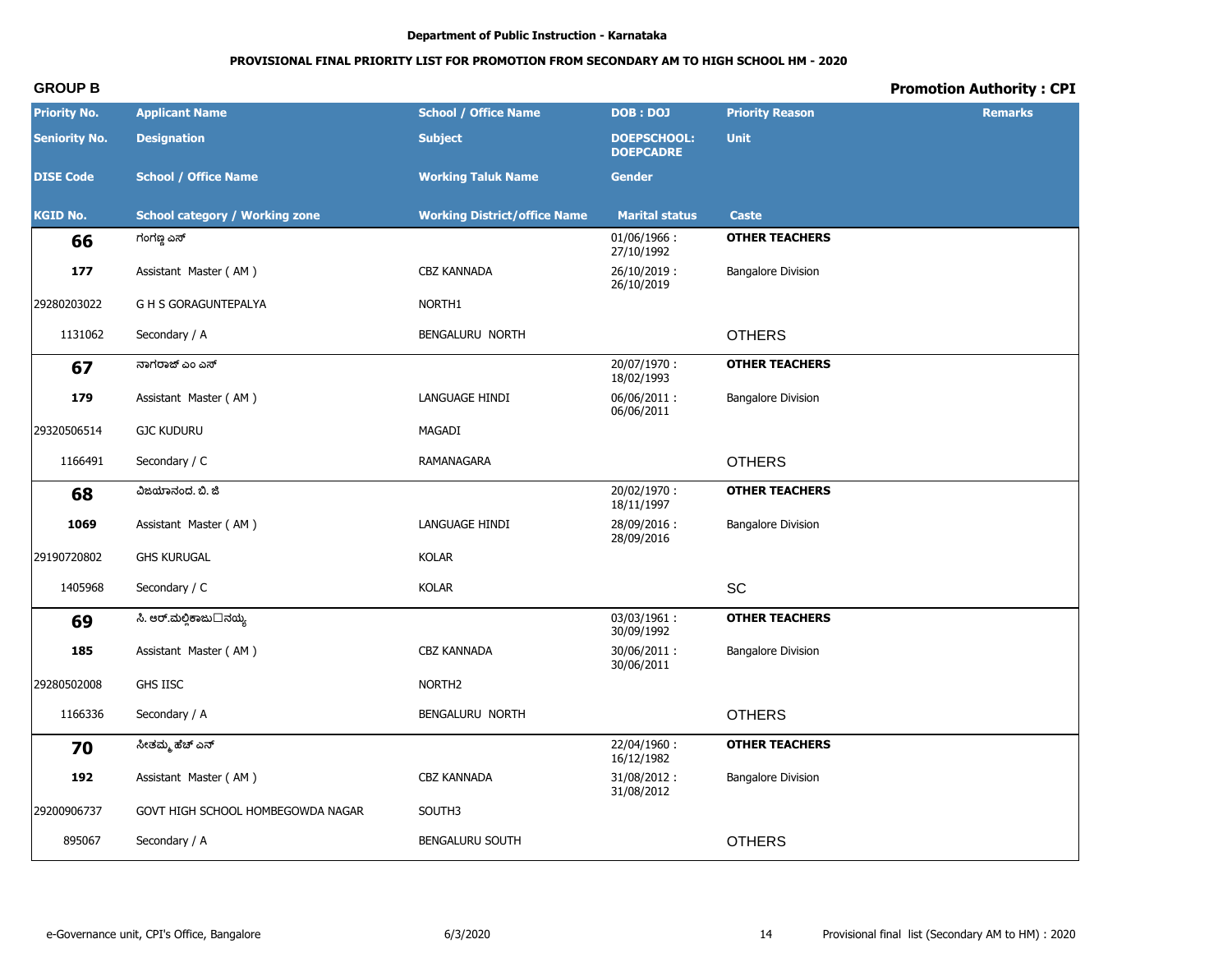# **PROVISIONAL FINAL PRIORITY LIST FOR PROMOTION FROM SECONDARY AM TO HIGH SCHOOL HM - 2020**

| <b>Priority No.</b>  | <b>Applicant Name</b>                 | <b>School / Office Name</b>         | <b>DOB: DOJ</b>                        | <b>Priority Reason</b>    | <b>Remarks</b> |
|----------------------|---------------------------------------|-------------------------------------|----------------------------------------|---------------------------|----------------|
| <b>Seniority No.</b> | <b>Designation</b>                    | <b>Subject</b>                      | <b>DOEPSCHOOL:</b><br><b>DOEPCADRE</b> | <b>Unit</b>               |                |
| <b>DISE Code</b>     | <b>School / Office Name</b>           | <b>Working Taluk Name</b>           | <b>Gender</b>                          |                           |                |
| <b>KGID No.</b>      | <b>School category / Working zone</b> | <b>Working District/office Name</b> | <b>Marital status</b>                  | <b>Caste</b>              |                |
| 71                   | ಬಿ ಆರ್ ಚಿಕ್ಕಗಂಗಪ್ಪ                    |                                     | 17/05/1968:<br>15/10/1992              | <b>OTHER TEACHERS</b>     |                |
| 193                  | Assistant Master (AM)                 | ARTS KANNADA                        | 15/10/1992:<br>15/10/1992              | <b>Bangalore Division</b> |                |
| 29200404106          | <b>GOVT HS MARASUR</b>                | ANEKAL                              |                                        |                           |                |
| 1166060              | Secondary / C                         | <b>BENGALURU SOUTH</b>              |                                        | <b>OTHERS</b>             |                |
| 72                   | ಸತೀಶ್ ಪಿ ಇ                            |                                     | 12/05/1966:<br>12/08/1993              | <b>OTHER TEACHERS</b>     |                |
| 195                  | Assistant Master (AM)                 | ARTS KANNADA                        | 22/04/2014:<br>22/04/2014              | <b>Bangalore Division</b> |                |
| 29130300503          | GHS MD.KOTE                           | <b>HIRIYUR</b>                      |                                        |                           |                |
| 1239447              | Secondary / C                         | CHITRADURGA                         |                                        | <b>OTHERS</b>             |                |
| 73                   | ಸರಳ ಎನ್                               |                                     | 04/06/1968:<br>28/10/1993              | <b>OTHER TEACHERS</b>     |                |
| 196                  | Assistant Master (AM)                 | LANGUAGE HINDI                      | $09/10/2019$ :<br>09/10/2019           | <b>Bangalore Division</b> |                |
| 29180703702          | <b>GHS TUYALAHALLI</b>                | <b>TURUVEKERE</b>                   |                                        |                           |                |
| 1286858              | Secondary / C                         | <b>TUMKUR</b>                       |                                        | <b>OTHERS</b>             |                |
| 74                   | ಶಿವಗಂಗ ಉರುಫ್ ಸುಜಾತವಾಲಿ                |                                     | 16/04/1971:<br>21/07/1994              | <b>OTHER TEACHERS</b>     |                |
| 198                  | Assistant Master (AM)                 | <b>CBZ KANNADA</b>                  | $11/12/2019$ :<br>11/12/2019           | <b>Bangalore Division</b> |                |
| 29320508503          | <b>G HS MANIGANAHALLI</b>             | MAGADI                              |                                        |                           |                |
| 1364008              | Secondary / C                         | RAMANAGARA                          |                                        | <b>OTHERS</b>             |                |
| 75                   | ಉಮಾಬಾಯಿ ಗಜಾನನ ಭಟ್                     |                                     | 27/08/1970:<br>18/07/1994              | <b>OTHER TEACHERS</b>     |                |
| 199                  | Assistant Master (AM)                 | PCM ENGLISH                         | 15/06/1998:<br>15/06/1998              | <b>Bangalore Division</b> |                |
| 29280700198          | G H S YELAHANKA COMPOSITE             | NORTH4                              |                                        |                           |                |
| 1363999              | Secondary / A                         | BENGALURU NORTH                     |                                        | <b>OTHERS</b>             |                |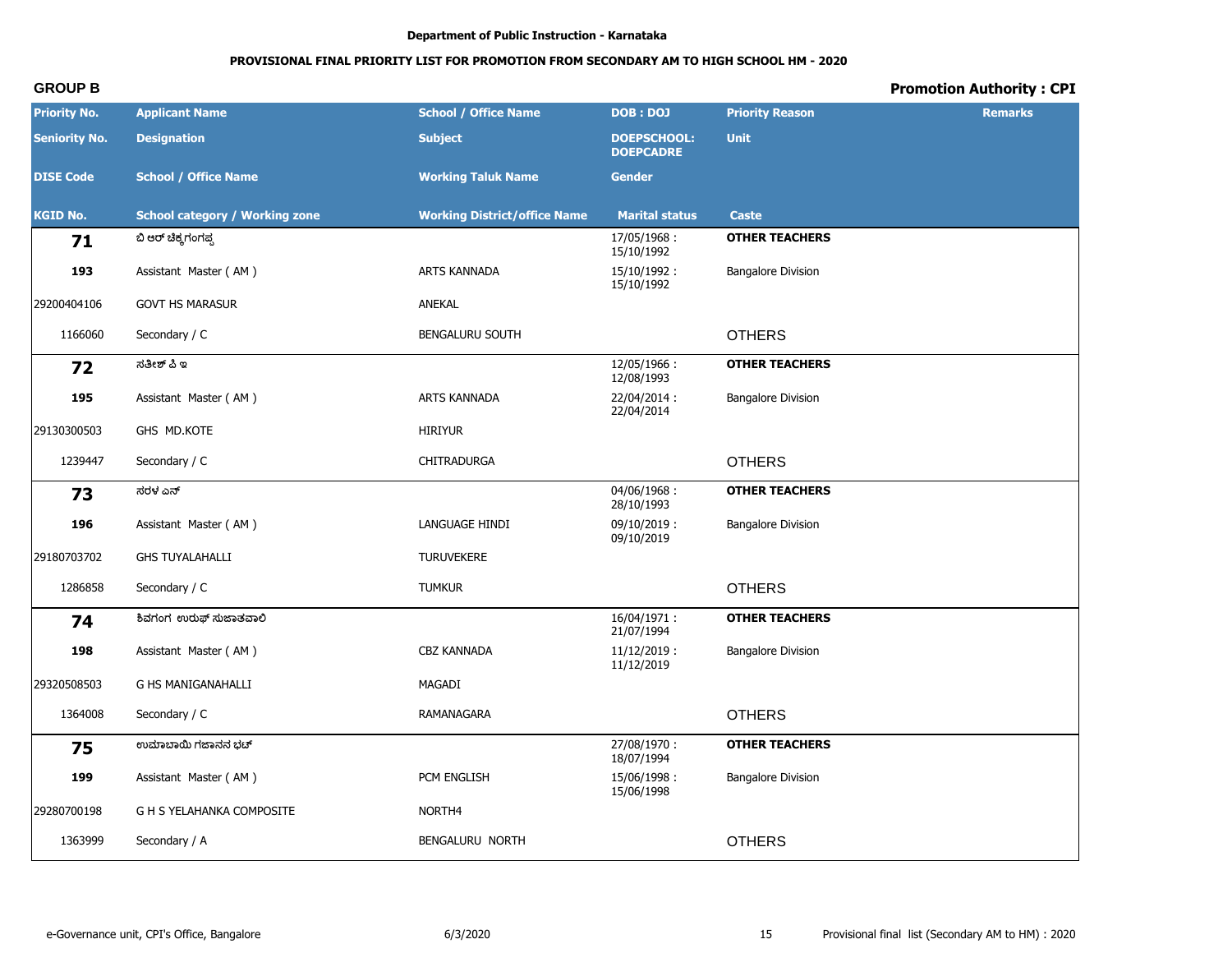# PROVISIONAL FINAL PRIORITY LIST FOR PROMOTION FROM SECONDARY AM TO HIGH SCHOOL HM - 2020

# **Promotion Authority: CPI**

| <b>Priority No.</b>  | <b>Applicant Name</b>                    | <b>School / Office Name</b>         | <b>DOB: DOJ</b>                        | <b>Priority Reason</b>    | <b>Remarks</b> |
|----------------------|------------------------------------------|-------------------------------------|----------------------------------------|---------------------------|----------------|
| <b>Seniority No.</b> | <b>Designation</b>                       | <b>Subject</b>                      | <b>DOEPSCHOOL:</b><br><b>DOEPCADRE</b> | <b>Unit</b>               |                |
| <b>DISE Code</b>     | <b>School / Office Name</b>              | <b>Working Taluk Name</b>           | <b>Gender</b>                          |                           |                |
| <b>KGID No.</b>      | <b>School category / Working zone</b>    | <b>Working District/office Name</b> | <b>Marital status</b>                  | <b>Caste</b>              |                |
| 76                   | ರಾಜೇಶ್ವರಿ ಉಜ್ರೇಕರ್                       |                                     | 15/05/1969:<br>21/07/1994              | <b>OTHER TEACHERS</b>     |                |
| 201                  | Education Co-Ordinator (ECO) - Secondary | LANGUAGE KANNADA                    | $21/10/2019$ :<br>21/10/2019           | <b>Bangalore Division</b> |                |
| 29280600718          | G H S SAMPANGIRAMANAGARA                 | NORTH4                              |                                        |                           |                |
| 1305949              | Secondary / A                            | BENGALURU NORTH                     |                                        | <b>OTHERS</b>             |                |
| 77                   | ಮೋಹನ ಕೆ ಎಂ                               |                                     | $01/06/1971$ :<br>19/07/1997           | <b>OTHER TEACHERS</b>     |                |
| 1083                 | Assistant Master (AM)                    | LANGUAGE KANNADA                    | $01/08/2018$ :<br>01/08/2018           | <b>Bangalore Division</b> |                |
| 29150521604          | <b>GHS GADIKOPPA</b>                     | SHIVAMOGGA                          |                                        |                           |                |
| 1457291              | Secondary / A                            | SHIVAMOGGA                          |                                        | SC                        |                |
| 78                   | ವೆಂಕಟರಮಣ ದೇವರು ಭಟ್ಟ                      |                                     | 12/02/1968:<br>29/07/1994              | <b>OTHER TEACHERS</b>     |                |
| 203                  | Assistant Master (AM)                    | LANGUAGE SANSKRIT                   | $06/10/2015$ :<br>06/10/2015           | <b>Bangalore Division</b> |                |
| 29200801027          | VANIVILAS GOVT HS                        | SOUTH <sub>2</sub>                  |                                        |                           |                |
| 1317635              | Secondary / A                            | <b>BENGALURU SOUTH</b>              |                                        | <b>OTHERS</b>             |                |
| 79                   | ವೀಣಾಮಾಧವ ನಾಯ್ಕ                           |                                     | $10/10/1968$ :<br>26/07/1994           | <b>OTHER TEACHERS</b>     |                |
| 204                  | Graduate Head Master(GHM)                | <b>GHM-CBZ KANNADA</b>              | 24/06/2011:<br>24/06/2011              | <b>Bangalore Division</b> |                |
| 29200800204          | GOVT MODEL PRIMARY SCHOOL ATTIGUPE       | SOUTH2                              |                                        |                           |                |
| 1315182              | Primary / A                              | <b>BENGALURU SOUTH</b>              |                                        | <b>OTHERS</b>             |                |
| 80                   | ಕಮಲಾಕ್ಷ ಸದಾಶಿವ ಶೇಟ್                      |                                     | 20/05/1970:<br>23/07/1994              | <b>OTHER TEACHERS</b>     |                |
| 205                  | Assistant Master (AM)                    | <b>LANGUAGE KANNADA</b>             | 28/08/2014:<br>28/08/2014              | <b>Bangalore Division</b> |                |
| 29140104002          | GJC-CHIKKAGANGURU                        | CHANNAGIRI                          |                                        |                           |                |
| 1200461              | Secondary / C                            | DAVANAGERE                          |                                        | <b>OTHERS</b>             |                |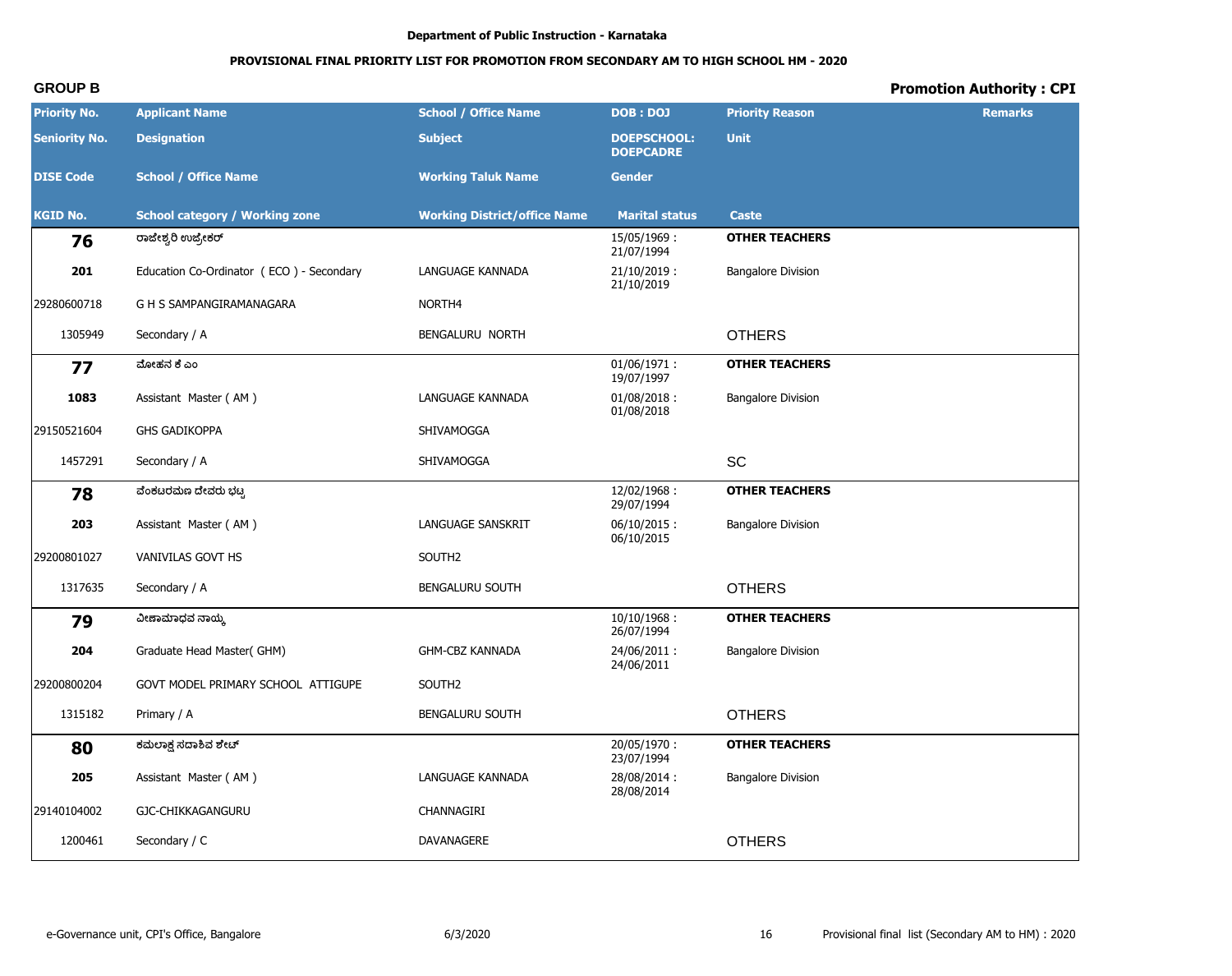# PROVISIONAL FINAL PRIORITY LIST FOR PROMOTION FROM SECONDARY AM TO HIGH SCHOOL HM - 2020

# **Promotion Authority: CPI**

| <b>Priority No.</b>  | <b>Applicant Name</b>                 | <b>School / Office Name</b>         | <b>DOB: DOJ</b>                        | <b>Priority Reason</b>    | <b>Remarks</b> |
|----------------------|---------------------------------------|-------------------------------------|----------------------------------------|---------------------------|----------------|
| <b>Seniority No.</b> | <b>Designation</b>                    | <b>Subject</b>                      | <b>DOEPSCHOOL:</b><br><b>DOEPCADRE</b> | <b>Unit</b>               |                |
| <b>DISE Code</b>     | <b>School / Office Name</b>           | <b>Working Taluk Name</b>           | <b>Gender</b>                          |                           |                |
| <b>KGID No.</b>      | <b>School category / Working zone</b> | <b>Working District/office Name</b> | <b>Marital status</b>                  | <b>Caste</b>              |                |
| 81                   | ಸಾವಿತ್ರಿ                              |                                     | 18/03/1970:<br>19/07/1994              | <b>OTHER TEACHERS</b>     |                |
| 206                  | Assistant Master (AM)                 | CBZ KANNADA                         | 29/06/2006:<br>29/06/2006              | <b>Bangalore Division</b> |                |
| 29280235606          | <b>GHS PEENYA</b>                     | NORTH1                              |                                        |                           |                |
| 1304924              | Secondary / A                         | BENGALURU NORTH                     |                                        | <b>OTHERS</b>             |                |
| 82                   | ಎಮ್. ಅರ್.ಲೋಕಶ್ವರಯ್ಯ                   |                                     | 25/06/1967:<br>21/07/1994              | <b>OTHER TEACHERS</b>     |                |
| 208                  | Assistant Master (AM)                 | LANGUAGE KANNADA                    | $30/10/2019$ :<br>30/10/2019           | <b>Bangalore Division</b> |                |
| 29150537606          | <b>GPUC AYANUR</b>                    | SHIVAMOGGA                          |                                        |                           |                |
| 1371886              | Secondary / B                         | SHIVAMOGGA                          |                                        | <b>OTHERS</b>             |                |
| 83                   | ಪಕ್ಕೀರಪ್ಪ ಡಿ                          |                                     | 03/06/1969:<br>11/07/1997              | <b>OTHER TEACHERS</b>     |                |
| 1087                 | Assistant Master (AM)                 | ARTS KANNADA                        | 27/10/2001:<br>27/10/2001              | <b>Bangalore Division</b> |                |
| 29150613802          | <b>GHS HARISHI</b>                    | <b>SORAB</b>                        |                                        |                           |                |
| 1429901              | Secondary / C                         | SHIVAMOGGA                          |                                        |                           |                |
| 84                   | ಆರ್ ಮಂಜುಳ                             |                                     | 10/07/1974:<br>31/10/1997              | <b>OTHER TEACHERS</b>     |                |
| 1041                 | Assistant Master (AM)                 | LANGUAGE HINDI                      | 25/06/2002:<br>25/06/2002              | <b>Bangalore Division</b> |                |
| 29130220105          | <b>BMGHS CHALLEKERE</b>               | CHALLAKERE                          |                                        |                           |                |
| 1415022              | Secondary / A                         | CHITRADURGA                         |                                        | <b>ST</b>                 |                |
| 85                   | ಸಂಧ್ಯಾ ಶಾಂತ ಭಾನವರ                     |                                     | 21/09/1969:<br>14/07/1994              | <b>OTHER TEACHERS</b>     |                |
| 209                  | Assistant Master (AM)                 | PCM KANNADA                         | 03/07/2009:<br>03/07/2009              | <b>Bangalore Division</b> |                |
| 29140208207          | G.EX.MUNCIPAL P.U.COLLEGE DVG         | DAVANAGERE(N)                       |                                        |                           |                |
| 1510603              | Secondary / A                         | DAVANAGERE                          |                                        | <b>OTHERS</b>             |                |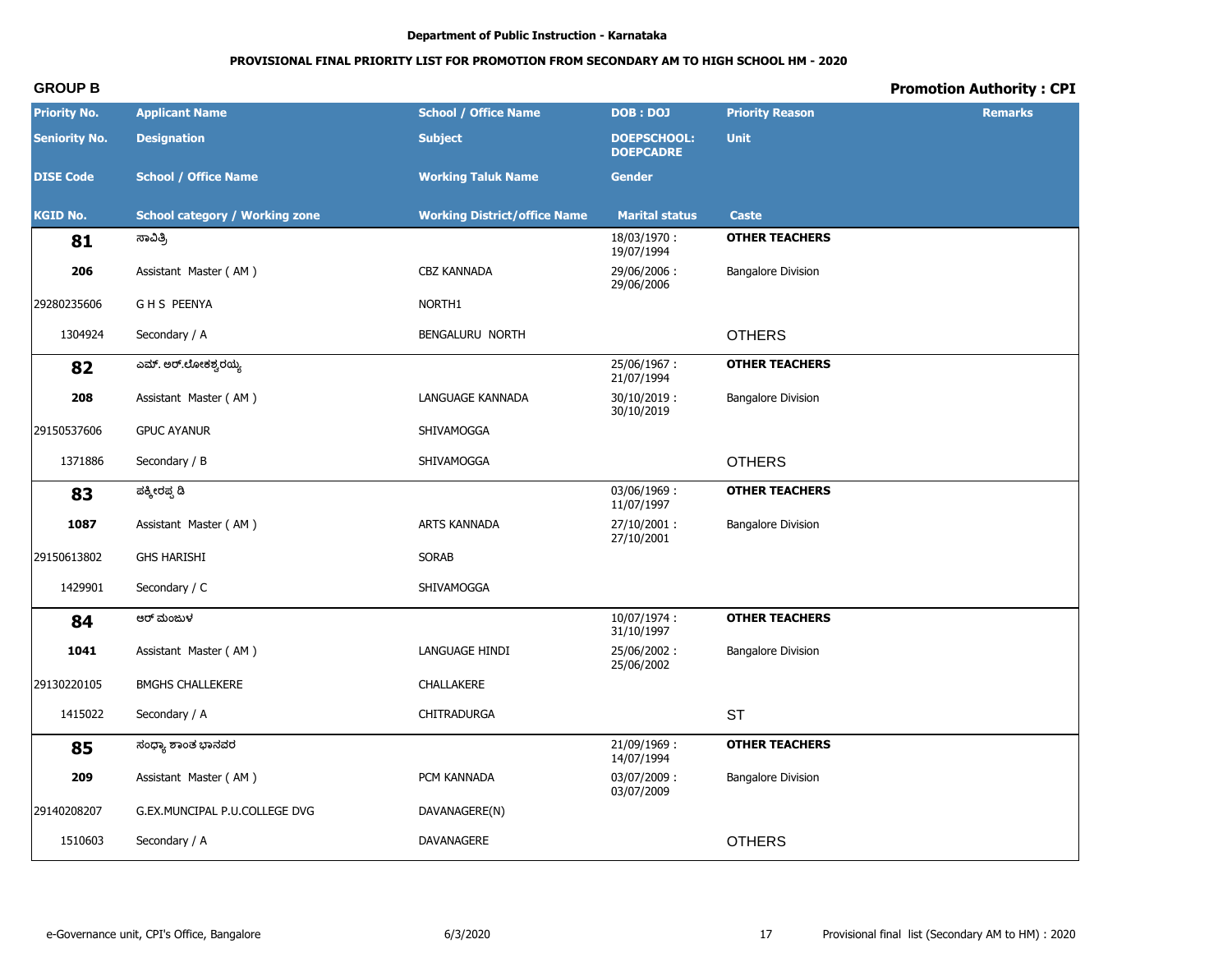# PROVISIONAL FINAL PRIORITY LIST FOR PROMOTION FROM SECONDARY AM TO HIGH SCHOOL HM - 2020

# **Promotion Authority: CPI**

| <b>Priority No.</b>  | <b>Applicant Name</b>                 | <b>School / Office Name</b>         | <b>DOB: DOJ</b>                        | <b>Priority Reason</b>    | <b>Remarks</b> |
|----------------------|---------------------------------------|-------------------------------------|----------------------------------------|---------------------------|----------------|
| <b>Seniority No.</b> | <b>Designation</b>                    | <b>Subject</b>                      | <b>DOEPSCHOOL:</b><br><b>DOEPCADRE</b> | <b>Unit</b>               |                |
| <b>DISE Code</b>     | <b>School / Office Name</b>           | <b>Working Taluk Name</b>           | <b>Gender</b>                          |                           |                |
| <b>KGID No.</b>      | <b>School category / Working zone</b> | <b>Working District/office Name</b> | <b>Marital status</b>                  | <b>Caste</b>              |                |
| 86                   | ಸರ್ವಮಂಗಳ ಎ ಟಿ                         |                                     | 09/06/1970:<br>14/07/1994              | <b>OTHER TEACHERS</b>     |                |
| 210                  | Assistant Master (AM)                 | PCM KANNADA                         | 29/06/2012:<br>29/06/2012              | <b>Bangalore Division</b> |                |
| 29140201510          | GJC-DODDABTHI                         | DAVANAGERE(N)                       |                                        |                           |                |
| 1371887              | Secondary / B                         | DAVANAGERE                          |                                        | <b>OTHERS</b>             |                |
| 87                   | ಗೋಪ .ಎಮ್                              |                                     | $01/06/1967$ :<br>22/07/1994           | <b>OTHER TEACHERS</b>     |                |
| 211                  | Assistant Master (AM)                 | LANGUAGE KANNADA                    | 22/07/1994:<br>22/07/1994              | <b>Bangalore Division</b> |                |
| 29150309602          | <b>GPUC BARUR</b>                     | SAGAR                               |                                        |                           |                |
| 1179945              | Secondary / C                         | SHIVAMOGGA                          |                                        | <b>OTHERS</b>             |                |
| 88                   | ಸುಬ್ಬಲಕ್ಷ್ಮಿ                          |                                     | 30/06/1971:<br>20/07/1994              | <b>OTHER TEACHERS</b>     |                |
| 212                  | Assistant Master (AM)                 | LANGUAGE HINDI                      | 14/10/2019:<br>14/10/2019              | <b>Bangalore Division</b> |                |
| 29310506303          | GOVT HIGH SCHOOL SASALAKUNTE          | PAVAGADA                            |                                        |                           |                |
| 1289762              | Secondary / C                         | MADHUGIRI                           |                                        | <b>OTHERS</b>             |                |
| 89                   | ನಾಗಪ್ಪ ಪಿ ಹೆಚ್                        |                                     | $01/06/1970$ :<br>09/07/1997           | <b>OTHER TEACHERS</b>     |                |
| 1088                 | Assistant Master (AM)                 | ARTS KANNADA                        | 09/07/1997:<br>09/07/1997              | <b>Bangalore Division</b> |                |
| 29150718502          | <b>GHS MELIGE</b>                     | THIRTHAHALLI                        |                                        |                           |                |
| 1753695              | Secondary / C                         | SHIVAMOGGA                          |                                        |                           |                |
| 90                   | ವಿದ್ಯಾವತಿ. ಜಿ.ಬಿ                      |                                     | 20/11/1970:<br>16/07/1994              | <b>OTHER TEACHERS</b>     |                |
| 214                  | Assistant Master (AM)                 | PCM KANNADA                         | 18/11/2009:<br>18/11/2009              | <b>Bangalore Division</b> |                |
| 29180900412          | GOVT. HIGH SCHOOL P H COLONY Ward-10  | <b>TUMKUR</b>                       |                                        |                           |                |
| 1314696              | Secondary / A                         | <b>TUMKUR</b>                       |                                        | <b>OTHERS</b>             |                |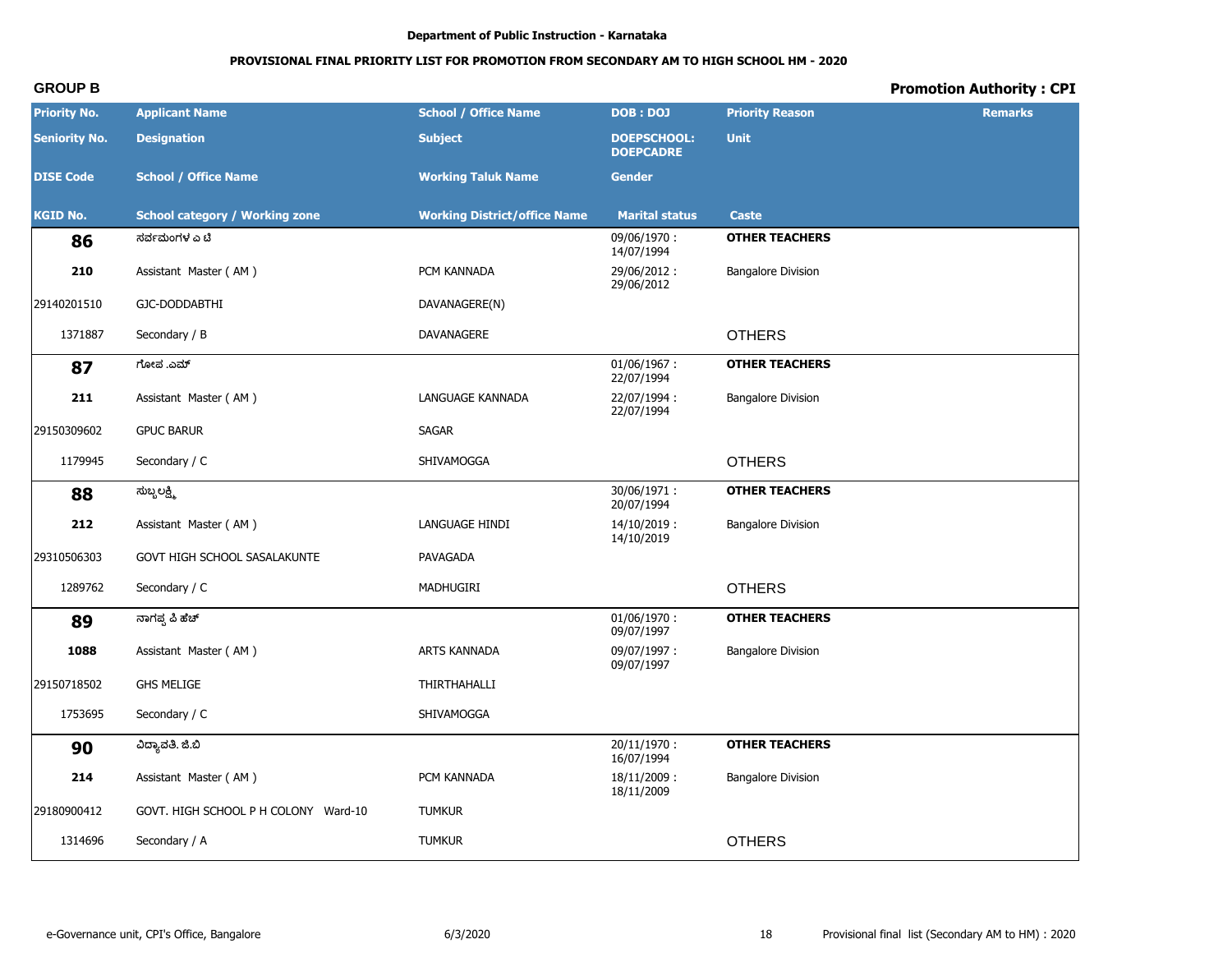# **PROVISIONAL FINAL PRIORITY LIST FOR PROMOTION FROM SECONDARY AM TO HIGH SCHOOL HM - 2020**

| <b>Priority No.</b>  | <b>Applicant Name</b>                 | <b>School / Office Name</b>         | DOB: DOJ                               | <b>Priority Reason</b>    | <b>Remarks</b> |
|----------------------|---------------------------------------|-------------------------------------|----------------------------------------|---------------------------|----------------|
| <b>Seniority No.</b> | <b>Designation</b>                    | <b>Subject</b>                      | <b>DOEPSCHOOL:</b><br><b>DOEPCADRE</b> | <b>Unit</b>               |                |
| <b>DISE Code</b>     | <b>School / Office Name</b>           | <b>Working Taluk Name</b>           | <b>Gender</b>                          |                           |                |
| <b>KGID No.</b>      | <b>School category / Working zone</b> | <b>Working District/office Name</b> | <b>Marital status</b>                  | Caste                     |                |
| 91                   | ರಾಜಗೋಪಾಲಾಚಾರ್.ಎ                       |                                     | $01/09/1963$ :<br>22/07/1994           | <b>OTHER TEACHERS</b>     |                |
| 215                  | Assistant Master (AM)                 | LANGUAGE HINDI                      | 25/06/2009:<br>25/06/2009              | <b>Bangalore Division</b> |                |
| 29191302602          | <b>GHS DODDUR</b>                     | K G F                               |                                        |                           |                |
| 1277728              | Secondary / C                         | <b>KOLAR</b>                        |                                        | <b>OTHERS</b>             |                |
| 92                   | ಹರಿಹರ ಹೆಗಡೆ                           |                                     | 17/11/1967:<br>26/07/1994              | <b>OTHER TEACHERS</b>     |                |
| 216                  | Assistant Master (AM)                 | LANGUAGE SANSKRIT                   | 20/07/2010:<br>20/07/2010              | <b>Bangalore Division</b> |                |
| 29150331301          | <b>GPUC SAGAR</b>                     | <b>SAGAR</b>                        |                                        |                           |                |
| 1309864              | Secondary / A                         | SHIVAMOGGA                          |                                        | <b>OTHERS</b>             |                |
| 93                   | ಶ್ರೀ ಬಿ.ಕೆ ಮಾದವ                       |                                     | 17/06/1963:<br>25/07/1994              | <b>OTHER TEACHERS</b>     |                |
| 217                  | Assistant Master (AM)                 | LANGUAGE HINDI                      | 23/06/1998:<br>23/06/1998              | <b>Bangalore Division</b> |                |
| 29130403903          | <b>GHS GUNDERI</b>                    | <b>HOLALKERE</b>                    |                                        |                           |                |
| 1240312              | Secondary / C                         | CHITRADURGA                         |                                        | <b>OTHERS</b>             |                |
| 94                   | ಜ್ಯೂಲಿಯೇಟ್ ಫರ್ನಾಂಡಿಸ್                 |                                     | 07/05/1969:<br>18/07/1994              | <b>OTHER TEACHERS</b>     |                |
| 218                  | Assistant Master (AM)                 | PCM KANNADA                         | 18/07/1994:<br>18/07/1994              | <b>Bangalore Division</b> |                |
| 29150304907          | <b>GPUC SHIRAVANTHE</b>               | <b>SAGAR</b>                        |                                        |                           |                |
| 130927               | Secondary / B                         | SHIVAMOGGA                          |                                        | <b>OTHERS</b>             |                |
| 95                   | ಸರಸ್ವತಿ ಕೆ ಹೆಗಡೆ                      |                                     | 23/03/1968:<br>21/07/1994              | <b>OTHER TEACHERS</b>     |                |
| 219                  | Assistant Master (AM)                 | ARTS KANNADA                        | 05/07/2019:<br>05/07/2019              | <b>Bangalore Division</b> |                |
| 29280502011          | G H S BOYS 18 TH CRO MALLES           | NORTH <sub>2</sub>                  |                                        |                           |                |
| 1317863              | Secondary / A                         | BENGALURU NORTH                     |                                        | <b>OTHERS</b>             |                |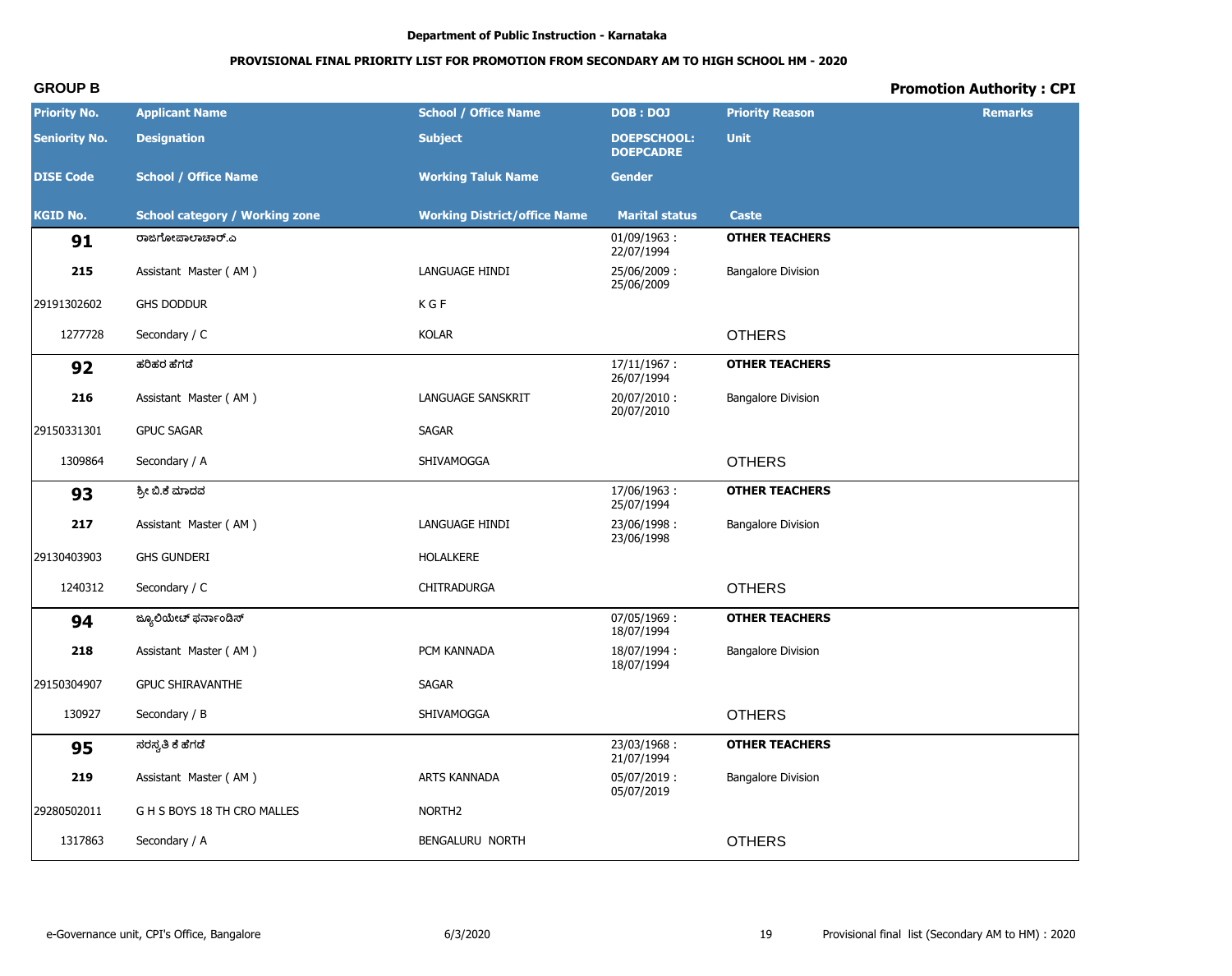# **PROVISIONAL FINAL PRIORITY LIST FOR PROMOTION FROM SECONDARY AM TO HIGH SCHOOL HM - 2020**

| <b>Priority No.</b>  | <b>Applicant Name</b>                 | <b>School / Office Name</b>         | <b>DOB: DOJ</b>                        | <b>Priority Reason</b>    | <b>Remarks</b> |
|----------------------|---------------------------------------|-------------------------------------|----------------------------------------|---------------------------|----------------|
| <b>Seniority No.</b> | <b>Designation</b>                    | <b>Subject</b>                      | <b>DOEPSCHOOL:</b><br><b>DOEPCADRE</b> | <b>Unit</b>               |                |
| <b>DISE Code</b>     | <b>School / Office Name</b>           | <b>Working Taluk Name</b>           | <b>Gender</b>                          |                           |                |
| <b>KGID No.</b>      | <b>School category / Working zone</b> | <b>Working District/office Name</b> | <b>Marital status</b>                  | <b>Caste</b>              |                |
| 96                   | ಆಶಾ ಬಿ ಸಿ                             |                                     | $10/01/1977$ :<br>12/11/1998           | <b>OTHER TEACHERS</b>     |                |
| 1114                 | Assistant Master (AM)                 | LANGUAGE HINDI                      | $11/10/2019$ :<br>11/10/2019           | <b>Bangalore Division</b> |                |
| 29200111770          | GHS KENGERI UPANAGARA                 | SOUTH1                              |                                        |                           |                |
| 1623624              | Secondary / A                         | <b>BENGALURU SOUTH</b>              |                                        | SC                        |                |
| 97                   | ಮಹಬೂಬಿ                                |                                     | 12/12/1971:<br>22/07/1994              | <b>OTHER TEACHERS</b>     |                |
| 220                  | Assistant Master (AM)                 | LANGUAGE HINDI                      | 18/08/2012:<br>18/08/2012              | <b>Bangalore Division</b> |                |
| 29140208620          | GOVT URDU H.S-S.S.M NAGARA DVG        | DAVANAGERE(N)                       |                                        |                           |                |
| 1316068              | Secondary / A                         | DAVANAGERE                          |                                        | <b>OTHERS</b>             |                |
| 98                   | ಭಾರತಿ ಹೆಗಡೆ                           |                                     | 15/07/1965:<br>22/07/1994              | <b>OTHER TEACHERS</b>     |                |
| 221                  | Assistant Master (AM)                 | LANGUAGE KANNADA                    | 22/07/1994:<br>22/07/1994              | <b>Bangalore Division</b> |                |
| 29150328602          | <b>GHS KANALE</b>                     | <b>SAGAR</b>                        |                                        |                           |                |
| 1310527              | Secondary / C                         | SHIVAMOGGA                          |                                        | <b>OTHERS</b>             |                |
| 99                   | ಶೇಷಾಚಲ ಗಣಪತಿ ನಾಯ್ಕ                    |                                     | 09/05/1972:<br>24/11/1995              | <b>OTHER TEACHERS</b>     |                |
| 222                  | Assistant Master (AM)                 | <b>ARTS KANNADA</b>                 | 14/07/2009:<br>14/07/2009              | <b>Bangalore Division</b> |                |
| 29150331301          | <b>GPUC SAGAR</b>                     | SAGAR                               |                                        |                           |                |
| 1374801              | Secondary / A                         | SHIVAMOGGA                          |                                        | <b>OTHERS</b>             |                |
| 100                  | ಗಜಾನನ ಭಟ್ಟ                            |                                     | 19/07/1961:<br>05/10/1994              | <b>OTHER TEACHERS</b>     |                |
| 223                  | Assistant Master (AM)                 | LANGUAGE SANSKRIT                   | 16/07/2010:<br>16/07/2010              | <b>Bangalore Division</b> |                |
| 29150539608          | GPUC B H ROAD SHIMOGA                 | SHIVAMOGGA                          |                                        |                           |                |
| 1311312              | Secondary / A                         | SHIVAMOGGA                          |                                        | <b>OTHERS</b>             |                |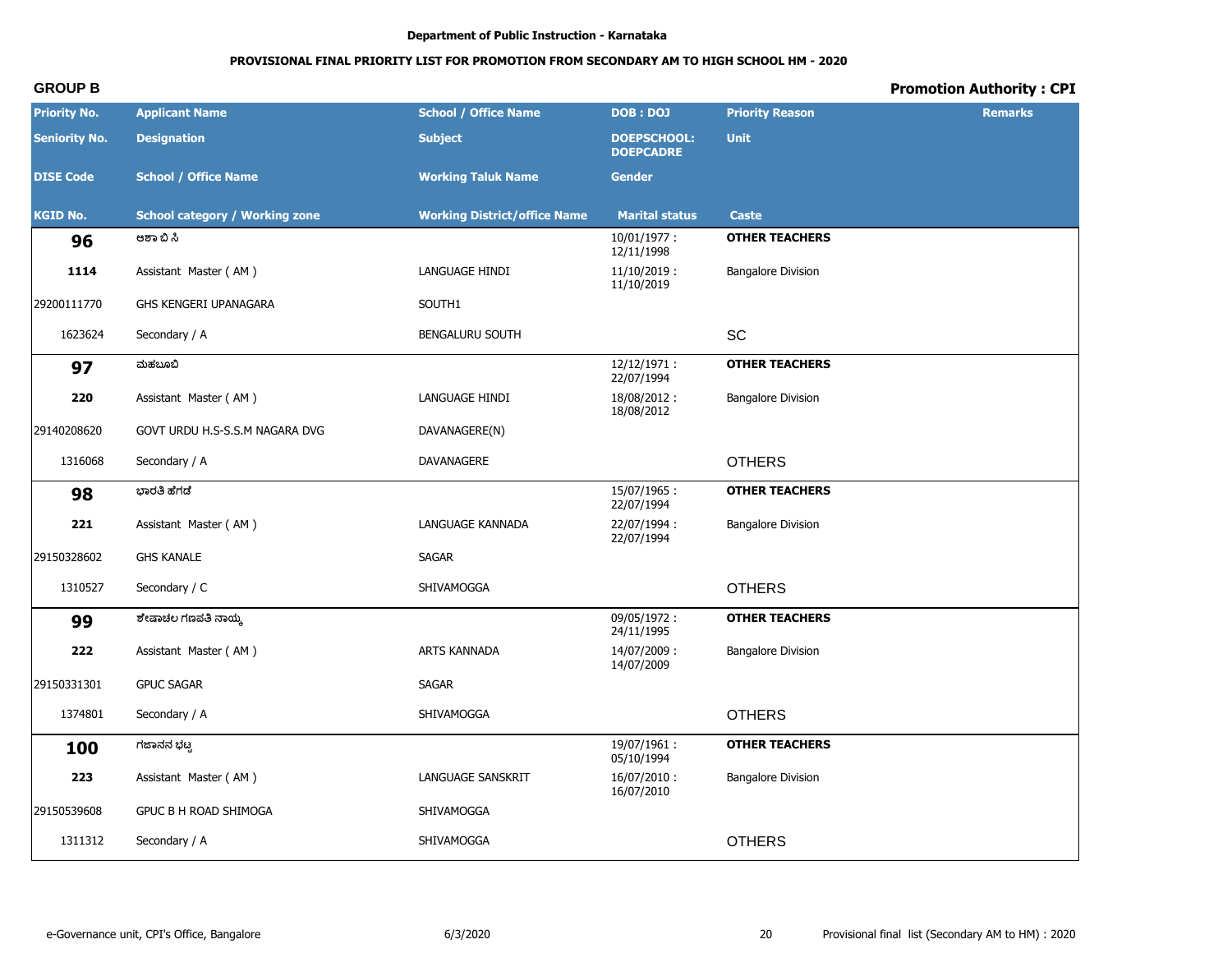# **PROVISIONAL FINAL PRIORITY LIST FOR PROMOTION FROM SECONDARY AM TO HIGH SCHOOL HM - 2020**

| <b>Priority No.</b>  | <b>Applicant Name</b>                 | <b>School / Office Name</b>         | <b>DOB: DOJ</b>                        | <b>Priority Reason</b>    | <b>Remarks</b> |
|----------------------|---------------------------------------|-------------------------------------|----------------------------------------|---------------------------|----------------|
| <b>Seniority No.</b> | <b>Designation</b>                    | <b>Subject</b>                      | <b>DOEPSCHOOL:</b><br><b>DOEPCADRE</b> | <b>Unit</b>               |                |
| <b>DISE Code</b>     | <b>School / Office Name</b>           | <b>Working Taluk Name</b>           | <b>Gender</b>                          |                           |                |
| <b>KGID No.</b>      | <b>School category / Working zone</b> | <b>Working District/office Name</b> | <b>Marital status</b>                  | <b>Caste</b>              |                |
| 101                  | ಪ್ರಭ.ಪಿ.                              |                                     | 20/06/1965:<br>16/07/1994              | <b>OTHER TEACHERS</b>     |                |
| 225                  | Assistant Master (AM)                 | CBZ KANNADA                         | $11/10/2019$ :<br>11/10/2019           | <b>Bangalore Division</b> |                |
| 29191303805          | <b>GJC KAMASAMUDRAM</b>               | K G F                               |                                        |                           |                |
| 1361807              | Secondary / C                         | <b>KOLAR</b>                        |                                        | <b>OTHERS</b>             |                |
| 102                  | ವಿರುಪಾಕ್ಷಪ್ಪ ಹೆಚ್                     |                                     | $01/06/1963$ :<br>11/07/1997           | <b>OTHER TEACHERS</b>     |                |
| 1116                 | Assistant Master (AM)                 | CBZ KANNADA                         | 17/04/2002:<br>17/04/2002              | <b>Bangalore Division</b> |                |
| 29150401403          | <b>GHS KOLAGI</b>                     | <b>SHIKARIPUR</b>                   |                                        |                           |                |
| 1427923              | Secondary / C                         | SHIVAMOGGA                          |                                        | <b>SC</b>                 |                |
| 103                  | ಗಣೇಶ ವೀರಪ್ಪ ನೀರಲಗಿ                    |                                     | $01/05/1969$ :<br>21/07/1994           | <b>OTHER TEACHERS</b>     |                |
| 227                  | Assistant Master (AM)                 | ARTS KANNADA                        | $09/10/2015$ :<br>09/10/2015           | <b>Bangalore Division</b> |                |
| 29150414608          | <b>GJC SALURU</b>                     | SHIKARIPUR                          |                                        |                           |                |
| 1288985              | Secondary / C                         | SHIVAMOGGA                          |                                        | <b>OTHERS</b>             |                |
| 104                  | ಗಾಯೆತ್ರಿದೇವಿ.ಕೆ.ಎಸ್                   |                                     | 22/07/1973:<br>22/07/1994              | <b>OTHER TEACHERS</b>     |                |
| 230                  | Assistant Master (AM)                 | LANGUAGE HINDI                      | 03/06/1995:<br>03/06/1995              | <b>Bangalore Division</b> |                |
| 29190736206          | <b>GJC BOYS</b>                       | <b>KOLAR</b>                        |                                        |                           |                |
| 1280812              | Secondary / A                         | <b>KOLAR</b>                        |                                        | <b>OTHERS</b>             |                |
| 105                  | ರಿಜ್ಯಾನ್ ಬಾಷಾ ಸಾಹೇಬ್                  |                                     | 18/05/1968:<br>21/07/1994              | <b>OTHER TEACHERS</b>     |                |
| 231                  | Assistant Master (AM)                 | LANGUAGE HINDI                      | 28/08/2007:<br>28/08/2007              | <b>Bangalore Division</b> |                |
| 29180902507          | GJC EMPRESS GIRLS TUM Ward-16         | <b>TUMKUR</b>                       |                                        |                           |                |
| 1347281              | Secondary / A                         | <b>TUMKUR</b>                       |                                        | <b>OTHERS</b>             |                |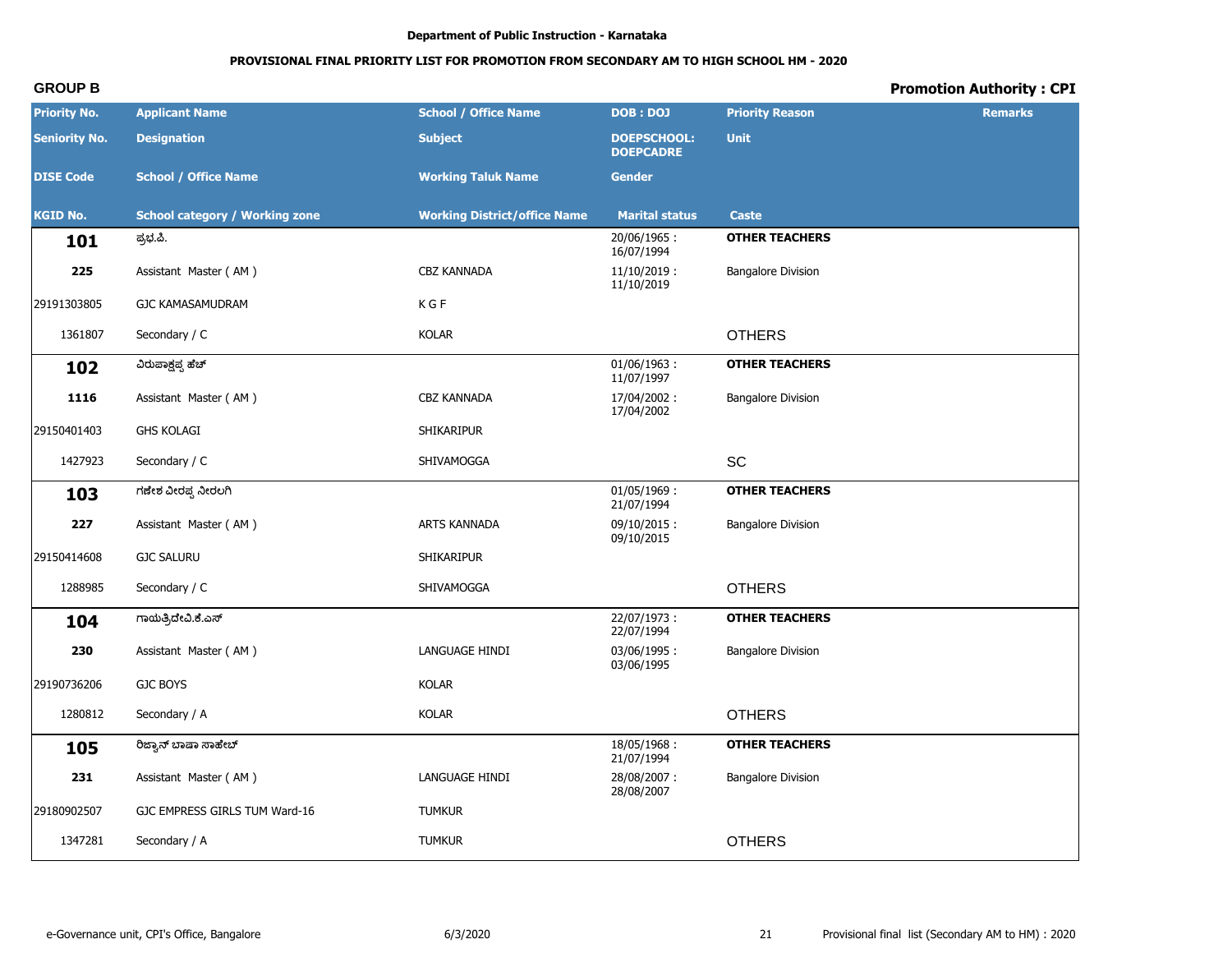# **PROVISIONAL FINAL PRIORITY LIST FOR PROMOTION FROM SECONDARY AM TO HIGH SCHOOL HM - 2020**

| <b>Priority No.</b>  | <b>Applicant Name</b>                 | <b>School / Office Name</b>         | <b>DOB: DOJ</b>                        | <b>Priority Reason</b>    | <b>Remarks</b> |
|----------------------|---------------------------------------|-------------------------------------|----------------------------------------|---------------------------|----------------|
| <b>Seniority No.</b> | <b>Designation</b>                    | <b>Subject</b>                      | <b>DOEPSCHOOL:</b><br><b>DOEPCADRE</b> | <b>Unit</b>               |                |
| <b>DISE Code</b>     | <b>School / Office Name</b>           | <b>Working Taluk Name</b>           | <b>Gender</b>                          |                           |                |
| <b>KGID No.</b>      | <b>School category / Working zone</b> | <b>Working District/office Name</b> | <b>Marital status</b>                  | <b>Caste</b>              |                |
| 106                  | ಜಿ.ಎಂ.ಮಂಜುನಾಥ                         |                                     | 20/06/1966:<br>23/07/1994              | <b>OTHER TEACHERS</b>     |                |
| 234                  | Assistant Master (AM)                 | LANGUAGE HINDI                      | 08/11/1997:<br>08/11/1997              | <b>Bangalore Division</b> |                |
| 29191210709          | <b>GJC GOWNAPALLI</b>                 | SRINIVASAPUR                        |                                        |                           |                |
| 1278346              | Secondary / C                         | <b>KOLAR</b>                        |                                        | <b>OTHERS</b>             |                |
| 107                  | ಎಮ್ ಮಹಾದೇವಪ್ಪ                         |                                     | 20/07/1969:<br>11/07/1997              | <b>OTHER TEACHERS</b>     |                |
| 1117                 | Assistant Master (AM)                 | <b>CBZ ENGLSIH</b>                  | 13/07/2010:<br>13/07/2010              | <b>Bangalore Division</b> |                |
| 29150428701          | <b>GPUC GIRLS SHIRALAKOPPA</b>        | <b>SHIKARIPUR</b>                   |                                        |                           |                |
| 1429502              | Secondary / A                         | SHIVAMOGGA                          |                                        | <b>SC</b>                 |                |
| 108                  | ಶ್ರೀಮತಿ ಮೊಂತಿನ ರೋಸಲಿನ ಡಿಸೋಜ           |                                     | 30/05/1960:<br>22/07/1994              | <b>OTHER TEACHERS</b>     |                |
| 235                  | Assistant Master (AM)                 | LANGUAGE HINDI                      | 21/09/2016:<br>21/09/2016              | <b>Bangalore Division</b> |                |
| 29150539608          | <b>GPUC B H ROAD SHIMOGA</b>          | SHIVAMOGGA                          |                                        |                           |                |
| 1310079              | Secondary / A                         | SHIVAMOGGA                          |                                        | <b>OTHERS</b>             |                |
| 109                  | ಪರಮೇಶ್ವರ ದೇಶಭಂಡಾರಿ                    |                                     | $12/10/1965$ :<br>26/07/1994           | <b>OTHER TEACHERS</b>     |                |
| 236                  | Assistant Master (AM)                 | LANGUAGE KANNADA                    | 16/03/2011:<br>16/03/2011              | <b>Bangalore Division</b> |                |
| 29150325403          | <b>GHS KARGAL</b>                     | SAGAR                               |                                        |                           |                |
| 1278801              | Secondary / A                         | SHIVAMOGGA                          |                                        | <b>OTHERS</b>             |                |
| 110                  | ಮಂಜುನಾಥ್ ಎಲ್ ಎಮ್                      |                                     | 07/07/1970:<br>21/07/1994              | <b>OTHER TEACHERS</b>     |                |
| 237                  | Assistant Master (AM)                 | LANGUAGE HINDI                      | 14/06/2002:<br>14/06/2002              | <b>Bangalore Division</b> |                |
| 29190243601          | <b>GJC GIRLS</b>                      | <b>BANGARAPETE</b>                  |                                        |                           |                |
| 1277439              | Secondary / A                         | KOLAR                               |                                        | <b>OTHERS</b>             |                |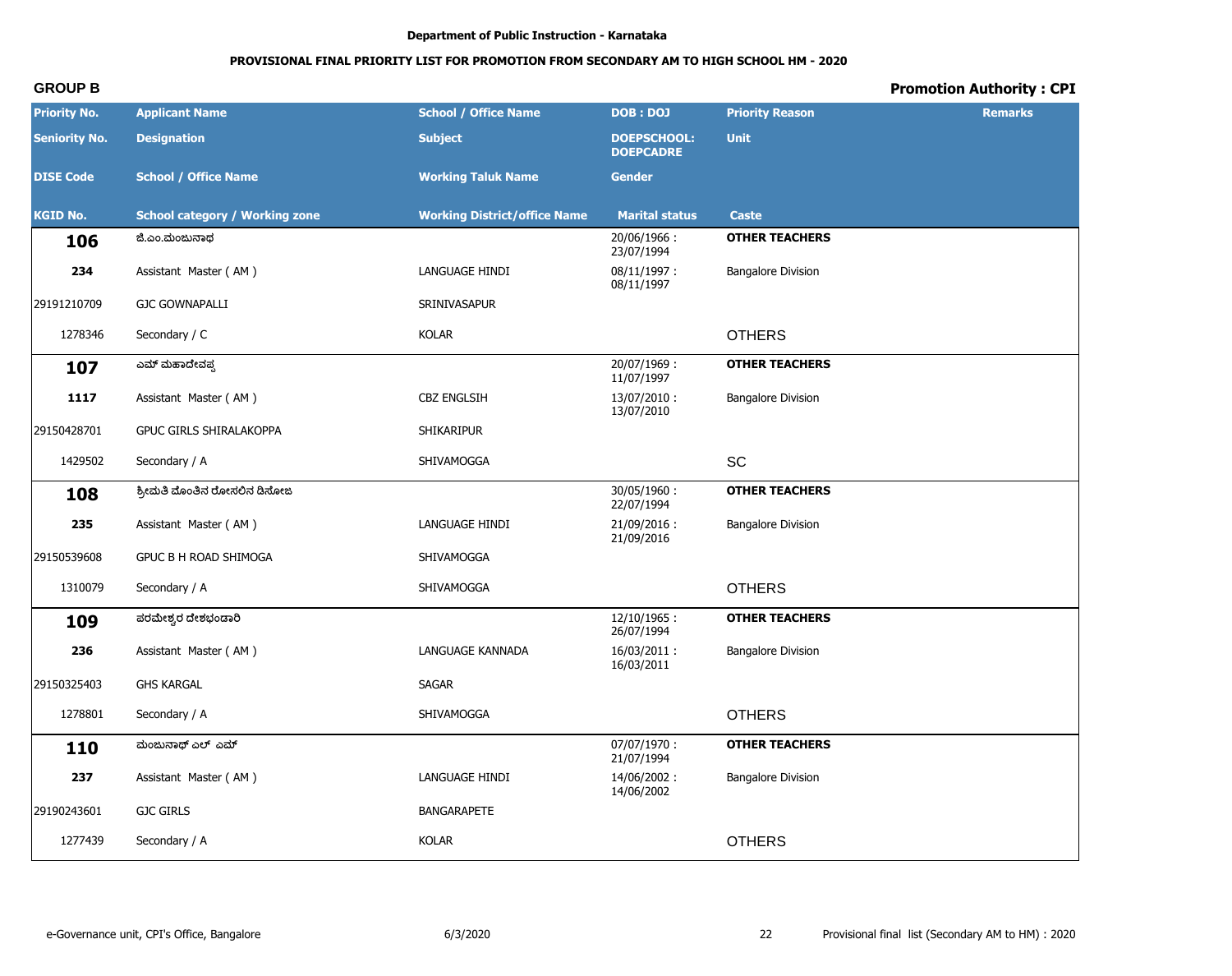# PROVISIONAL FINAL PRIORITY LIST FOR PROMOTION FROM SECONDARY AM TO HIGH SCHOOL HM - 2020

# **Promotion Authority: CPI**

| <b>Priority No.</b>  | <b>Applicant Name</b>                   | <b>School / Office Name</b>         | <b>DOB : DOJ</b>                       | <b>Priority Reason</b>    | <b>Remarks</b> |
|----------------------|-----------------------------------------|-------------------------------------|----------------------------------------|---------------------------|----------------|
| <b>Seniority No.</b> | <b>Designation</b>                      | <b>Subject</b>                      | <b>DOEPSCHOOL:</b><br><b>DOEPCADRE</b> | <b>Unit</b>               |                |
| <b>DISE Code</b>     | <b>School / Office Name</b>             | <b>Working Taluk Name</b>           | <b>Gender</b>                          |                           |                |
| <b>KGID No.</b>      | <b>School category / Working zone</b>   | <b>Working District/office Name</b> | <b>Marital status</b>                  | <b>Caste</b>              |                |
| 111                  | ಮೋಹನರಾವ್ ವಿ ಕುಲಕರ್ಣಿ                    |                                     | 20/07/1960:<br>16/07/1994              | <b>OTHER TEACHERS</b>     |                |
| 238                  | Assistant Master (AM)                   | PCM ENGLISH                         | 16/07/1994:<br>16/07/1994              | <b>Bangalore Division</b> |                |
| 29280700198          | G H S YELAHANKA COMPOSITE               | NORTH <sub>4</sub>                  |                                        |                           |                |
| 1303745              | Secondary / A                           | BENGALURU NORTH                     |                                        | <b>OTHERS</b>             |                |
| 112                  | ಬಸವರಾಜಮ್ಮ ಸಿ                            |                                     | 20/07/1966:<br>22/07/1994              | <b>OTHER TEACHERS</b>     |                |
| 239                  | Assistant Master (AM)                   | LANGUAGE HINDI                      | 22/07/1994:<br>22/07/1994              | <b>Bangalore Division</b> |                |
| 29190244005          | <b>GJC BOYS</b>                         | <b>BANGARAPETE</b>                  |                                        |                           |                |
| 1277746              | Secondary / A                           | <b>KOLAR</b>                        |                                        | <b>OTHERS</b>             |                |
| 113                  | ಡಿ ಜಿ ರಂಗನಾಥ                            |                                     | $01/06/1973$ :<br>11/11/1997           | <b>OTHER TEACHERS</b>     |                |
| 1094                 | Assistant Master (AM)                   | PCM KANNADA                         | 20/07/2010:<br>20/07/2010              | <b>Bangalore Division</b> |                |
| 29140514710          | GOVT GIRLS P.U COLLEGE-NYAMATHI         | <b>HONNALI</b>                      |                                        |                           |                |
| 1458407              | Secondary / C                           | DAVANAGERE                          |                                        | <b>ST</b>                 |                |
| 114                  | ವೀರಭದ್ರಪ್ಪ ಕೊಟ್ರಳ್ಳಿ                    |                                     | $02/10/1970$ :<br>20/07/1994           | <b>OTHER TEACHERS</b>     |                |
| 241                  | Block Resource Person (BRP) - Secondary | PCM KANNADA                         | 31/08/2017:<br>31/08/2017              | <b>Bangalore Division</b> |                |
| 30291504096          | <b>BRC SHIKARIPUR</b>                   | SHIKARIPUR                          |                                        |                           |                |
| 1309530              | Secondary / A                           | SHIVAMOGGA                          |                                        | <b>OTHERS</b>             |                |
| 115                  | ಪ್ರಭಾಉಪಾಧ್ಯ                             |                                     | 04/01/1967:<br>22/07/1994              | <b>OTHER TEACHERS</b>     |                |
| 242                  | Assistant Master (AM)                   | ARTS KANNADA                        | $11/10/2019$ :<br>11/10/2019           | <b>Bangalore Division</b> |                |
| 29280700198          | G H S YELAHANKA COMPOSITE               | NORTH4                              |                                        |                           |                |
| 1541939              | Secondary / A                           | BENGALURU NORTH                     |                                        | <b>OTHERS</b>             |                |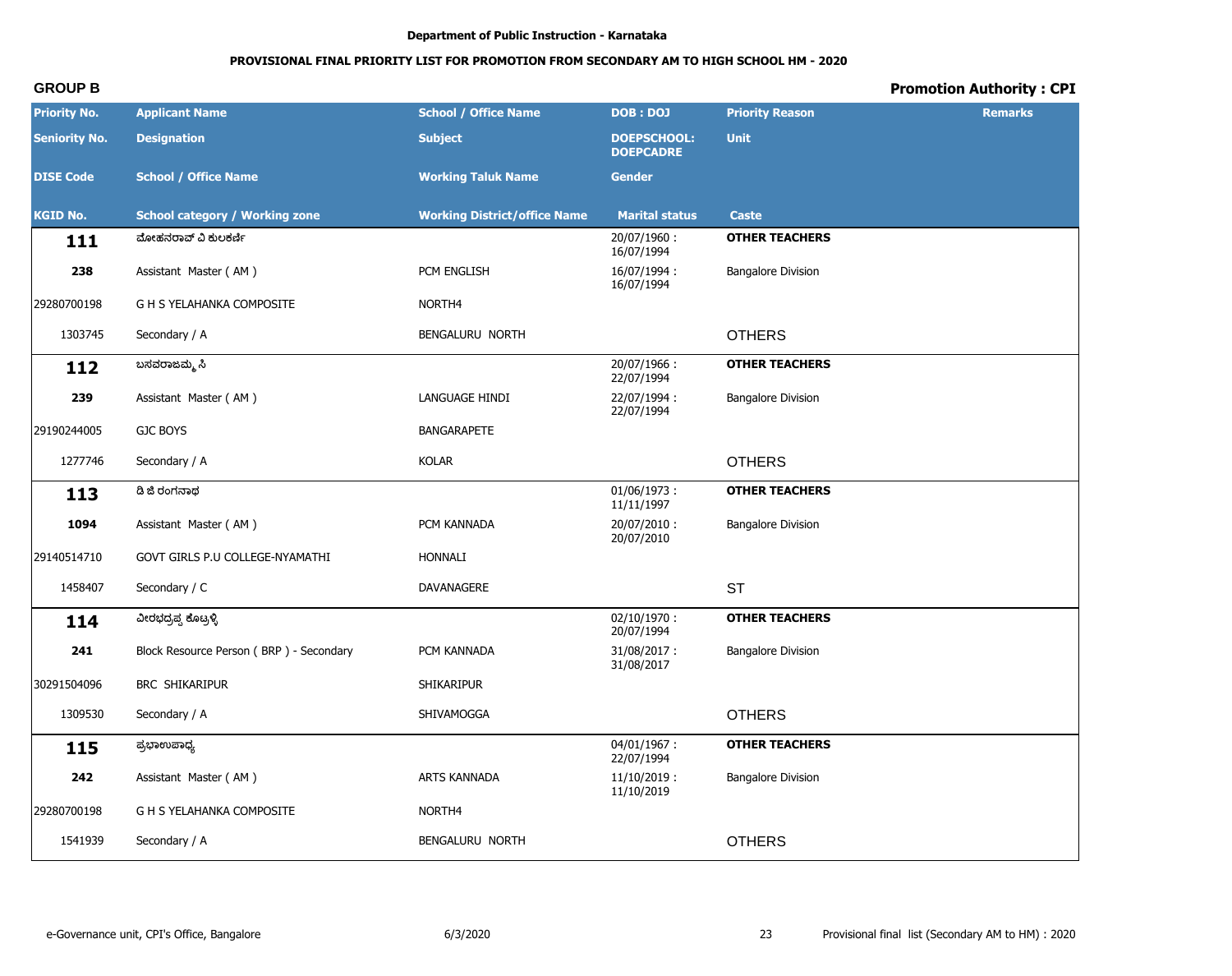# PROVISIONAL FINAL PRIORITY LIST FOR PROMOTION FROM SECONDARY AM TO HIGH SCHOOL HM - 2020

# **Promotion Authority: CPI**

| <b>Priority No.</b>  | <b>Applicant Name</b>                               | <b>School / Office Name</b>         | <b>DOB: DOJ</b>                        | <b>Priority Reason</b>    | <b>Remarks</b> |
|----------------------|-----------------------------------------------------|-------------------------------------|----------------------------------------|---------------------------|----------------|
| <b>Seniority No.</b> | <b>Designation</b>                                  | <b>Subject</b>                      | <b>DOEPSCHOOL:</b><br><b>DOEPCADRE</b> | <b>Unit</b>               |                |
| <b>DISE Code</b>     | <b>School / Office Name</b>                         | <b>Working Taluk Name</b>           | <b>Gender</b>                          |                           |                |
| <b>KGID No.</b>      | <b>School category / Working zone</b>               | <b>Working District/office Name</b> | <b>Marital status</b>                  | <b>Caste</b>              |                |
| 116                  | ಕಲ್ಪನೆ ಬಿ                                           |                                     | $10/10/1971$ :<br>08/08/1994           | <b>OTHER TEACHERS</b>     |                |
| 243                  | Assistant Master (AM)                               | LANGUAGE HINDI                      | 03/06/1998:<br>03/06/1998              | <b>Bangalore Division</b> |                |
| 29290404904          | <b>GOVERNMENT HIGH SCHOOL</b><br>BOORAGAMAKALAHALLI | CHINTAMANI                          |                                        |                           |                |
| 1288982              | Secondary / B                                       | CHIKKABALLAPURA                     |                                        | <b>OTHERS</b>             |                |
| 117                  | ವಿ ಕಮಲಮ್ಮ                                           |                                     | $10/07/1972$ :<br>05/08/1997           | <b>OTHER TEACHERS</b>     |                |
| 1130                 | Assistant Master (AM)                               | <b>ARTS KANNADA</b>                 | 02/06/2014:<br>02/06/2014              | <b>Bangalore Division</b> |                |
| 29130315304          | <b>GHS PILALI</b>                                   | <b>HIRIYUR</b>                      |                                        |                           |                |
| 1415336              | Secondary / C                                       | CHITRADURGA                         |                                        | SC                        |                |
| 118                  | ಚಂದ್ರಕಾಂತ ಪಿ ಕೆ                                     |                                     | 20/09/1965:<br>27/07/1994              | <b>OTHER TEACHERS</b>     |                |
| 245                  | Assistant Master (AM)                               | LANGUAGE HINDI                      | $12/10/2019$ :<br>12/10/2019           | <b>Bangalore Division</b> |                |
| 29130605202          | GOVERNMENT HIGH SCHOOL BANDRAVI                     | MOLAKALMUR                          |                                        |                           |                |
| 1303169              | Secondary / C                                       | CHITRADURGA                         |                                        | <b>OTHERS</b>             |                |
| 119                  | ಮಂಗಳ ವೆಂಕಣ್ಣ ನಾಯ್ಕ                                  |                                     | 22/05/1967:<br>20/09/1994              | <b>OTHER TEACHERS</b>     |                |
| 246                  | Assistant Master (AM)                               | LANGUAGE KANNADA                    | $16/10/2019$ :<br>16/10/2019           | <b>Bangalore Division</b> |                |
| 29200415008          | <b>GOVT HS HARAGADDE</b>                            | <b>ANEKAL</b>                       |                                        |                           |                |
| 1318591              | Secondary / C                                       | <b>BENGALURU SOUTH</b>              |                                        | <b>OTHERS</b>             |                |
| 120                  | ಜಯಶ್ರೀ ಎಸ್ ಹೆಗಡೆ                                    |                                     | 26/12/1968:<br>09/12/1994              | <b>OTHER TEACHERS</b>     |                |
| 252                  | Assistant Master (AM)                               | ARTS KANNADA                        | $11/10/2019$ :<br>11/10/2019           | <b>Bangalore Division</b> |                |
| 29210215206          | G HS BHASHETTIHALLI                                 | DODDABALLAPURA                      |                                        |                           |                |
| 1319949              | Secondary / B                                       | BENGALURU RURAL                     |                                        | <b>OTHERS</b>             |                |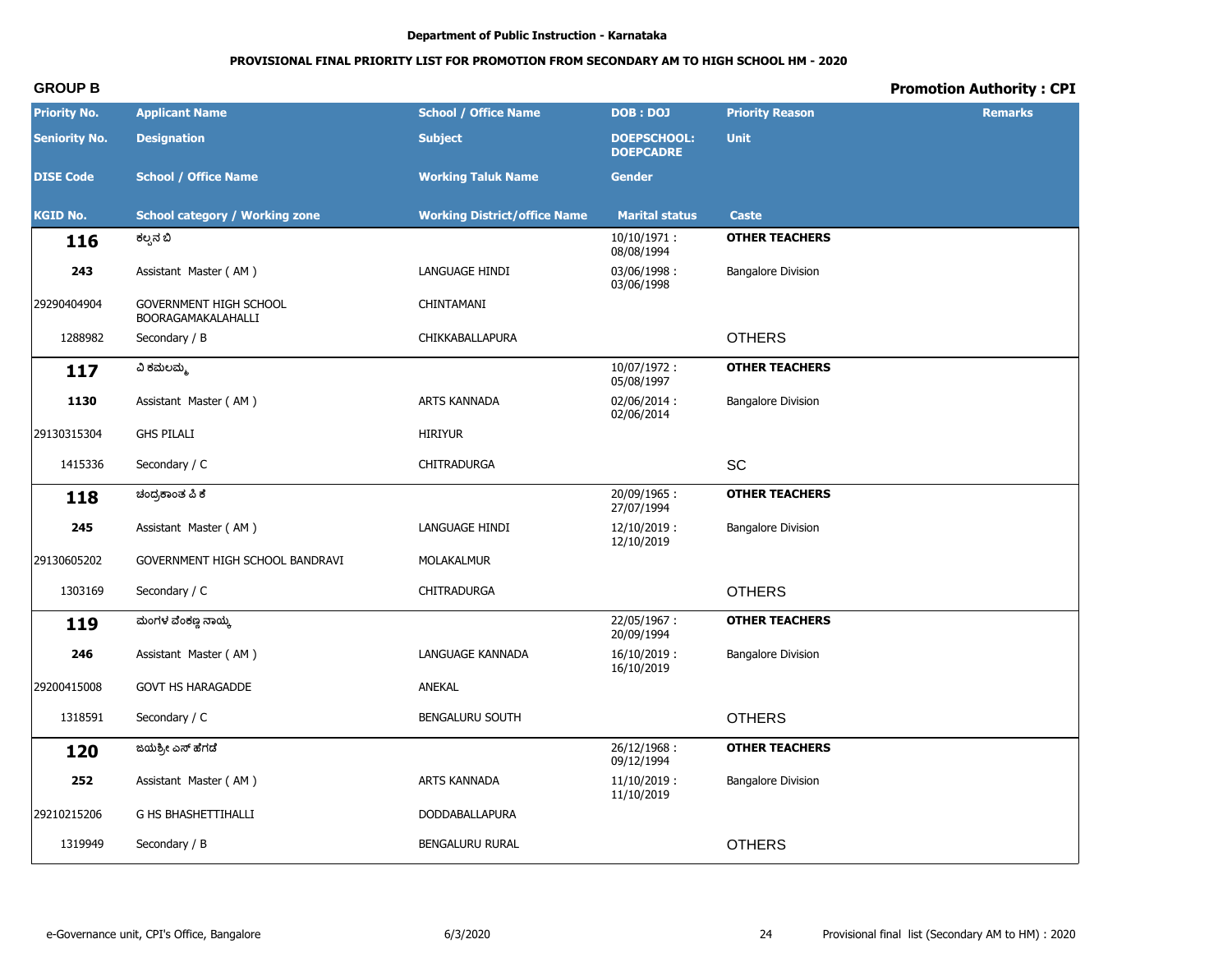# PROVISIONAL FINAL PRIORITY LIST FOR PROMOTION FROM SECONDARY AM TO HIGH SCHOOL HM - 2020

# **Promotion Authority: CPI**

| <b>Priority No.</b>  | <b>Applicant Name</b>                                | <b>School / Office Name</b>         | <b>DOB: DOJ</b>                        | <b>Priority Reason</b>    | <b>Remarks</b> |
|----------------------|------------------------------------------------------|-------------------------------------|----------------------------------------|---------------------------|----------------|
| <b>Seniority No.</b> | <b>Designation</b>                                   | <b>Subject</b>                      | <b>DOEPSCHOOL:</b><br><b>DOEPCADRE</b> | <b>Unit</b>               |                |
| <b>DISE Code</b>     | <b>School / Office Name</b>                          | <b>Working Taluk Name</b>           | <b>Gender</b>                          |                           |                |
| <b>KGID No.</b>      | <b>School category / Working zone</b>                | <b>Working District/office Name</b> | <b>Marital status</b>                  | <b>Caste</b>              |                |
| 121                  | ವೆಂಕಟರೆಡ್ಗಿ ಎಸ್.ಎನ್                                  |                                     | 05/07/1962:<br>16/07/1994              | <b>OTHER TEACHERS</b>     |                |
| 254                  | Assistant Master (AM)                                | PCM KANNADA                         | 08/06/2014:<br>08/06/2014              | <b>Bangalore Division</b> |                |
| 29191218504          | <b>GHS KURIGEPALLI</b>                               | SRINIVASAPUR                        |                                        |                           |                |
| 1616792              | Secondary / C                                        | <b>KOLAR</b>                        |                                        | <b>OTHERS</b>             |                |
| 122                  | ರೇಖಾ ಸಂಬಯ್ಯ ಹೆಗಡೆ                                    |                                     | 12/01/1968:<br>21/07/1994              | <b>OTHER TEACHERS</b>     |                |
| 256                  | Assistant Master (AM)                                | ARTS KANNADA                        | 29/07/1997:<br>29/07/1997              | <b>Bangalore Division</b> |                |
| 29280603510          | GOVT. HIGH SCH POTTERY TOWN                          | NORTH <sub>3</sub>                  |                                        |                           |                |
| 1318360              | Secondary / A                                        | BENGALURU NORTH                     |                                        |                           |                |
| 123                  | ಲಕ್ಷ್ಮಣ ನಾಯ್ಕ್ ಎಸ್                                   |                                     | $01/06/1967$ :<br>31/07/1997           | <b>OTHER TEACHERS</b>     |                |
| 1132                 | Assistant Master (AM)                                | CBZ KANNADA                         | 19/07/2004:<br>19/07/2004              | <b>Bangalore Division</b> |                |
| 29320611402          | <b>GJC AVVERAHALLI</b>                               | RAMANAGARA                          |                                        |                           |                |
| 1427971              | Secondary / C                                        | RAMANAGARA                          |                                        | SC                        |                |
| 124                  | ಸುರೇಶ್ ಎಂ                                            |                                     | 03/01/1972:<br>20/07/1994              | <b>OTHER TEACHERS</b>     |                |
| 257                  | Assistant Master (AM)                                | <b>CBZ KANNADA</b>                  | 08/06/2016:<br>08/06/2016              | <b>Bangalore Division</b> |                |
| 29130400102          | GOVERNMENT HIGHER SECONDARY SCHOOOL<br>CHIKKANDAVADI | <b>HOLALKERE</b>                    |                                        |                           |                |
| 1278745              | Secondary / C                                        | <b>CHITRADURGA</b>                  |                                        | <b>OTHERS</b>             |                |
| 125                  | ರವಿ ಬಿ.ಕೆ                                            |                                     | 20/07/1969:<br>18/07/1994              | <b>OTHER TEACHERS</b>     |                |
| 260                  | Assistant Master (AM)                                | CBZ KANNADA                         | 03/06/1995:<br>03/06/1995              | <b>Bangalore Division</b> |                |
| 29150508803          | <b>GHS THAMMADIHALLI</b>                             | SHIVAMOGGA                          |                                        |                           |                |
| 1309717              | Secondary / C                                        | SHIVAMOGGA                          |                                        | <b>OTHERS</b>             |                |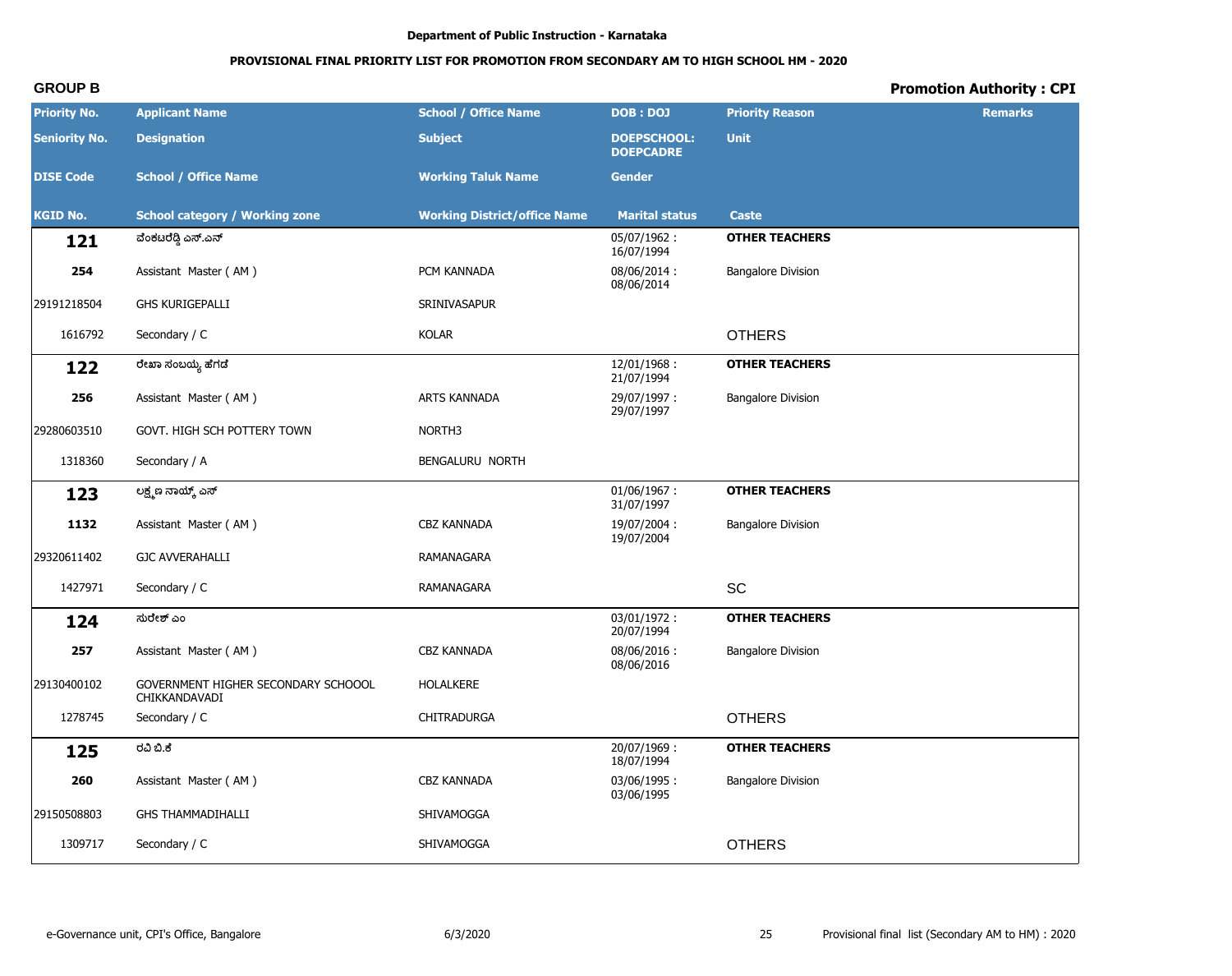# PROVISIONAL FINAL PRIORITY LIST FOR PROMOTION FROM SECONDARY AM TO HIGH SCHOOL HM - 2020

# **Promotion Authority: CPI**

| <b>Priority No.</b>  | <b>Applicant Name</b>                 | <b>School / Office Name</b>         | <b>DOB: DOJ</b>                        | <b>Priority Reason</b>    | <b>Remarks</b> |
|----------------------|---------------------------------------|-------------------------------------|----------------------------------------|---------------------------|----------------|
| <b>Seniority No.</b> | <b>Designation</b>                    | <b>Subject</b>                      | <b>DOEPSCHOOL:</b><br><b>DOEPCADRE</b> | <b>Unit</b>               |                |
| <b>DISE Code</b>     | <b>School / Office Name</b>           | <b>Working Taluk Name</b>           | <b>Gender</b>                          |                           |                |
| <b>KGID No.</b>      | <b>School category / Working zone</b> | <b>Working District/office Name</b> | <b>Marital status</b>                  | <b>Caste</b>              |                |
| 126                  | ಡಿ.ಎಸ್.ಶಿವಶಂಕರ                        |                                     | $01/01/1971$ :<br>09/11/1994           | <b>OTHER TEACHERS</b>     |                |
| 262                  | Assistant Master (AM)                 | LANGUAGE HINDI                      | $01/08/2018$ :<br>01/08/2018           | <b>Bangalore Division</b> |                |
| 29180702404          | <b>GHS KURUBARAHALLI</b>              | <b>TURUVEKERE</b>                   |                                        |                           |                |
| 1278809              | Secondary / C                         | <b>TUMKUR</b>                       |                                        | <b>OTHERS</b>             |                |
| 127                  | ಶ್ರೀ ನಾಗೇಂದ್ರಪ್ಪ ಎ.ಕೆ                 |                                     | $01/06/1972$ :<br>21/07/1997           | <b>OTHER TEACHERS</b>     |                |
| 1133                 | Assistant Master (AM)                 | CBZ KANNADA                         | 13/06/2006:<br>13/06/2006              | <b>Bangalore Division</b> |                |
| 29150203203          | <b>GHS MASAGALLI</b>                  | <b>HOSANAGAR</b>                    |                                        |                           |                |
| 1463116              | Secondary / C                         | SHIVAMOGGA                          |                                        | SC                        |                |
| 128                  | ರವೀಶ ಕೆ ಎಂ                            |                                     | 28/03/1962:<br>28/07/1994              | <b>OTHER TEACHERS</b>     |                |
| 264                  | Assistant Master (AM)                 | PCM KANNADA                         | 28/07/1994:<br>28/07/1994              | <b>Bangalore Division</b> |                |
| 29150225102          | <b>GPUC HOSANAGAR</b>                 | <b>HOSANAGAR</b>                    |                                        |                           |                |
| 1310818              | Secondary / A                         | SHIVAMOGGA                          |                                        | <b>OTHERS</b>             |                |
| 129                  | ಇಶರತ್ ಜಬೀನ್. ಯು.ಎನ್                   |                                     | 20/02/1971:<br>21/07/1994              | <b>OTHER TEACHERS</b>     |                |
| 265                  | Assistant Master (AM)                 | LANGUAGE HINDI                      | 31/07/2019:<br>31/07/2019              | <b>Bangalore Division</b> |                |
| 29200911303          | <b>GUHS TANK GARDEN</b>               | SOUTH3                              |                                        |                           |                |
| 1288454              | Secondary / A                         | <b>BENGALURU SOUTH</b>              |                                        | <b>OTHERS</b>             |                |
| 130                  | ಕುಮಾರಸ್ವಾಮಿ ಟಿ                        |                                     | 11/12/1968:<br>19/07/1994              | <b>OTHER TEACHERS</b>     |                |
| 266                  | Assistant Master (AM)                 | PCM KANNADA                         | 30/06/2011:<br>30/06/2011              | <b>Bangalore Division</b> |                |
| 29150112703          | NETAJI S.C.B GHS HUNASEKATTE          | BHADRAVATI                          |                                        |                           |                |
| 1309528              | Secondary / C                         | SHIVAMOGGA                          |                                        | <b>OTHERS</b>             |                |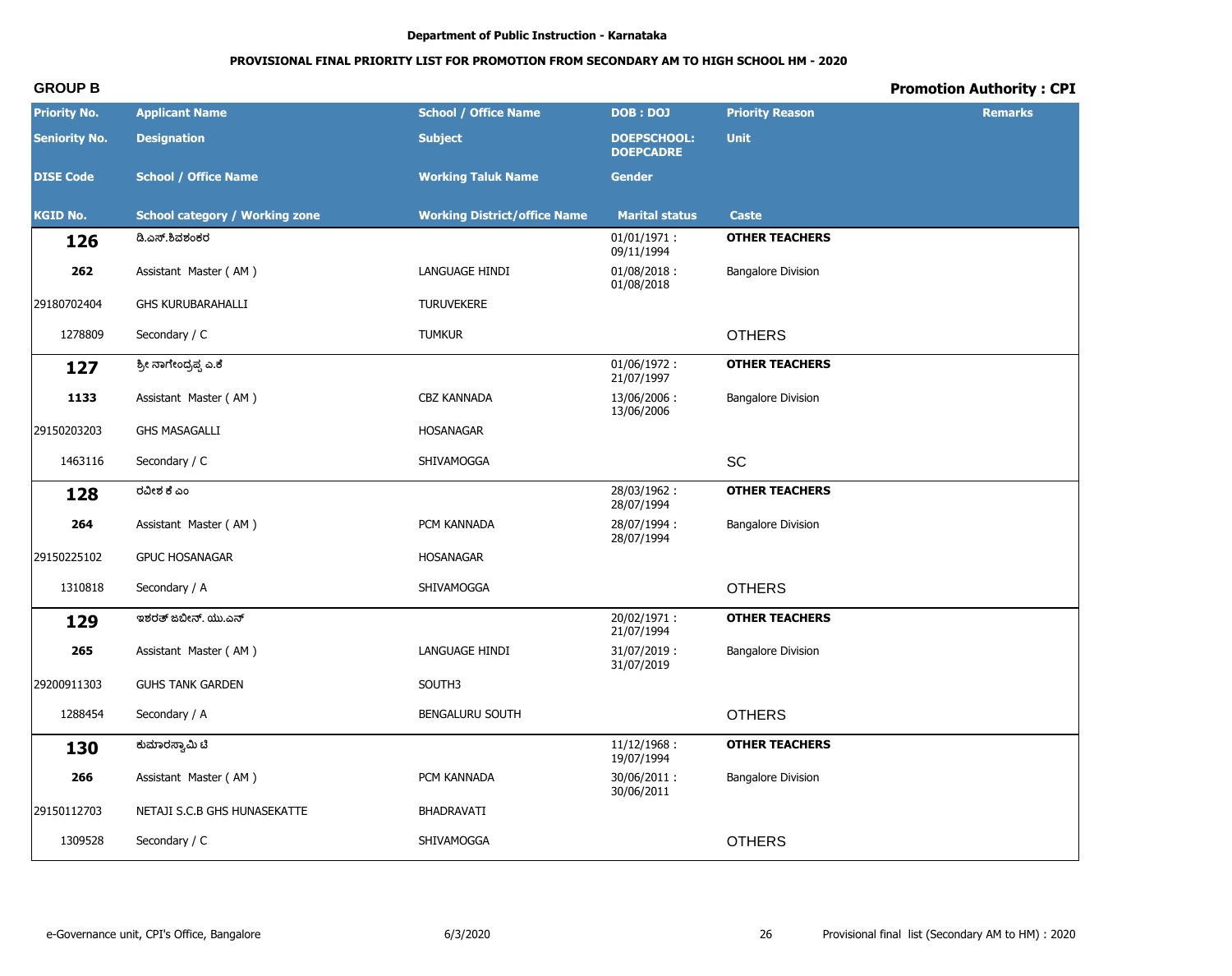# PROVISIONAL FINAL PRIORITY LIST FOR PROMOTION FROM SECONDARY AM TO HIGH SCHOOL HM - 2020

# **Promotion Authority: CPI**

| <b>Priority No.</b>  | <b>Applicant Name</b>                   | <b>School / Office Name</b>         | <b>DOB: DOJ</b>                        | <b>Priority Reason</b>    | <b>Remarks</b> |
|----------------------|-----------------------------------------|-------------------------------------|----------------------------------------|---------------------------|----------------|
| <b>Seniority No.</b> | <b>Designation</b>                      | <b>Subject</b>                      | <b>DOEPSCHOOL:</b><br><b>DOEPCADRE</b> | <b>Unit</b>               |                |
| <b>DISE Code</b>     | <b>School / Office Name</b>             | <b>Working Taluk Name</b>           | <b>Gender</b>                          |                           |                |
| <b>KGID No.</b>      | <b>School category / Working zone</b>   | <b>Working District/office Name</b> | <b>Marital status</b>                  | <b>Caste</b>              |                |
| 131                  | ಉಮಾದೇವಿ ಎಂ                              |                                     | 05/05/1971:<br>01/08/1994              | <b>OTHER TEACHERS</b>     |                |
| 267                  | Assistant Master (AM)                   | LANGUAGE HINDI                      | 05/03/2020:<br>05/03/2020              | <b>Bangalore Division</b> |                |
| 29200800236          | GOVT HIGH SCHOOL ATTIGUPPE              | SOUTH2                              |                                        |                           |                |
| 1310485              | Secondary / A                           | BENGALURU SOUTH                     |                                        | <b>OTHERS</b>             |                |
| 132                  | ವಿ ಕೆ ಗವಿರಂಗಯ್ಯ                         |                                     | 04/06/1972:<br>07/07/1997              | <b>OTHER TEACHERS</b>     |                |
| 1134                 | Block Resource Person (BRP) - Secondary | PCM KANNADA                         | 08/06/2016:<br>08/06/2016              | <b>Bangalore Division</b> |                |
| 30292004131          | BRC ANEKAL                              | ANEKAL                              |                                        |                           |                |
| 1429617              | Secondary / A                           | BENGALURU SOUTH                     |                                        | <b>SC</b>                 |                |
| 133                  | ಗ್ರೇಸಿ ಪಿಂಟೋ                            |                                     | 02/06/1961:<br>21/07/1994              | <b>OTHER TEACHERS</b>     |                |
| 269                  | Assistant Master (AM)                   | LANGUAGE HINDI                      | 21/07/1994:<br>21/07/1994              | <b>Bangalore Division</b> |                |
| 29150539253          | <b>GHS VINOBANAGARA</b>                 | SHIVAMOGGA                          |                                        |                           |                |
| 1311104              | Secondary / A                           | SHIVAMOGGA                          |                                        | <b>OTHERS</b>             |                |
| 134                  | ಶ್ರೀಕಾಂತ್ ಟಿ ನಾಯ್ಕ                      |                                     | $10/10/1967$ :<br>20/07/1994           | <b>OTHER TEACHERS</b>     |                |
| 270                  | Assistant Master (AM)                   | PCM KANNADA                         | 20/07/1994:<br>20/07/1994              | <b>Bangalore Division</b> |                |
| 29150309602          | <b>GPUC BARUR</b>                       | <b>SAGAR</b>                        |                                        |                           |                |
| 1373428              | Secondary / C                           | SHIVAMOGGA                          |                                        | <b>OTHERS</b>             |                |
| 135                  | ಕೆ.ಎಸ್ ಅಹಮದ್ ಷಾವಲಿ                      |                                     | 22/09/1969:<br>21/07/1994              | <b>OTHER TEACHERS</b>     |                |
| 271                  | Assistant Master (AM)                   | PCM KANNADA                         | $22/11/2013$ :<br>22/11/2013           | <b>Bangalore Division</b> |                |
| 29130301905          | GHS BHARAMAPURA                         | <b>HIRIYUR</b>                      |                                        |                           |                |
| 1818946              | Secondary / C                           | CHITRADURGA                         |                                        | <b>OTHERS</b>             |                |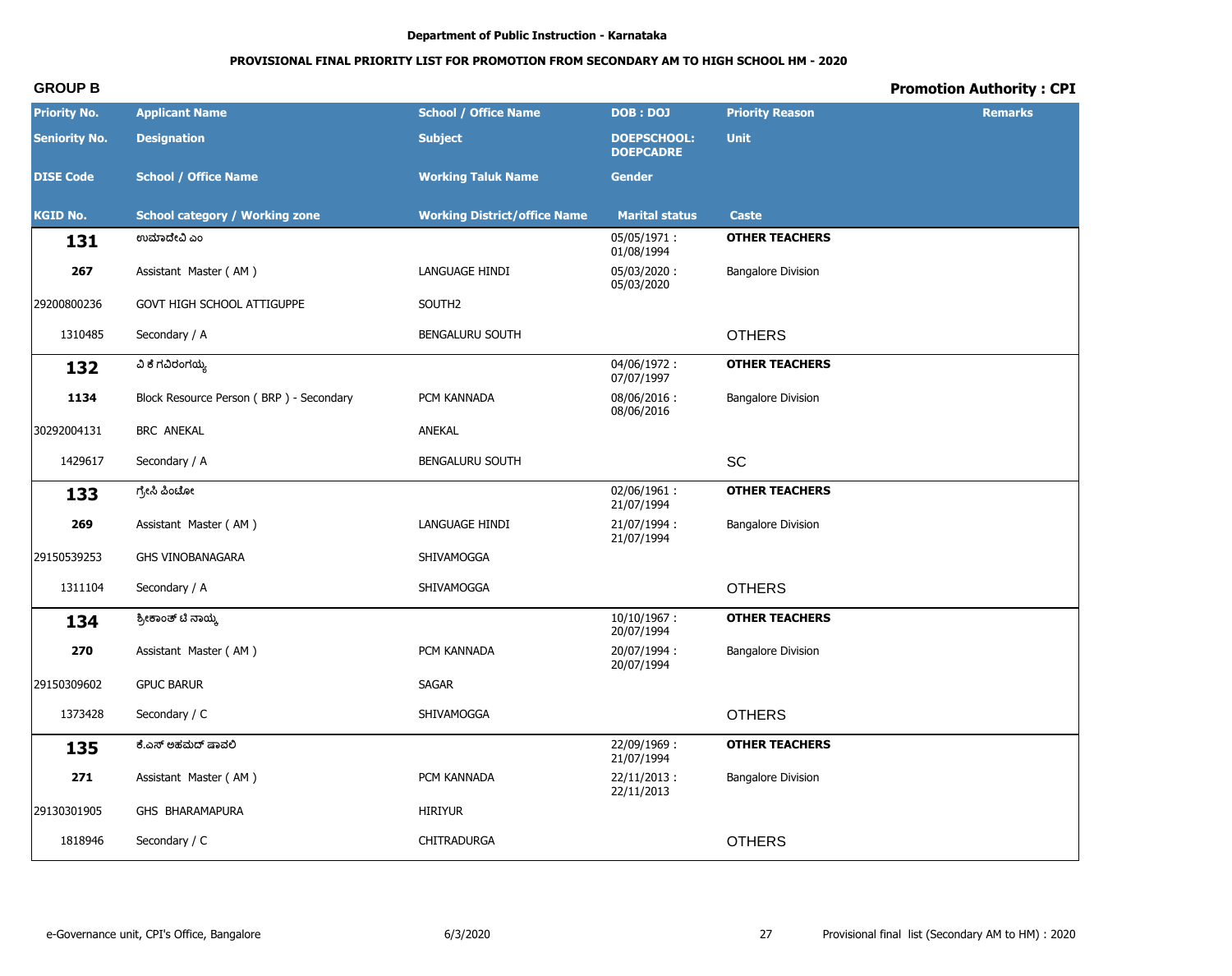# **PROVISIONAL FINAL PRIORITY LIST FOR PROMOTION FROM SECONDARY AM TO HIGH SCHOOL HM - 2020**

| <b>Priority No.</b>  | <b>Applicant Name</b>                 | <b>School / Office Name</b>         | <b>DOB: DOJ</b>                        | <b>Priority Reason</b>    | <b>Remarks</b> |
|----------------------|---------------------------------------|-------------------------------------|----------------------------------------|---------------------------|----------------|
| <b>Seniority No.</b> | <b>Designation</b>                    | <b>Subject</b>                      | <b>DOEPSCHOOL:</b><br><b>DOEPCADRE</b> | <b>Unit</b>               |                |
| <b>DISE Code</b>     | <b>School / Office Name</b>           | <b>Working Taluk Name</b>           | <b>Gender</b>                          |                           |                |
| <b>KGID No.</b>      | <b>School category / Working zone</b> | <b>Working District/office Name</b> | <b>Marital status</b>                  | <b>Caste</b>              |                |
| 136                  | ಜಗದೀಶ.ಹೆಚ್.                           |                                     | 20/07/1967:<br>22/07/1994              | <b>OTHER TEACHERS</b>     |                |
| 272                  | Assistant Master (AM)                 | <b>ARTS KANNADA</b>                 | $01/11/2019$ :<br>01/11/2019           | <b>Bangalore Division</b> |                |
| 29180720104          | <b>GHS DABBEGHATTA</b>                | <b>TURUVEKERE</b>                   |                                        |                           |                |
| 1289231              | Secondary / C                         | <b>TUMKUR</b>                       |                                        | <b>OTHERS</b>             |                |
| 137                  | ಶ್ರೀಧರ ಬಾಬು.ಜಿ.ಕೆ                     |                                     | 06/04/1977:<br>02/11/1998              | <b>OTHER TEACHERS</b>     |                |
| 1142                 | Graduate Head Master(GHM)             | <b>GHM-LANGUAGE HINDI</b>           | $03/10/2016$ :<br>03/10/2016           | <b>Bangalore Division</b> |                |
| 29290440701          | <b>GMHPS MALLAPPALLI</b>              | CHINTAMANI                          |                                        |                           |                |
| 1490074              | Primary / A                           | CHIKKABALLAPURA                     |                                        | SC                        |                |
| 138                  | ನಾಗರತ್ತಮ್ಮ.ವಿ.ಎಸ್.                    |                                     | 22/05/1972:<br>04/04/1998              | <b>OTHER TEACHERS</b>     |                |
| 1321                 | Assistant Master (AM)                 | LANGUAGE HINDI                      | 03/06/2010:<br>03/06/2010              | <b>Bangalore Division</b> |                |
| 29180205004          | <b>GCHS LAKKENAHALLI</b>              | <b>GUBBI</b>                        |                                        |                           |                |
| 1454606              | Secondary / C                         | <b>TUMKUR</b>                       |                                        | <b>ST</b>                 |                |
| 139                  | ಗೋವಿಂದರಾಜಶೆಟ್ಟಿ. ಹೆಚ್.ವಿ              |                                     | $10/07/1968$ :<br>21/07/1994           | <b>OTHER TEACHERS</b>     |                |
| 277                  | Assistant Master (AM)                 | LANGUAGE HINDI                      | 14/05/2012:<br>14/05/2012              | <b>Bangalore Division</b> |                |
| 29310503906          | GOVT HIGH SCHOOL DODDAHALLI           | PAVAGADA                            |                                        |                           |                |
| 1289272              | Secondary / C                         | MADHUGIRI                           |                                        | <b>OTHERS</b>             |                |
| 140                  | ಪದ್ಮ ಹೆಚ್ ಯು                          |                                     | $01/06/1969$ :<br>18/07/1994           | <b>OTHER TEACHERS</b>     |                |
| 279                  | Assistant Master (AM)                 | PCM KANNADA                         | $01/09/2017$ :<br>01/09/2017           | <b>Bangalore Division</b> |                |
| 29200313705          | <b>GHS IMMADIHALLI</b>                | SOUTH4                              |                                        |                           |                |
| 1289292              | Secondary / A                         | BENGALURU SOUTH                     |                                        | <b>OTHERS</b>             |                |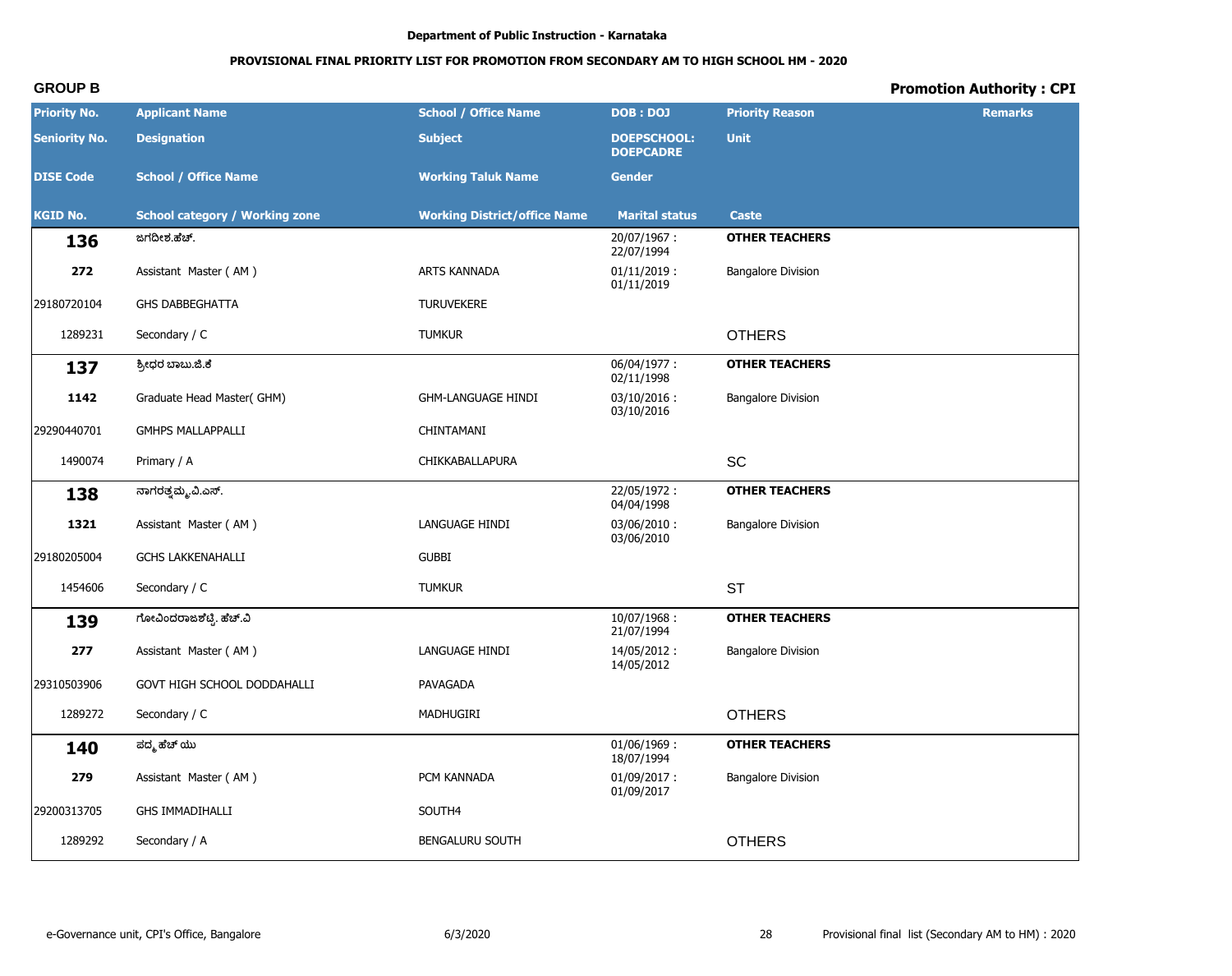# PROVISIONAL FINAL PRIORITY LIST FOR PROMOTION FROM SECONDARY AM TO HIGH SCHOOL HM - 2020

# **Promotion Authority: CPI**

| <b>Priority No.</b>  | <b>Applicant Name</b>                 | <b>School / Office Name</b>         | <b>DOB: DOJ</b>                        | <b>Priority Reason</b>    | <b>Remarks</b> |
|----------------------|---------------------------------------|-------------------------------------|----------------------------------------|---------------------------|----------------|
| <b>Seniority No.</b> | <b>Designation</b>                    | <b>Subject</b>                      | <b>DOEPSCHOOL:</b><br><b>DOEPCADRE</b> | <b>Unit</b>               |                |
| <b>DISE Code</b>     | <b>School / Office Name</b>           | <b>Working Taluk Name</b>           | <b>Gender</b>                          |                           |                |
| <b>KGID No.</b>      | <b>School category / Working zone</b> | <b>Working District/office Name</b> | <b>Marital status</b>                  | <b>Caste</b>              |                |
| 141                  | ಫರಜಾನ                                 |                                     | 03/12/1971:<br>23/07/1994              | <b>OTHER TEACHERS</b>     |                |
| 282                  | Assistant Master (AM)                 | LANGUAGE HINDI                      | 23/07/1994:<br>23/07/1994              | <b>Bangalore Division</b> |                |
| 29150414705          | <b>GHS GAMA</b>                       | SHIKARIPUR                          |                                        |                           |                |
| 1309177              | Secondary / C                         | SHIVAMOGGA                          |                                        | <b>OTHERS</b>             |                |
| 142                  | ಬಸವರಾಜ. ಬಿ.                           |                                     | $06/01/1970$ :<br>21/07/1997           | <b>OTHER TEACHERS</b>     |                |
| 1143                 | Assistant Master (AM)                 | PCM KANNADA                         | 27/06/2005:<br>27/06/2005              | <b>Bangalore Division</b> |                |
| 29130416202          | <b>GHS MADDERU</b>                    | HOLALKERE                           |                                        |                           |                |
| 1428358              | Secondary / C                         | CHITRADURGA                         |                                        | <b>SC</b>                 |                |
| 143                  | ಅರುಣಾ.ಎಲ್.ಭಟ್                         |                                     | 20/05/1970:<br>15/07/1994              | <b>OTHER TEACHERS</b>     |                |
| 283                  | Assistant Master (AM)                 | PCM KANNADA                         | 10/04/2010:<br>10/04/2010              | <b>Bangalore Division</b> |                |
| 29191311001          | <b>GJC GIRLS</b>                      | K G F                               |                                        |                           |                |
| 1317838              | Secondary / A                         | <b>KOLAR</b>                        |                                        | <b>OTHERS</b>             |                |
| 144                  | ಭಾರತಿ ಸಿ.ಆರ್.                         |                                     | 20/02/1971:<br>17/08/1994              | <b>OTHER TEACHERS</b>     |                |
| 284                  | Assistant Master (AM)                 | PCM KANNADA                         | 10/09/2015:<br>10/09/2015              | <b>Bangalore Division</b> |                |
| 29180913607          | <b>GJC BELLAVI</b>                    | <b>TUMKUR</b>                       |                                        |                           |                |
| 1312996              | Secondary / B                         | <b>TUMKUR</b>                       |                                        | <b>OTHERS</b>             |                |
| 145                  | ಜ್ಯೋತಿ ಎಸ್. ಎಮ್                       |                                     | 21/03/1970:<br>21/07/1994              | <b>OTHER TEACHERS</b>     |                |
| 285                  | Assistant Master (AM)                 | LANGUAGE HINDI                      | 07/07/2005:<br>07/07/2005              | <b>Bangalore Division</b> |                |
| 29180902507          | GJC EMPRESS GIRLS TUM Ward-16         | <b>TUMKUR</b>                       |                                        |                           |                |
| 1555671              | Secondary / A                         | <b>TUMKUR</b>                       |                                        | <b>OTHERS</b>             |                |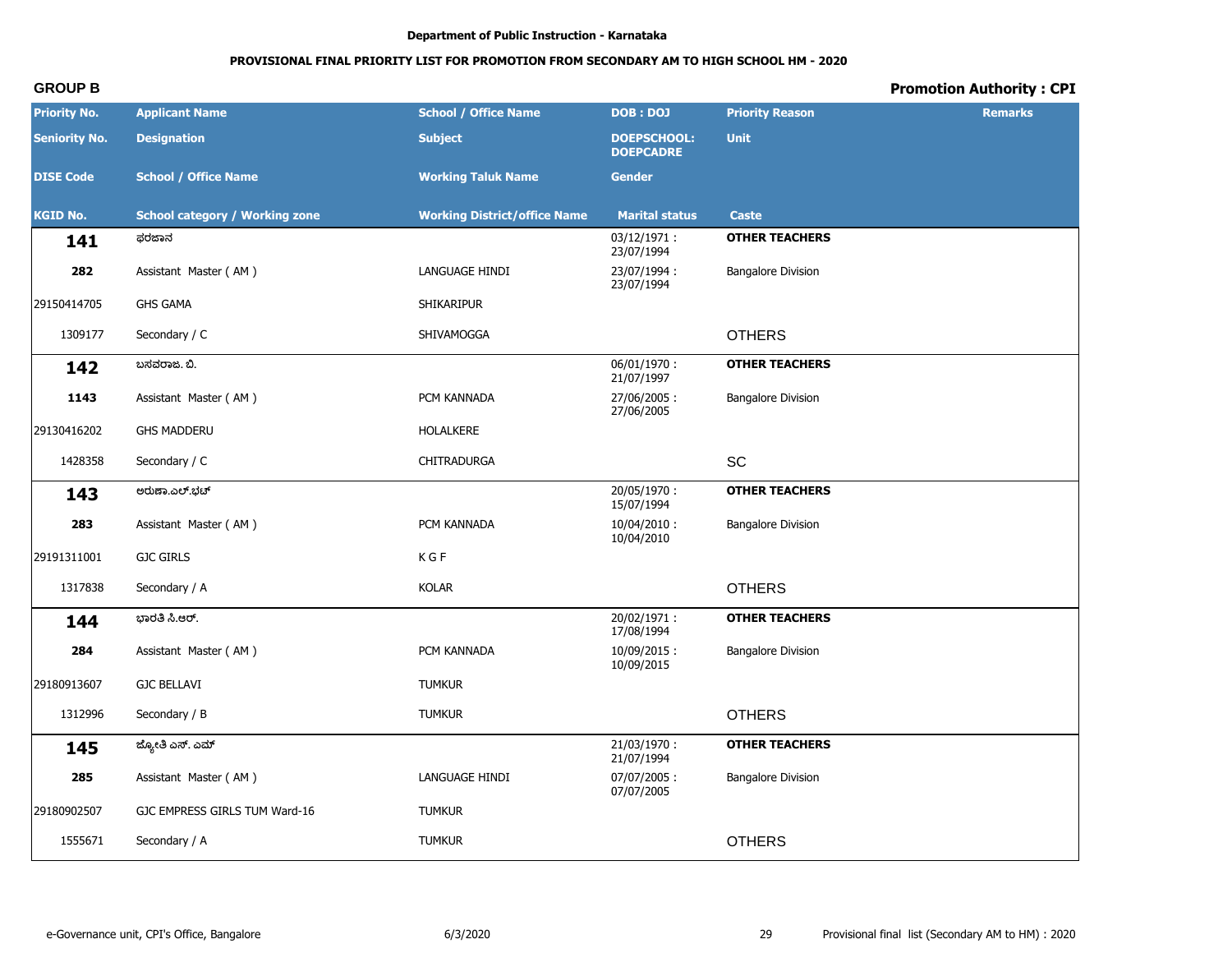# PROVISIONAL FINAL PRIORITY LIST FOR PROMOTION FROM SECONDARY AM TO HIGH SCHOOL HM - 2020

# **Promotion Authority: CPI**

| <b>Priority No.</b>  | <b>Applicant Name</b>                 | <b>School / Office Name</b>         | <b>DOB: DOJ</b>                        | <b>Priority Reason</b>    | <b>Remarks</b> |
|----------------------|---------------------------------------|-------------------------------------|----------------------------------------|---------------------------|----------------|
| <b>Seniority No.</b> | <b>Designation</b>                    | <b>Subject</b>                      | <b>DOEPSCHOOL:</b><br><b>DOEPCADRE</b> | <b>Unit</b>               |                |
| <b>DISE Code</b>     | <b>School / Office Name</b>           | <b>Working Taluk Name</b>           | <b>Gender</b>                          |                           |                |
| <b>KGID No.</b>      | <b>School category / Working zone</b> | <b>Working District/office Name</b> | <b>Marital status</b>                  | <b>Caste</b>              |                |
| 146                  | ಗೋಪಿನಾಥರಾವ್.ಎಸ್.ವಿ                    |                                     | 22/07/1964:<br>26/07/1994              | <b>OTHER TEACHERS</b>     |                |
| 286                  | Assistant Master (AM)                 | LANGUAGE HINDI                      | 26/07/1994:<br>26/07/1994              | <b>Bangalore Division</b> |                |
| 29190927802          | <b>GHS RAJENAHALLI</b>                | <b>MALUR</b>                        |                                        |                           |                |
| 1867939              | Secondary / C                         | <b>KOLAR</b>                        |                                        | <b>OTHERS</b>             |                |
| 147                  | ಸುಧಾ ಎಂ.ಎಸ್.                          |                                     | 01/06/1968:<br>21/07/1994              | <b>OTHER TEACHERS</b>     |                |
| 287                  | Assistant Master (AM)                 | PCM KANNADA                         | $01/07/2014$ :<br>01/07/2014           | <b>Bangalore Division</b> |                |
| 29320525501          | <b>GJC MAGADI</b>                     | MAGADI                              |                                        |                           |                |
| 1430862              | Secondary / A                         | RAMANAGARA                          |                                        | <b>OTHERS</b>             |                |
| 148                  | ಅನುಸೂಯ ಪಿ ವಿ                          |                                     | 15/07/1966:<br>25/07/1994              | <b>OTHER TEACHERS</b>     |                |
| 288                  | Assistant Master (AM)                 | LANGUAGE KANNADA                    | $01/08/2013$ :<br>01/08/2013           | <b>Bangalore Division</b> |                |
| 29290316707          | <b>GHS MUDDENAHALLI</b>               | CHIKKABALLAPUR                      |                                        |                           |                |
| 1281375              | Secondary / B                         | CHIKKABALLAPURA                     |                                        | <b>OTHERS</b>             |                |
| 149                  | ಎಸ್. ಲಲಿತ                             |                                     | 01/06/1968:<br>25/07/1994              | <b>OTHER TEACHERS</b>     |                |
| 289                  | Assistant Master (AM)                 | LANGUAGE HINDI                      | 15/06/2012:<br>15/06/2012              | <b>Bangalore Division</b> |                |
| 29190732602          | GHS THORADEVANDAHALLI                 | <b>KOLAR</b>                        |                                        |                           |                |
| 1318939              | Secondary / C                         | <b>KOLAR</b>                        |                                        | <b>OTHERS</b>             |                |
| 150                  | ಸೀತಾಲಕ್ಷ್ಮೀ.ಎಂ                        |                                     | 10/06/1960:<br>15/07/1994              | <b>OTHER TEACHERS</b>     |                |
| 291                  | Assistant Master (AM)                 | PCM KANNADA                         | 01/07/1998:<br>01/07/1998              | <b>Bangalore Division</b> |                |
| 29140410102          | GJC D.R.M-HALLADAKERE                 | HARIHARA                            |                                        |                           |                |
| 1511497              | Secondary / A                         | DAVANAGERE                          |                                        | <b>OTHERS</b>             |                |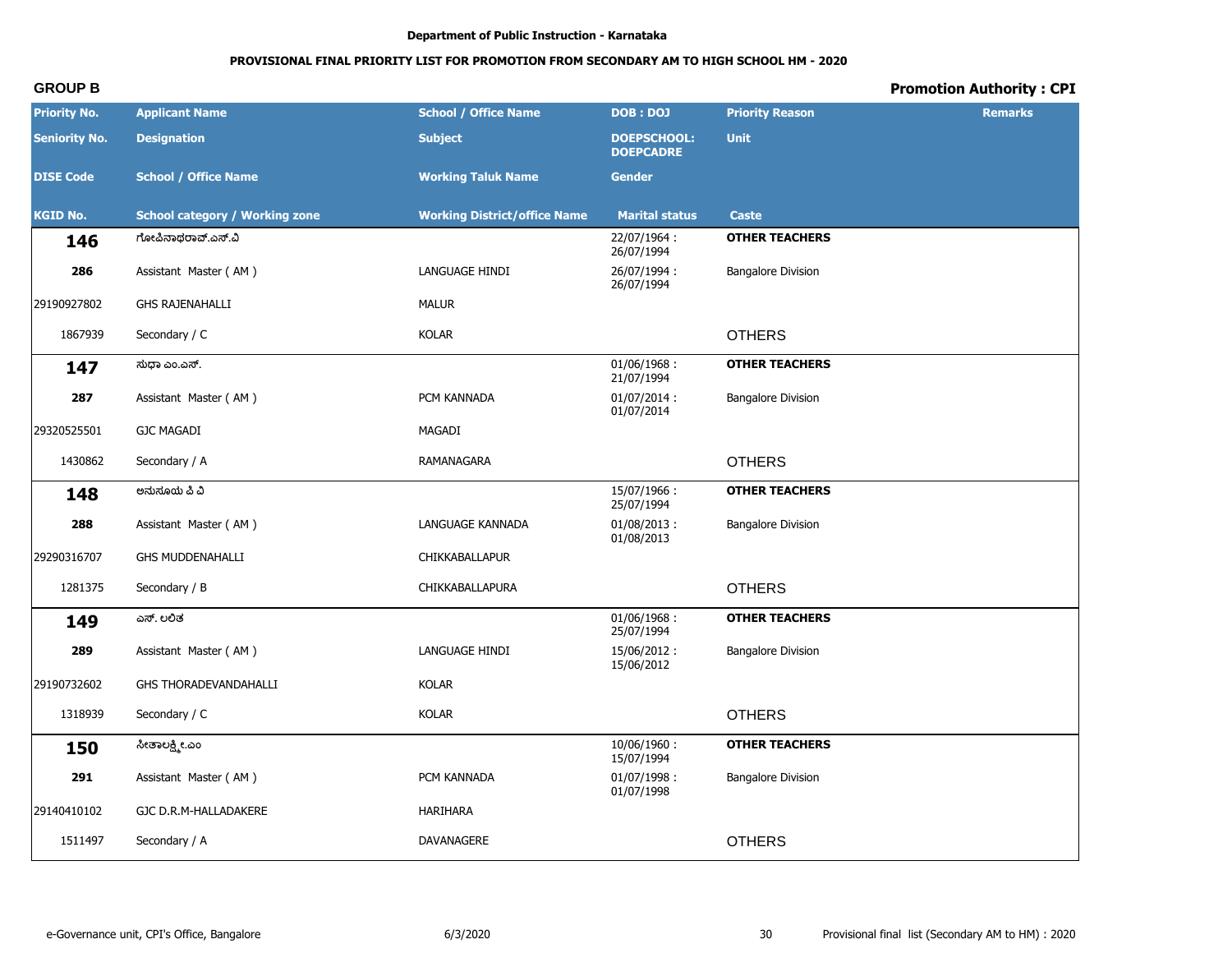# PROVISIONAL FINAL PRIORITY LIST FOR PROMOTION FROM SECONDARY AM TO HIGH SCHOOL HM - 2020

# **Promotion Authority: CPI**

| <b>Priority No.</b>  | <b>Applicant Name</b>                 | <b>School / Office Name</b>         | <b>DOB: DOJ</b>                        | <b>Priority Reason</b>    | <b>Remarks</b> |
|----------------------|---------------------------------------|-------------------------------------|----------------------------------------|---------------------------|----------------|
| <b>Seniority No.</b> | <b>Designation</b>                    | <b>Subject</b>                      | <b>DOEPSCHOOL:</b><br><b>DOEPCADRE</b> | <b>Unit</b>               |                |
| <b>DISE Code</b>     | <b>School / Office Name</b>           | <b>Working Taluk Name</b>           | <b>Gender</b>                          |                           |                |
| <b>KGID No.</b>      | <b>School category / Working zone</b> | <b>Working District/office Name</b> | <b>Marital status</b>                  | <b>Caste</b>              |                |
| 151                  | ಅನುರಾಧ ಹೆಚ್ ಎನ್                       |                                     | 06/05/1966:<br>21/07/1994              | <b>OTHER TEACHERS</b>     |                |
| 293                  | Assistant Master (AM)                 | LANGUAGE KANNADA                    | 05/09/2012:<br>05/09/2012              | <b>Bangalore Division</b> |                |
| 29200108179          | <b>GHS UTTARAHALLI</b>                | SOUTH1                              |                                        |                           |                |
| 1317480              | Secondary / A                         | BENGALURU SOUTH                     |                                        | <b>OTHERS</b>             |                |
| 152                  | ಕೆ.ರುದ್ರಪ್ಪ                           |                                     | $08/01/1963$ :<br>21/07/1994           | <b>OTHER TEACHERS</b>     |                |
| 294                  | Assistant Master (AM)                 | ARTS KANNADA                        | $01/07/2019$ :<br>01/07/2019           | <b>Bangalore Division</b> |                |
| 29210200904          | <b>G HS HOSAHALLI</b>                 | DEVANAHALLI                         |                                        |                           |                |
| 1542579              | Secondary / C                         | BENGALURU RURAL                     |                                        | <b>OTHERS</b>             |                |
| 153                  | ದೇವರಾಜಪ್ಪ ಬಿ                          |                                     | $15/10/1967$ :<br>10/07/1997           | <b>OTHER TEACHERS</b>     |                |
| 1158                 | Assistant Master (AM)                 | <b>CBZ KANNADA</b>                  | $15/11/2019$ :<br>15/11/2019           | <b>Bangalore Division</b> |                |
| 29130312505          | <b>GHS K R HALLI</b>                  | <b>HIRIYUR</b>                      |                                        |                           |                |
| 1463181              | Secondary / C                         | CHITRADURGA                         |                                        | SC                        |                |
| 154                  | ತೇಜಸ್ವಿ.ಎಸ್.ಎಸ್.                      |                                     | 07/05/1966:<br>20/07/1994              | <b>OTHER TEACHERS</b>     |                |
| 297                  | Assistant Master (AM)                 | PCM KANNADA                         | $01/08/2013$ :<br>01/08/2013           | <b>Bangalore Division</b> |                |
| 29180804004          | GOVT. HIGH SCHOOL GUNGURUMALE         | <b>TIPTUR</b>                       |                                        |                           |                |
| 1289731              | Secondary / C                         | <b>TUMKUR</b>                       |                                        | <b>OTHERS</b>             |                |
| 155                  | ಸುನೀತಾ ಕೆ ಎನ್                         |                                     | 25/12/1968:<br>18/07/1994              | <b>OTHER TEACHERS</b>     |                |
| 299                  | Assistant Master (AM)                 | PCM KANNADA                         | 26/06/2019:<br>26/06/2019              | <b>Bangalore Division</b> |                |
| 29320708803          | GJC ARALALUSANDRA                     | CHANNAPATNA                         |                                        |                           |                |
| 1320322              | Secondary / C                         | RAMANAGARA                          |                                        | <b>OTHERS</b>             |                |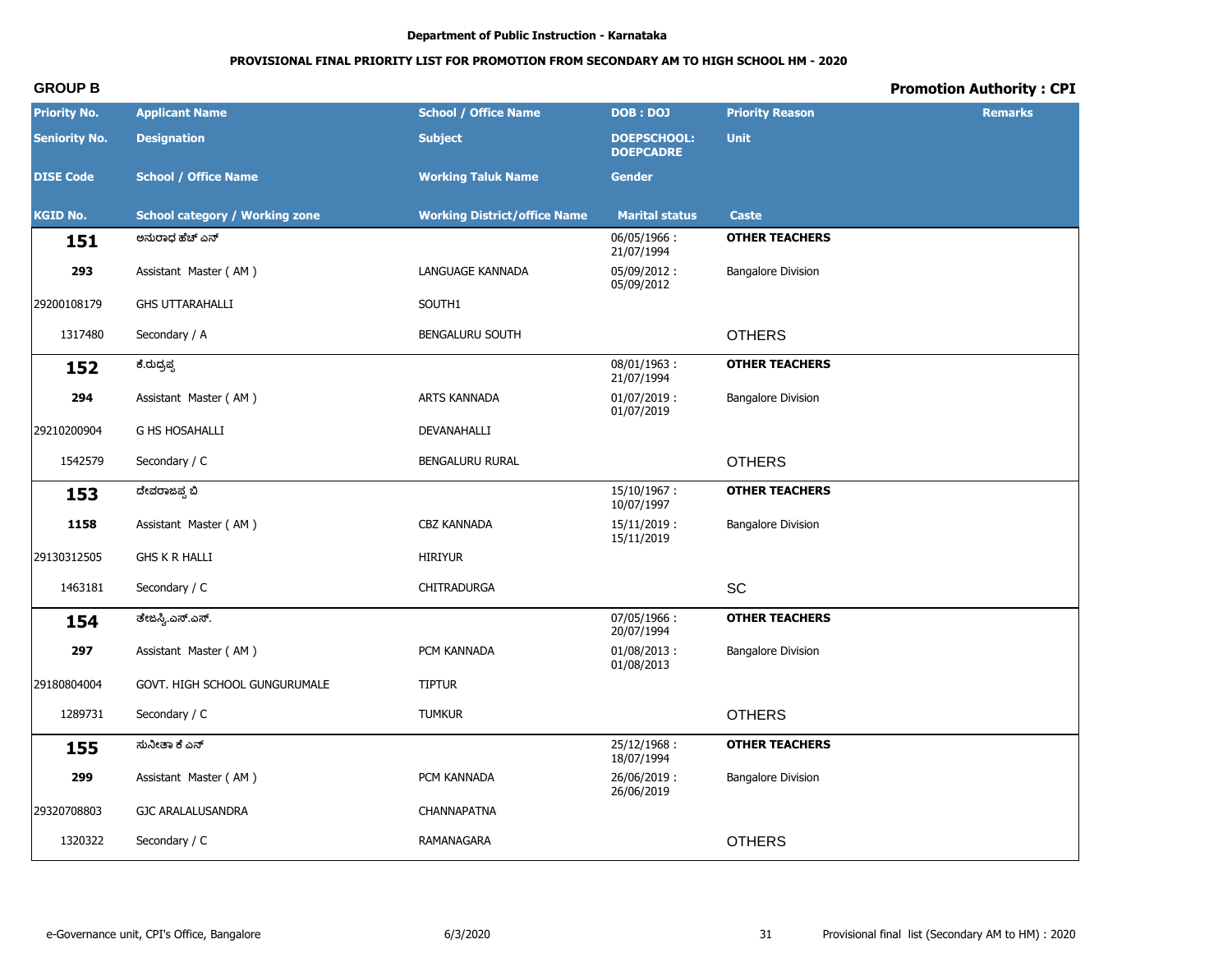# PROVISIONAL FINAL PRIORITY LIST FOR PROMOTION FROM SECONDARY AM TO HIGH SCHOOL HM - 2020

# **Promotion Authority: CPI**

| <b>Priority No.</b>  | <b>Applicant Name</b>                 | <b>School / Office Name</b>         | <b>DOB: DOJ</b>                        | <b>Priority Reason</b>    | <b>Remarks</b> |
|----------------------|---------------------------------------|-------------------------------------|----------------------------------------|---------------------------|----------------|
| <b>Seniority No.</b> | <b>Designation</b>                    | <b>Subject</b>                      | <b>DOEPSCHOOL:</b><br><b>DOEPCADRE</b> | <b>Unit</b>               |                |
| <b>DISE Code</b>     | <b>School / Office Name</b>           | <b>Working Taluk Name</b>           | <b>Gender</b>                          |                           |                |
| <b>KGID No.</b>      | <b>School category / Working zone</b> | <b>Working District/office Name</b> | <b>Marital status</b>                  | <b>Caste</b>              |                |
| 156                  | ರಂಜನಾ ಉಮೇಶ್ ನಾಯಕ್                     |                                     | 10/08/1967:<br>22/07/1994              | <b>OTHER TEACHERS</b>     |                |
| 300                  | Assistant Master (AM)                 | LANGUAGE KANNADA                    | 04/07/2019:<br>04/07/2019              | <b>Bangalore Division</b> |                |
| 29180917905          | GHS HONNUDIKE HAND POST               | <b>TUMKUR</b>                       |                                        |                           |                |
| 1290498              | Secondary / B                         | <b>TUMKUR</b>                       |                                        | <b>OTHERS</b>             |                |
| 157                  | ಸರಸ್ವತಿ.ಕೆ.ಜಿ.                        |                                     | 20/06/1972:<br>21/07/1994              | <b>OTHER TEACHERS</b>     |                |
| 301                  | Assistant Master (AM)                 | LANGUAGE HINDI                      | 25/05/2007:<br>25/05/2007              | <b>Bangalore Division</b> |                |
| 29150539609          | GPUC GIRLS B H RAOD SHIMOGA           | SHIVAMOGGA                          |                                        |                           |                |
| 1373392              | Secondary / A                         | SHIVAMOGGA                          |                                        | <b>OTHERS</b>             |                |
| 158                  | ದೇವೇಂದ್ರ ನಾಯ್ಕ್ಲೆ ಎಸ್                 |                                     | $01/06/1969$ :<br>11/07/1997           | <b>OTHER TEACHERS</b>     |                |
| 1168                 | Assistant Master (AM)                 | ARTS KANNADA                        | 04/06/2007:<br>04/06/2007              | <b>Bangalore Division</b> |                |
| 29140508102          | GHS - MARIGONDANAHALLI-KOTEHAL        | <b>HONNALI</b>                      |                                        |                           |                |
| 1427970              | Secondary / C                         | DAVANAGERE                          |                                        | SC                        |                |
| 159                  | ದೊಡ್ಡಲಿಂಗೇಗೌಡ                         |                                     | 08/06/1960:<br>18/07/1994              | <b>OTHER TEACHERS</b>     |                |
| 302                  | Graduate Head Master(GHM)             | <b>GHM-PCM KANNADA</b>              | $01/06/2011$ :<br>01/06/2011           | <b>Bangalore Division</b> |                |
| 29320821402          | <b>G KBMS</b>                         | <b>KANAKAPURA</b>                   |                                        |                           |                |
| 1318083              | Primary / A                           | RAMANAGARA                          |                                        | <b>OTHERS</b>             |                |
| 160                  | ಎಸ್.ಸಿ ಸುರೇಶ್                         |                                     | 18/06/1965:<br>21/07/1994              | <b>OTHER TEACHERS</b>     |                |
| 305                  | Assistant Master (AM)                 | LANGUAGE HINDI                      | 21/07/1994:<br>21/07/1994              | <b>Bangalore Division</b> |                |
| 29180803503          | GOVT. COMPOSITE HIGH SCHOOL ALBUR     | <b>TIPTUR</b>                       |                                        |                           |                |
| 1291375              | Secondary / C                         | <b>TUMKUR</b>                       |                                        | <b>OTHERS</b>             |                |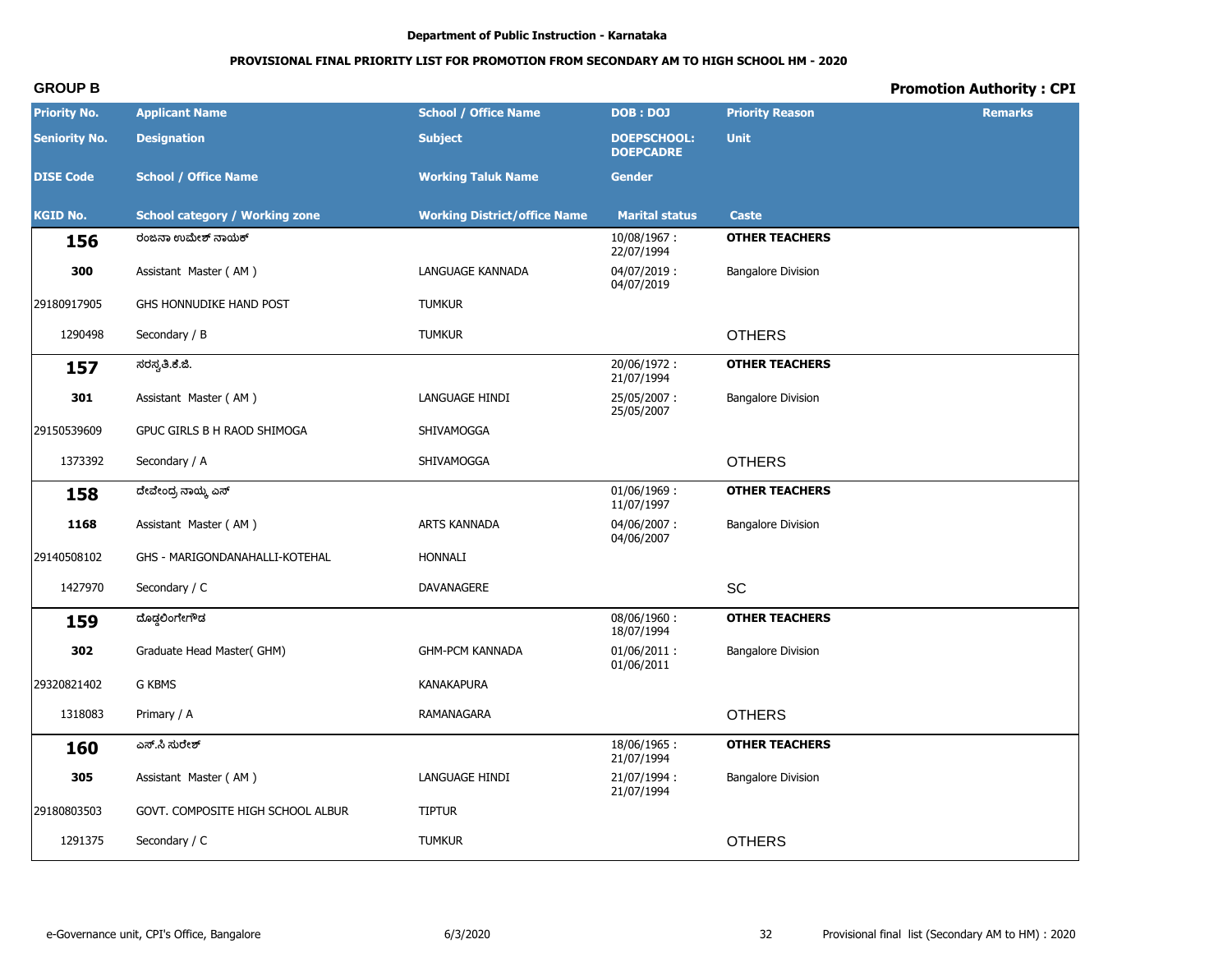# PROVISIONAL FINAL PRIORITY LIST FOR PROMOTION FROM SECONDARY AM TO HIGH SCHOOL HM - 2020

# **Promotion Authority: CPI**

| <b>Priority No.</b>  | <b>Applicant Name</b>                   | <b>School / Office Name</b>         | <b>DOB: DOJ</b>                        | <b>Priority Reason</b>       | <b>Remarks</b> |
|----------------------|-----------------------------------------|-------------------------------------|----------------------------------------|------------------------------|----------------|
| <b>Seniority No.</b> | <b>Designation</b>                      | <b>Subject</b>                      | <b>DOEPSCHOOL:</b><br><b>DOEPCADRE</b> | <b>Unit</b>                  |                |
| <b>DISE Code</b>     | <b>School / Office Name</b>             | <b>Working Taluk Name</b>           | <b>Gender</b>                          |                              |                |
| <b>KGID No.</b>      | <b>School category / Working zone</b>   | <b>Working District/office Name</b> | <b>Marital status</b>                  | <b>Caste</b>                 |                |
| 161                  | ಸರೋಜಾ ನಾಯಕ                              |                                     | 31/05/1967:<br>26/07/1994              | <b>OTHER TEACHERS</b>        |                |
| 306                  | Assistant Master (AM)                   | ARTS KANNADA                        | 07/07/2000:<br>07/07/2000              | <b>Bangalore Division</b>    |                |
| 29280700407          | <b>GHS VIDYANAGARA</b>                  | NORTH4                              |                                        |                              |                |
| 1448855              | Secondary / B                           | BENGALURU NORTH                     |                                        | <b>OTHERS</b>                |                |
| 162                  | ಮಲ್ಲಿಕಾ ಎಂ                              |                                     | 01/06/1967:<br>20/08/1992              | <b>OTHER TEACHERS</b>        |                |
| 307                  | Assistant Master (AM)                   | PCM KANNADA                         | 23/07/1994:<br>23/07/1994              | <b>Bangalore Division</b>    |                |
| 29150613802          | <b>GHS HARISHI</b>                      | <b>SORAB</b>                        |                                        |                              |                |
| 1181061              | Secondary / C                           | SHIVAMOGGA                          |                                        | <b>OTHERS</b>                |                |
| 163                  | ನಾಗರಾಜ ಬೇವಿನಹಳ್ಳಿ                       |                                     | 16/08/1967:<br>23/07/1994              | <b>OTHER TEACHERS</b>        |                |
| 308                  | Block Resource Person (BRP) - Secondary | ARTS KANNADA                        | $01/03/2019$ :<br>01/03/2019           | <b>Bangalore Division</b>    |                |
| 29200140401          | GHS TIPPAGONDANHALLI                    | SOUTH1                              |                                        |                              |                |
| 1306321              | Secondary / C                           | BENGALURU SOUTH                     |                                        | <b>OTHERS</b>                |                |
| 164                  | ವೆಂಕಟೇಶ.ಹೆಚ್.ಡಿ                         |                                     | 23/03/1972:<br>21/07/1994              | <b>OTHER TEACHERS</b>        |                |
| 309                  | Assistant Master (AM)                   | LANGUAGE KANNADA                    | 16/07/2009:<br>16/07/2009              | <b>Bangalore Division</b>    |                |
| 29130419503          | GOVT PU COLLEGE UP HALLI                | HOLALKERE                           |                                        |                              |                |
| 1278810              | Secondary / C                           | CHITRADURGA                         |                                        | <b>OTHERS</b>                |                |
| 165                  | ಸುನಂದಮ್ಮ ಕೆ.ಎಸ್                         |                                     | $01/06/1969$ :<br>30/07/1997           | <b>OTHER TEACHERS</b>        |                |
| 1174                 | Assistant Master (AM)                   | ARTS KANNADA                        | 12/06/2002:<br>12/06/2002              | <b>Bangalore Division</b>    |                |
| 29190738303          | <b>NGJC</b>                             | KOLAR                               |                                        |                              |                |
| 1486588              | Secondary / A                           | KOLAR                               |                                        | $\operatorname{\textsf{SC}}$ |                |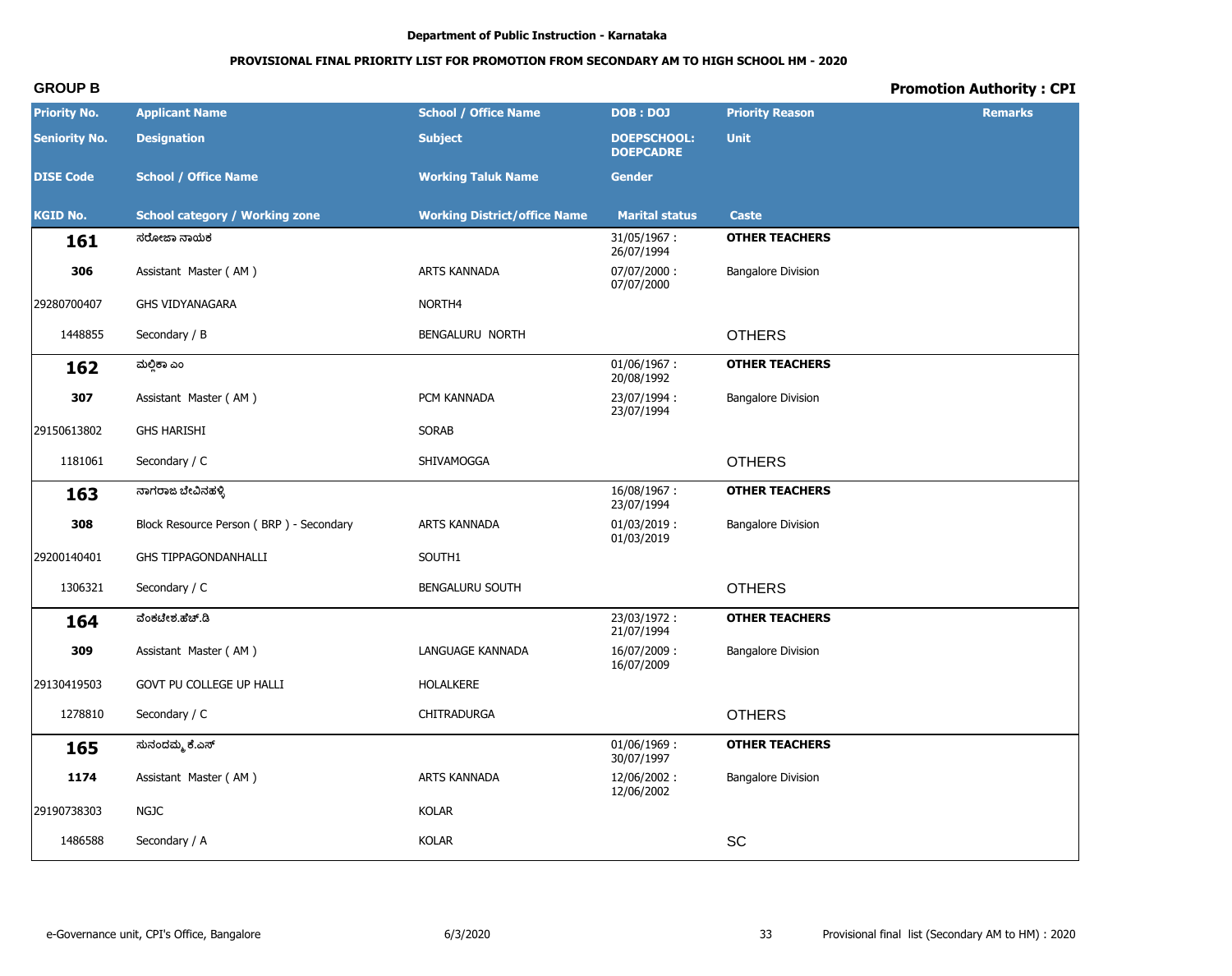# PROVISIONAL FINAL PRIORITY LIST FOR PROMOTION FROM SECONDARY AM TO HIGH SCHOOL HM - 2020

# **Promotion Authority: CPI**

| <b>Priority No.</b>  | <b>Applicant Name</b>                                        | <b>School / Office Name</b>         | <b>DOB: DOJ</b>                        | <b>Priority Reason</b>    | <b>Remarks</b> |
|----------------------|--------------------------------------------------------------|-------------------------------------|----------------------------------------|---------------------------|----------------|
| <b>Seniority No.</b> | <b>Designation</b>                                           | <b>Subject</b>                      | <b>DOEPSCHOOL:</b><br><b>DOEPCADRE</b> | <b>Unit</b>               |                |
| <b>DISE Code</b>     | <b>School / Office Name</b>                                  | <b>Working Taluk Name</b>           | <b>Gender</b>                          |                           |                |
| <b>KGID No.</b>      | <b>School category / Working zone</b>                        | <b>Working District/office Name</b> | <b>Marital status</b>                  | <b>Caste</b>              |                |
| 166                  | ಜಗದೀಶ ಎಸ್.                                                   |                                     | 20/06/1974:<br>23/12/1998              | <b>OTHER TEACHERS</b>     |                |
| 1328                 | Assistant Master (AM)                                        | ARTS KANNADA                        | 12/08/2008:<br>12/08/2008              | <b>Bangalore Division</b> |                |
| 29140403003          | GHS S.B.P.K - HANAGAVADI                                     | <b>HARIHARA</b>                     |                                        |                           |                |
| 1722199              | Secondary / B                                                | DAVANAGERE                          |                                        | <b>ST</b>                 |                |
| 167                  | ವೆಂಕಟರವಣರೆಡ್ಡಿ. ಅರ್.                                         |                                     | 10/07/1964:<br>13/07/1990              | <b>OTHER TEACHERS</b>     |                |
| 310                  | Assistant Master (AM)                                        | LANGUAGE HINDI                      | 08/01/2001:<br>08/01/2001              | <b>Bangalore Division</b> |                |
| 29290440502          | GHS NEW HIGH SCHOOL                                          | CHINTAMANI                          |                                        |                           |                |
| 1162075              | Secondary / A                                                | CHIKKABALLAPURA                     |                                        | <b>OTHERS</b>             |                |
| 168                  | ಮಲ್ಲೇಶಪ್ಪ ಹೆಗ್ಗಡೆ                                            |                                     | $01/06/1966$ :<br>20/07/1994           | <b>OTHER TEACHERS</b>     |                |
| 311                  | Assistant Master (AM)                                        | <b>CBZ KANNADA</b>                  | 02/04/2001:<br>02/04/2001              | <b>Bangalore Division</b> |                |
| 29150414608          | <b>GJC SALURU</b>                                            | <b>SHIKARIPUR</b>                   |                                        |                           |                |
| 1278811              | Secondary / C                                                | SHIVAMOGGA                          |                                        | <b>OTHERS</b>             |                |
| 169                  | ವಾಸುದೇವ ಕೆ.ಜೆ                                                |                                     | 18/12/1969:<br>22/07/1994              | <b>OTHER TEACHERS</b>     |                |
| 313                  | Assistant Master (AM)                                        | PCM KANNADA                         | 29/08/2018:<br>29/08/2018              | <b>Bangalore Division</b> |                |
| 29280703906          | <b>GHS RAJANUKUNE</b>                                        | NORTH <sub>4</sub>                  |                                        |                           |                |
| 1317481              | Secondary / B                                                | BENGALURU NORTH                     |                                        | <b>OTHERS</b>             |                |
| 170                  | ರಾಮಾಂಜನೇಯ ವಿ                                                 |                                     | 21/06/1972:<br>10/07/1997              | <b>OTHER TEACHERS</b>     |                |
| 1175                 | Assistant Master (AM)                                        | ARTS KANNADA                        | $01/07/2003$ :<br>01/07/2003           | <b>Bangalore Division</b> |                |
| 29130215704          | GOVERNMENT PRE-UNIVERCITY COMPOSITE<br>COLLEGE T.N. KOTE8-12 | CHALLAKERE                          |                                        |                           |                |
| 1462574              | Secondary / C                                                | CHITRADURGA                         |                                        | SC                        |                |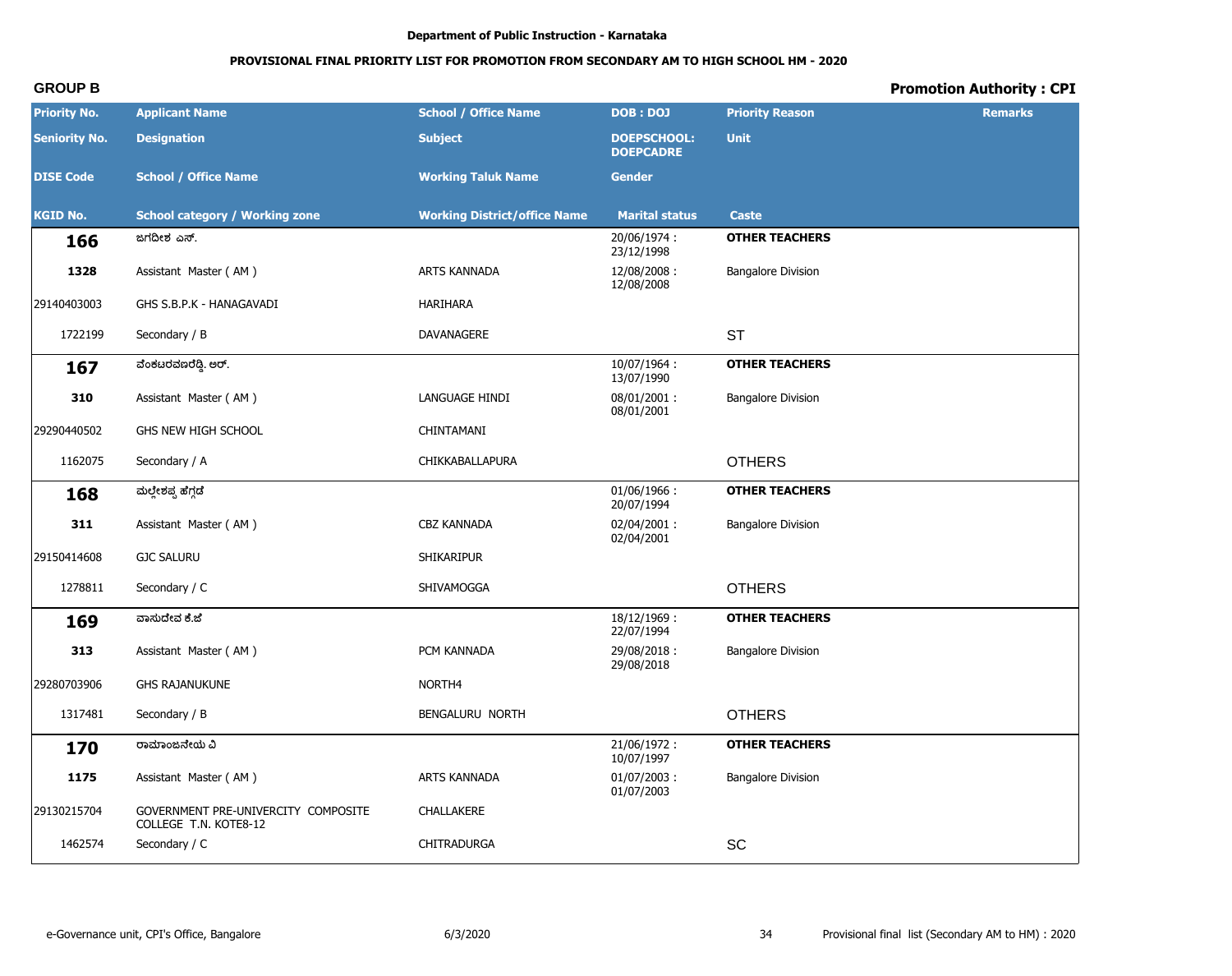# **PROVISIONAL FINAL PRIORITY LIST FOR PROMOTION FROM SECONDARY AM TO HIGH SCHOOL HM - 2020**

| <b>Priority No.</b>  | <b>Applicant Name</b>                      | <b>School / Office Name</b>         | <b>DOB: DOJ</b>                        | <b>Priority Reason</b>    | <b>Remarks</b> |
|----------------------|--------------------------------------------|-------------------------------------|----------------------------------------|---------------------------|----------------|
| <b>Seniority No.</b> | <b>Designation</b>                         | <b>Subject</b>                      | <b>DOEPSCHOOL:</b><br><b>DOEPCADRE</b> | <b>Unit</b>               |                |
| <b>DISE Code</b>     | <b>School / Office Name</b>                | <b>Working Taluk Name</b>           | <b>Gender</b>                          |                           |                |
| <b>KGID No.</b>      | <b>School category / Working zone</b>      | <b>Working District/office Name</b> | <b>Marital status</b>                  | <b>Caste</b>              |                |
| 171                  | <b>RAGHAVA HOLLA K</b>                     |                                     | 25/10/1969:<br>15/07/1994              | <b>OTHER TEACHERS</b>     |                |
| 314                  | Assistant Master (AM)                      | PCM KANNADA                         | $30/10/2019$ :<br>30/10/2019           | <b>Bangalore Division</b> |                |
| 29210407403          | G COMP HS SHIVANAPURA                      | <b>HOSAKOTE</b>                     |                                        |                           |                |
| 1317629              | Secondary / C                              | BENGALURU RURAL                     |                                        | <b>OTHERS</b>             |                |
| 172                  | ಅರುಣಕುಮಾರ್ ಹೆಚ್ ಎನ್                        |                                     | 06/03/1971:<br>19/07/1994              | <b>OTHER TEACHERS</b>     |                |
| 316                  | Assistant Master (AM)                      | <b>CBZ KANNADA</b>                  | 12/05/2006:<br>12/05/2006              | <b>Bangalore Division</b> |                |
| 29140302105          | GHS ANJANEYA-THURCHGATTA                   | DAVANAGERE(S)                       |                                        |                           |                |
| 1278091              | Secondary / B                              | DAVANAGERE                          |                                        | <b>OTHERS</b>             |                |
| 173                  | ಪದ್ಮಾವತಿ ಟಿ ಬಿ                             |                                     | 08/07/1970:<br>16/07/1994              | <b>OTHER TEACHERS</b>     |                |
| 319                  | Assistant Master (AM)                      | PCM KANNADA                         | 06/06/2002:<br>06/06/2002              | <b>Bangalore Division</b> |                |
| 29180823404          | GOVT. HIGH SCHOOL HALEPALYA TIPTUR Ward-12 | <b>TIPTUR</b>                       |                                        |                           |                |
| 1290179              | Secondary / A                              | <b>TUMKUR</b>                       |                                        | <b>OTHERS</b>             |                |
| 174                  | ಬಸವರಾಜು ಎಂ. ಈ                              |                                     | 15/06/1963:<br>19/09/1994              | <b>OTHER TEACHERS</b>     |                |
| 321                  | Assistant Master (AM)                      | CBZ KANNADA                         | 10/07/2014:<br>10/07/2014              | <b>Bangalore Division</b> |                |
| 29320706602          | <b>GHS KUDLURU</b>                         | CHANNAPATNA                         |                                        |                           |                |
| 1318905              | Secondary / C                              | RAMANAGARA                          |                                        | <b>OTHERS</b>             |                |
| 175                  | ನಾಗರಾಜ                                     |                                     | 25/07/1967:<br>08/08/1997              | <b>OTHER TEACHERS</b>     |                |
| 1180                 | Assistant Master (AM)                      | LANGUAGE KANNADA                    | 13/03/2014:<br>13/03/2014              | <b>Bangalore Division</b> |                |
| 29130314407          | GHS DINDAVARA                              | <b>HIRIYUR</b>                      |                                        |                           |                |
| 1414738              | Secondary / C                              | CHITRADURGA                         |                                        | SC                        |                |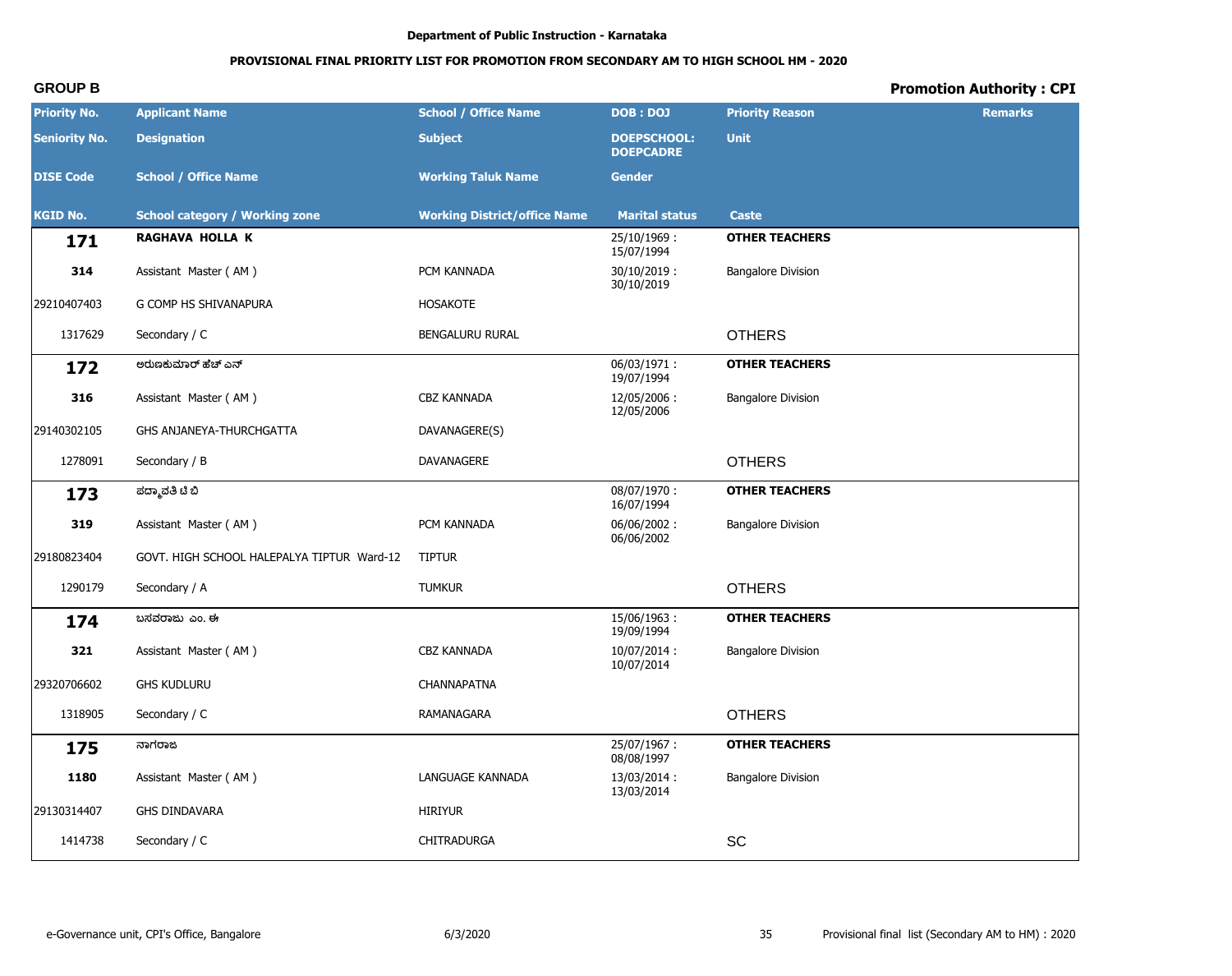# **PROVISIONAL FINAL PRIORITY LIST FOR PROMOTION FROM SECONDARY AM TO HIGH SCHOOL HM - 2020**

| <b>Priority No.</b>  | <b>Applicant Name</b>                   | <b>School / Office Name</b>         | <b>DOB: DOJ</b>                        | <b>Priority Reason</b>    | <b>Remarks</b> |
|----------------------|-----------------------------------------|-------------------------------------|----------------------------------------|---------------------------|----------------|
| <b>Seniority No.</b> | <b>Designation</b>                      | <b>Subject</b>                      | <b>DOEPSCHOOL:</b><br><b>DOEPCADRE</b> | <b>Unit</b>               |                |
| <b>DISE Code</b>     | <b>School / Office Name</b>             | <b>Working Taluk Name</b>           | <b>Gender</b>                          |                           |                |
| <b>KGID No.</b>      | <b>School category / Working zone</b>   | <b>Working District/office Name</b> | <b>Marital status</b>                  | <b>Caste</b>              |                |
| 176                  | ಪ್ರಭು                                   |                                     | 22/02/1966:<br>20/07/1994              | <b>OTHER TEACHERS</b>     |                |
| 323                  | Assistant Master (AM)                   | ARTS KANNADA                        | $01/07/2014$ :<br>01/07/2014           | <b>Bangalore Division</b> |                |
| 29180805910          | GOVT. PRE-UNIVERSITY COLLEGE HONNAVALLI | <b>TIPTUR</b>                       |                                        |                           |                |
| 1290003              | Secondary / C                           | <b>TUMKUR</b>                       |                                        | <b>OTHERS</b>             |                |
| 177                  | ರಾಜೇಶ್ವರಿ. ಕೆ                           |                                     | 16/03/1966:<br>20/07/1994              | <b>OTHER TEACHERS</b>     |                |
| 324                  | Assistant Master (AM)                   | ARTS KANNADA                        | 09/04/2008:<br>09/04/2008              | <b>Bangalore Division</b> |                |
| 29200911608          | GOVT GIRLS HIGH SCHOOL ADUGODI          | SOUTH3                              |                                        |                           |                |
| 1318009              | Secondary / A                           | <b>BENGALURU SOUTH</b>              |                                        | <b>OTHERS</b>             |                |
| 178                  | ಗಣೇಶ ಎ.ಎಸ್.                             |                                     | 04/07/1970:<br>20/07/1994              | <b>OTHER TEACHERS</b>     |                |
| 325                  | Assistant Master (AM)                   | PCM KANNADA                         | $06/10/2016$ :<br>06/10/2016           | <b>Bangalore Division</b> |                |
| 29200309507          | GHS KADUSONNAPPANAHALLI                 | SOUTH4                              |                                        |                           |                |
| 1278364              | Secondary / B                           | <b>BENGALURU SOUTH</b>              |                                        | <b>OTHERS</b>             |                |
| 179                  | ರಮೇಶ.ಎಂ                                 |                                     | 30/12/1971:<br>20/07/1994              | <b>OTHER TEACHERS</b>     |                |
| 327                  | Assistant Master (AM)                   | LANGUAGE HINDI                      | 26/08/2002:<br>26/08/2002              | <b>Bangalore Division</b> |                |
| 29210313504          | COMP GHS YELIYUR                        | DEVANAHALLI                         |                                        |                           |                |
| 1319098              | Secondary / C                           | BENGALURU RURAL                     |                                        | <b>OTHERS</b>             |                |
| 180                  | ಬಸವನಗೌಡ ಎಸ್ ದೊಡ್ಡಗೌಡ್ರ                  |                                     | 10/05/1965:<br>27/07/1994              | <b>OTHER TEACHERS</b>     |                |
| 328                  | Graduate Head Master(GHM)               | <b>GHM-PCM KANNADA</b>              | 25/11/2013:<br>25/11/2013              | <b>Bangalore Division</b> |                |
| 29140209212          | GHPSMODEL-HONDADA RASTE D.URS LAYOUT    | DAVANAGERE(N)                       |                                        |                           |                |
| 1280270              | Primary / A                             | DAVANAGERE                          |                                        | <b>OTHERS</b>             |                |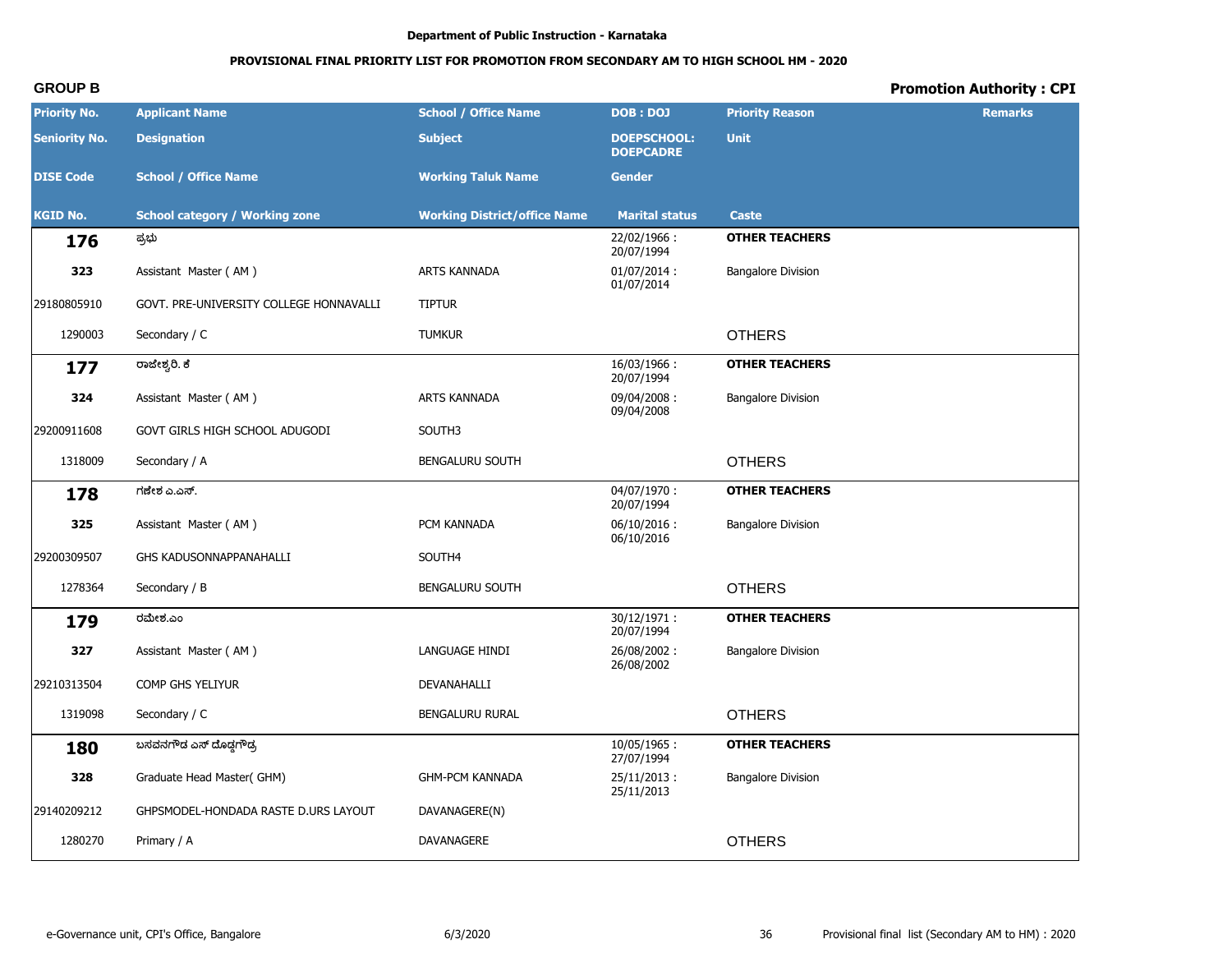# PROVISIONAL FINAL PRIORITY LIST FOR PROMOTION FROM SECONDARY AM TO HIGH SCHOOL HM - 2020

# **Promotion Authority: CPI**

| <b>Priority No.</b>  | <b>Applicant Name</b>                                             | <b>School / Office Name</b>         | <b>DOB : DOJ</b>                       | <b>Priority Reason</b>    | <b>Remarks</b> |
|----------------------|-------------------------------------------------------------------|-------------------------------------|----------------------------------------|---------------------------|----------------|
| <b>Seniority No.</b> | <b>Designation</b>                                                | <b>Subject</b>                      | <b>DOEPSCHOOL:</b><br><b>DOEPCADRE</b> | <b>Unit</b>               |                |
| <b>DISE Code</b>     | <b>School / Office Name</b>                                       | <b>Working Taluk Name</b>           | <b>Gender</b>                          |                           |                |
| <b>KGID No.</b>      | <b>School category / Working zone</b>                             | <b>Working District/office Name</b> | <b>Marital status</b>                  | <b>Caste</b>              |                |
| 181                  | ಶಕುಂತಲ ಎನ್ ಕೆ                                                     |                                     | 20/07/1972:<br>26/07/1997              | <b>OTHER TEACHERS</b>     |                |
| 1182                 | Assistant Master (AM)                                             | ARTS KANNADA                        | 14/08/2009:<br>14/08/2009              | <b>Bangalore Division</b> |                |
| 29150524511          | <b>GHS MILLAGHATTA</b>                                            | SHIVAMOGGA                          |                                        |                           |                |
| 1751800              | Secondary / A                                                     | SHIVAMOGGA                          |                                        | SC                        |                |
| 182                  | ಎಸ್.ಮಂಜುನಾಥ್                                                      |                                     | 20/07/1964:<br>23/07/1994              | <b>OTHER TEACHERS</b>     |                |
| 330                  | Assistant Master (AM)                                             | PCM KANNADA                         | 01/07/2009:<br>01/07/2009              | <b>Bangalore Division</b> |                |
| 29290440917          | GHS SS HALLY                                                      | CHINTAMANI                          |                                        |                           |                |
| 1278779              | Secondary / A                                                     | CHIKKABALLAPURA                     |                                        | <b>OTHERS</b>             |                |
| 183                  | ಎನ್ ವೈ ಪುಷ್ಪಲತಾ                                                   |                                     | $02/02/1963$ :<br>19/07/1994           | <b>OTHER TEACHERS</b>     |                |
| 332                  | Assistant Master (AM)                                             | PCM KANNADA                         | 22/10/2019:<br>22/10/2019              | <b>Bangalore Division</b> |                |
| 29130206608          | GOVERNMENT PRE-UNIVERSITY COMPOSITE<br><b>COLLEGE THALAKU8-12</b> | CHALLAKERE                          |                                        |                           |                |
| 1028139              | Secondary / C                                                     | <b>CHITRADURGA</b>                  |                                        | <b>OTHERS</b>             |                |
| 184                  | ಶ್ರೀಕಾಂತ್.ಎನ್.ನಾಯ್ಕೆ                                              |                                     | 21/04/1968:<br>21/07/1994              | <b>OTHER TEACHERS</b>     |                |
| 333                  | Assistant Master (AM)                                             | LANGUAGE KANNADA                    | 20/06/2011:<br>20/06/2011              | <b>Bangalore Division</b> |                |
| 29280600816          | GOVT. H S M.M.ROAD SARVAGANAGARA                                  | NORTH <sub>3</sub>                  |                                        |                           |                |
| 1281082              | Secondary / A                                                     | BENGALURU NORTH                     |                                        | <b>OTHERS</b>             |                |
| 185                  | ಭಾಗ್ಯಲಕ್ಷ್ಮಿ.ಎನ್.ವಿ                                               |                                     | $01/06/1967$ :<br>15/07/1994           | <b>OTHER TEACHERS</b>     |                |
| 335                  | Assistant Master (AM)                                             | PCM KANNADA                         | 05/08/2019:<br>05/08/2019              | <b>Bangalore Division</b> |                |
| 29180804804          | GOVT. PRE-UNIVERSITY COLLEGE BILIGERE                             | <b>TIPTUR</b>                       |                                        |                           |                |
| 1290193              | Secondary / C                                                     | <b>TUMKUR</b>                       |                                        | SC                        |                |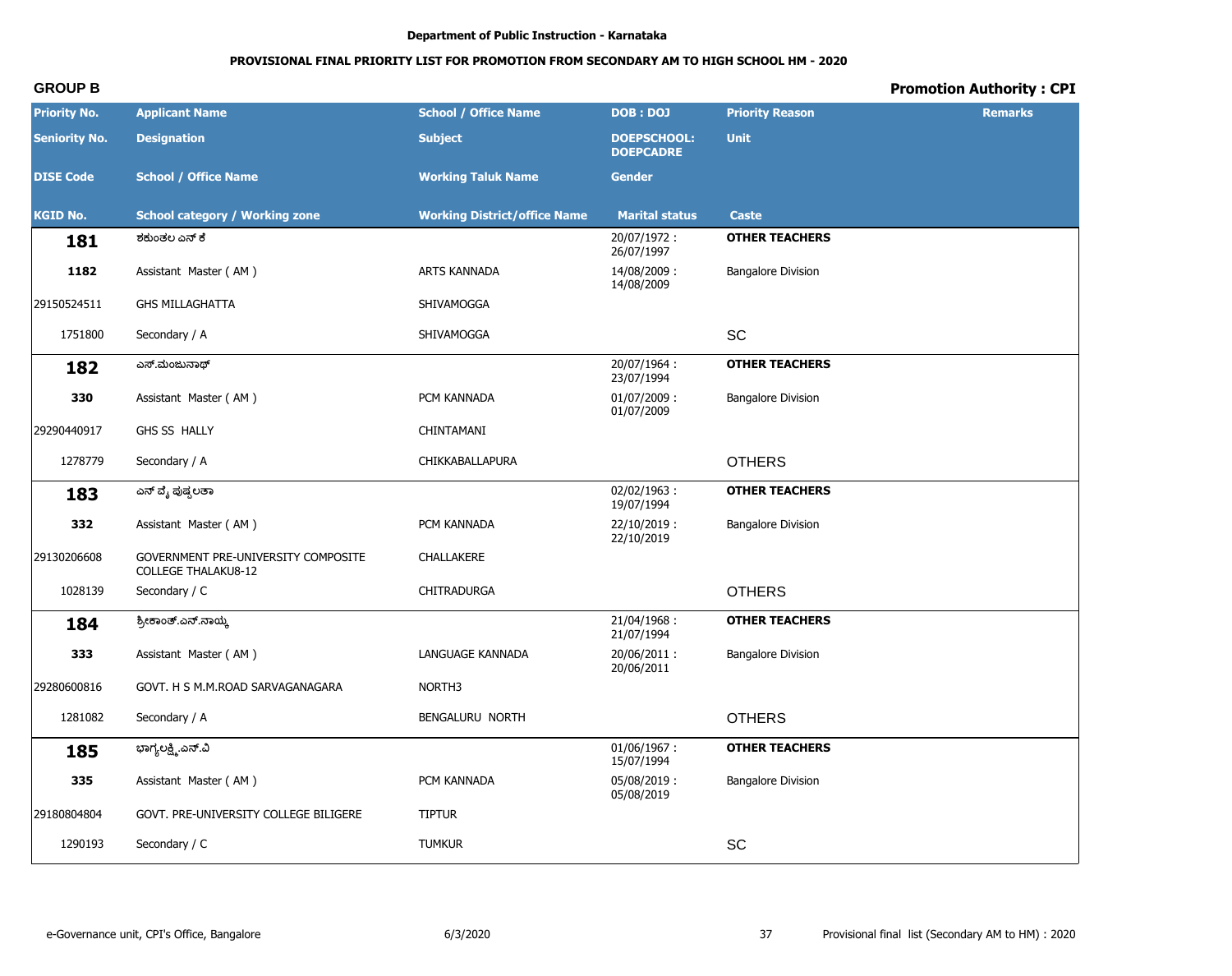# **PROVISIONAL FINAL PRIORITY LIST FOR PROMOTION FROM SECONDARY AM TO HIGH SCHOOL HM - 2020**

| <b>Priority No.</b>  | <b>Applicant Name</b>                 | <b>School / Office Name</b>         | <b>DOB: DOJ</b>                        | <b>Priority Reason</b>    | <b>Remarks</b> |
|----------------------|---------------------------------------|-------------------------------------|----------------------------------------|---------------------------|----------------|
| <b>Seniority No.</b> | <b>Designation</b>                    | <b>Subject</b>                      | <b>DOEPSCHOOL:</b><br><b>DOEPCADRE</b> | <b>Unit</b>               |                |
| <b>DISE Code</b>     | <b>School / Office Name</b>           | <b>Working Taluk Name</b>           | <b>Gender</b>                          |                           |                |
| <b>KGID No.</b>      | <b>School category / Working zone</b> | <b>Working District/office Name</b> | <b>Marital status</b>                  | <b>Caste</b>              |                |
| 186                  | ಪ್ರಮೀಳ. ಕೆ.                           |                                     | 21/05/1973:<br>01/06/1999              | <b>OTHER TEACHERS</b>     |                |
| 1197                 | Assistant Master (AM)                 | PCM KANNADA                         | 16/04/2015:<br>16/04/2015              | <b>Bangalore Division</b> |                |
| 29320807507          | G HS CHIKKAMUDUVADI                   | <b>KANAKAPURA</b>                   |                                        |                           |                |
| 1683850              | Secondary / C                         | RAMANAGARA                          |                                        | <b>OTHERS</b>             |                |
| 187                  | ಗಂಗರತ್ತಮ್ಮ ಜಿ ವಿ                      |                                     | 20/06/1965:<br>23/07/1994              | <b>OTHER TEACHERS</b>     |                |
| 339                  | Assistant Master (AM)                 | LANGUAGE HINDI                      | 18/06/2009:<br>18/06/2009              | <b>Bangalore Division</b> |                |
| 29290610901          | <b>GGHS GUDIBANDA</b>                 | <b>GUDIBANDA</b>                    |                                        |                           |                |
| 1279364              | Secondary / A                         | CHIKKABALLAPURA                     |                                        | <b>OTHERS</b>             |                |
| 188                  | <b>MADHAVI HARI PHADKE</b>            |                                     | 26/10/1962:<br>14/11/1994              | <b>OTHER TEACHERS</b>     |                |
| 342                  | Assistant Master (AM)                 | <b>CBZ KANNADA</b>                  | $11/11/2019$ :<br>11/11/2019           | <b>Bangalore Division</b> |                |
| 29320500703          | <b>G HS GANGONAHALLI</b>              | MAGADI                              |                                        |                           |                |
| 1317951              | Secondary / C                         | RAMANAGARA                          |                                        | <b>OTHERS</b>             |                |
| 189                  | ಗಿರಿಜಾಂಬ ಬಿ ಜೆ                        |                                     | 06/03/1970:<br>21/07/1994              | <b>OTHER TEACHERS</b>     |                |
| 344                  | Assistant Master (AM)                 | ARTS KANNADA                        | 31/05/2014:<br>31/05/2014              | <b>Bangalore Division</b> |                |
| 29140120707          | GJC-THYVANIGE                         | CHANNAGIRI                          |                                        |                           |                |
| 1312692              | Secondary / C                         | DAVANAGERE                          |                                        | SC                        |                |
| <b>190</b>           | ವಿ ವೆಂಕಟೇಶ                            |                                     | $01/02/1969$ :<br>09/07/1997           | <b>OTHER TEACHERS</b>     |                |
| 1201                 | Assistant Master (AM)                 | PCM KANNADA                         | $16/10/2019$ :<br>16/10/2019           | <b>Bangalore Division</b> |                |
| 29290610205          | <b>GHS YALLODU</b>                    | <b>GUDIBANDA</b>                    |                                        |                           |                |
| 1405288              | Secondary / C                         | CHIKKABALLAPURA                     |                                        | <b>ST</b>                 |                |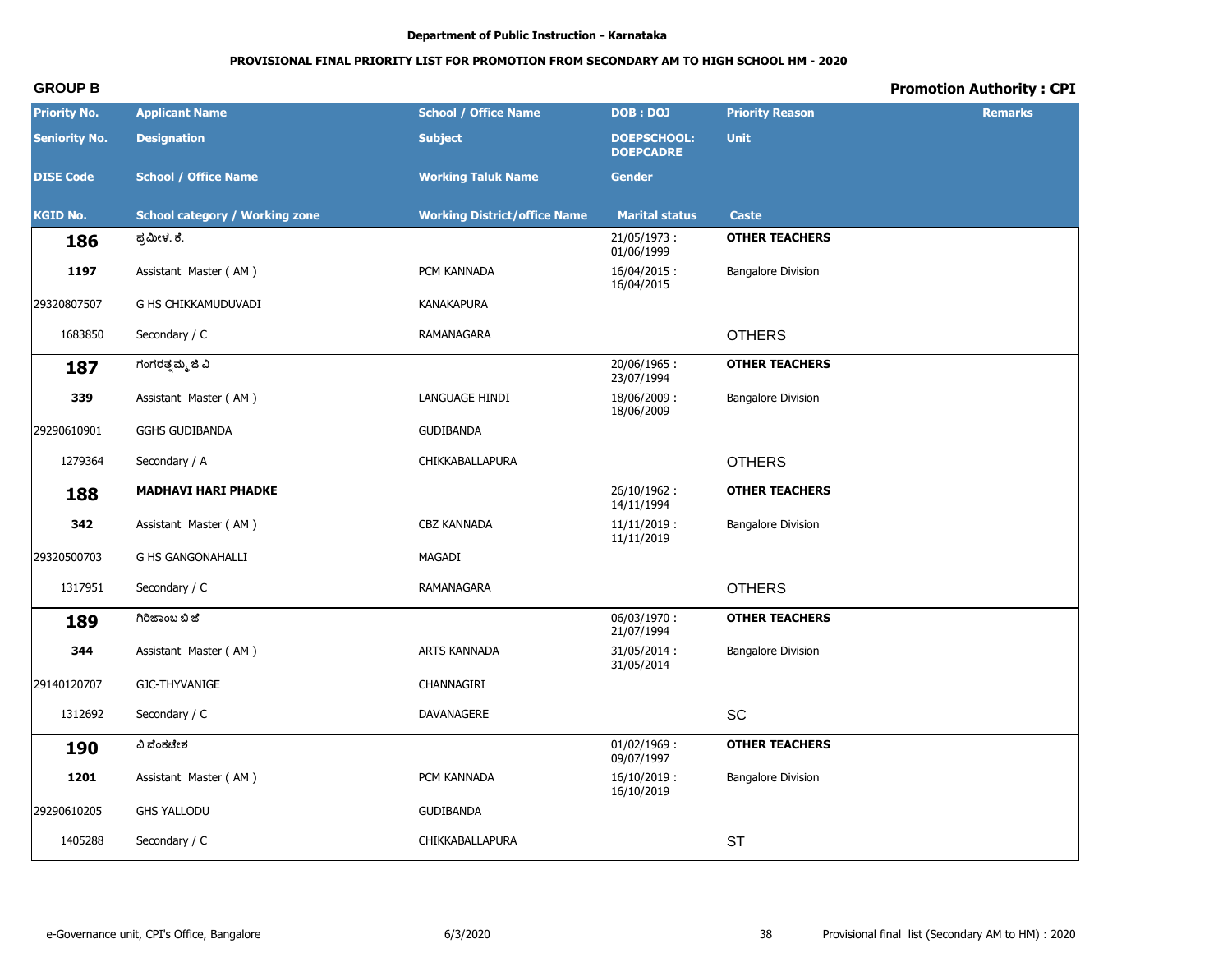# PROVISIONAL FINAL PRIORITY LIST FOR PROMOTION FROM SECONDARY AM TO HIGH SCHOOL HM - 2020

# **Promotion Authority: CPI**

| <b>Priority No.</b>  | <b>Applicant Name</b>                 | <b>School / Office Name</b>         | <b>DOB: DOJ</b>                        | <b>Priority Reason</b>    | <b>Remarks</b> |
|----------------------|---------------------------------------|-------------------------------------|----------------------------------------|---------------------------|----------------|
| <b>Seniority No.</b> | <b>Designation</b>                    | <b>Subject</b>                      | <b>DOEPSCHOOL:</b><br><b>DOEPCADRE</b> | <b>Unit</b>               |                |
| <b>DISE Code</b>     | <b>School / Office Name</b>           | <b>Working Taluk Name</b>           | <b>Gender</b>                          |                           |                |
| <b>KGID No.</b>      | <b>School category / Working zone</b> | <b>Working District/office Name</b> | <b>Marital status</b>                  | <b>Caste</b>              |                |
| 191                  | ಸುಧಾ ಬಿ.                              |                                     | $01/06/1971$ :<br>24/12/1997           | <b>OTHER TEACHERS</b>     |                |
| 1348                 | Assistant Master (AM)                 | ARTS KANNADA                        | 24/10/2019:<br>24/10/2019              | <b>Bangalore Division</b> |                |
| 29140120204          | <b>GJC-THAVAREKERE</b>                | CHANNAGIRI                          |                                        |                           |                |
| 1457675              | Secondary / C                         | DAVANAGERE                          |                                        | <b>OTHERS</b>             |                |
| 192                  | ಗಂಗಾಧರ ಪಿ                             |                                     | 19/05/1969:<br>23/07/1994              | <b>OTHER TEACHERS</b>     |                |
| 345                  | Assistant Master (AM)                 | LANGUAGE KANNADA                    | 04/07/2013:<br>04/07/2013              | <b>Bangalore Division</b> |                |
| 29180200208          | GJC GIRLS GUBBI Ward-2                | <b>GUBBI</b>                        |                                        |                           |                |
| 1290800              | Secondary / A                         | <b>TUMKUR</b>                       |                                        | <b>OTHERS</b>             |                |
| 193                  | ಜೋಸಿಫಿನ್ ಕಿಕೆ                         |                                     | $08/10/1970$ :<br>23/07/1994           | <b>OTHER TEACHERS</b>     |                |
| 348                  | Assistant Master (AM)                 | LANGUAGE KANNADA                    | 02/07/2019:<br>02/07/2019              | <b>Bangalore Division</b> |                |
| 29140201510          | GJC-DODDABTHI                         | DAVANAGERE(N)                       |                                        |                           |                |
| 1310508              | Secondary / B                         | DAVANAGERE                          |                                        | <b>OTHERS</b>             |                |
| 194                  | ಎಸ್ ಹೆಚ್ ಮಂಜುನಾಥ                      |                                     | $10/07/1967$ :<br>22/07/1994           | <b>OTHER TEACHERS</b>     |                |
| 351                  | Assistant Master (AM)                 | ARTS KANNADA                        | $11/11/2019$ :<br>11/11/2019           | <b>Bangalore Division</b> |                |
| 29150605810          | <b>GPUC ANAVATTI</b>                  | SORAB                               |                                        |                           |                |
| 1372408              | Secondary / C                         | SHIVAMOGGA                          |                                        | SC                        |                |
| 195                  | ನಾಗರಾಜ ಟಿ                             |                                     | 05/01/1970:<br>11/07/1997              | <b>OTHER TEACHERS</b>     |                |
| 1211                 | Assistant Master (AM)                 | PCM KANNADA                         | 07/07/2002:<br>07/07/2002              | <b>Bangalore Division</b> |                |
| 29140515803          | <b>GHS - CHATNAHALLI</b>              | HONNALI                             |                                        |                           |                |
| 1428315              | Secondary / C                         | DAVANAGERE                          |                                        | <b>OTHERS</b>             |                |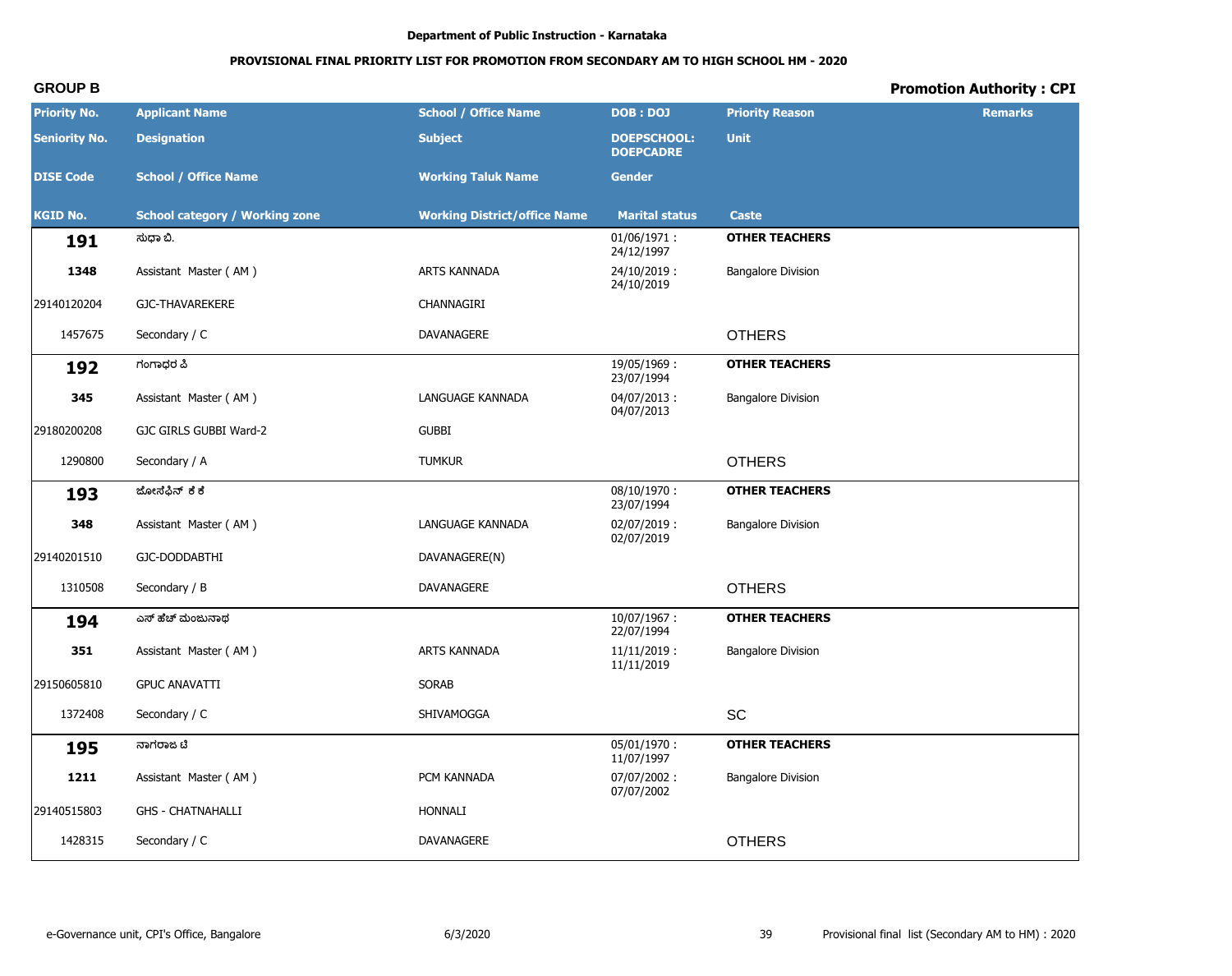# **PROVISIONAL FINAL PRIORITY LIST FOR PROMOTION FROM SECONDARY AM TO HIGH SCHOOL HM - 2020**

| <b>Priority No.</b>  | <b>Applicant Name</b>                 | <b>School / Office Name</b>         | <b>DOB: DOJ</b>                        | <b>Priority Reason</b>    | <b>Remarks</b> |
|----------------------|---------------------------------------|-------------------------------------|----------------------------------------|---------------------------|----------------|
| <b>Seniority No.</b> | <b>Designation</b>                    | <b>Subject</b>                      | <b>DOEPSCHOOL:</b><br><b>DOEPCADRE</b> | <b>Unit</b>               |                |
| <b>DISE Code</b>     | <b>School / Office Name</b>           | <b>Working Taluk Name</b>           | <b>Gender</b>                          |                           |                |
| <b>KGID No.</b>      | <b>School category / Working zone</b> | <b>Working District/office Name</b> | <b>Marital status</b>                  | <b>Caste</b>              |                |
| 196                  | ಮಂಜುನಾಥ ಎನ್                           |                                     | 15/07/1968:<br>28/07/1994              | <b>OTHER TEACHERS</b>     |                |
| 352                  | Assistant Master (AM)                 | LANGUAGE KANNADA                    | 24/07/2018:<br>24/07/2018              | <b>Bangalore Division</b> |                |
| 29130315304          | <b>GHS PILALI</b>                     | <b>HIRIYUR</b>                      |                                        |                           |                |
| 1278790              | Secondary / C                         | <b>CHITRADURGA</b>                  |                                        | <b>OTHERS</b>             |                |
| 197                  | ಪದ್ಮಾವತಿ ಎಮ್                          |                                     | 19/07/1971:<br>22/07/1994              | <b>OTHER TEACHERS</b>     |                |
| 353                  | Assistant Master (AM)                 | PCM ENGLISH                         | 02/08/2002:<br>02/08/2002              | <b>Bangalore Division</b> |                |
| 29190243601          | <b>GJC GIRLS</b>                      | <b>BANGARAPETE</b>                  |                                        |                           |                |
| 1281083              | Secondary / A                         | <b>KOLAR</b>                        |                                        | <b>OTHERS</b>             |                |
| 198                  | ವಾಸನ್ ಜಿ.ಎನ್                          |                                     | 15/08/1968:<br>18/07/1994              | <b>OTHER TEACHERS</b>     |                |
| 356                  | Assistant Master (AM)                 | PCM KANNADA                         | 29/06/2009:<br>29/06/2009              | <b>Bangalore Division</b> |                |
| 29290524316          | GOVT JUNIOR COLLEGE GOWRIBIDANUR      | <b>GOWRIBIDANUR</b>                 |                                        |                           |                |
| 1278823              | Secondary / A                         | CHIKKABALLAPURA                     |                                        | <b>OTHERS</b>             |                |
| 199                  | ಪರಮೇಶ್ವರಪ್ಪ.ಟಿಎಸ್                     |                                     | 05/05/1970:<br>28/07/1994              | <b>OTHER TEACHERS</b>     |                |
| 357                  | Assistant Master (AM)                 | ARTS KANNADA                        | $31/10/2019$ :<br>31/10/2019           | <b>Bangalore Division</b> |                |
| 29140606104          | GOVT PU COLLEGE HOSAKERE              | <b>JAGALUR</b>                      |                                        |                           |                |
| 1372413              | Secondary / C                         | DAVANAGERE                          |                                        | <b>OTHERS</b>             |                |
| 200                  | ಎನ್ ಪಿ ನಾಗಲಕ್ಷ್ಮಿ                     |                                     | 27/06/1964:<br>16/07/1994              | <b>OTHER TEACHERS</b>     |                |
| 358                  | Assistant Master (AM)                 | PCM KANNADA                         | $31/10/2007$ :<br>31/10/2007           | <b>Bangalore Division</b> |                |
| 29150527603          | <b>GHS PILLANGERE</b>                 | SHIVAMOGGA                          |                                        |                           |                |
| 1563953              | Secondary / B                         | SHIVAMOGGA                          |                                        | SC                        |                |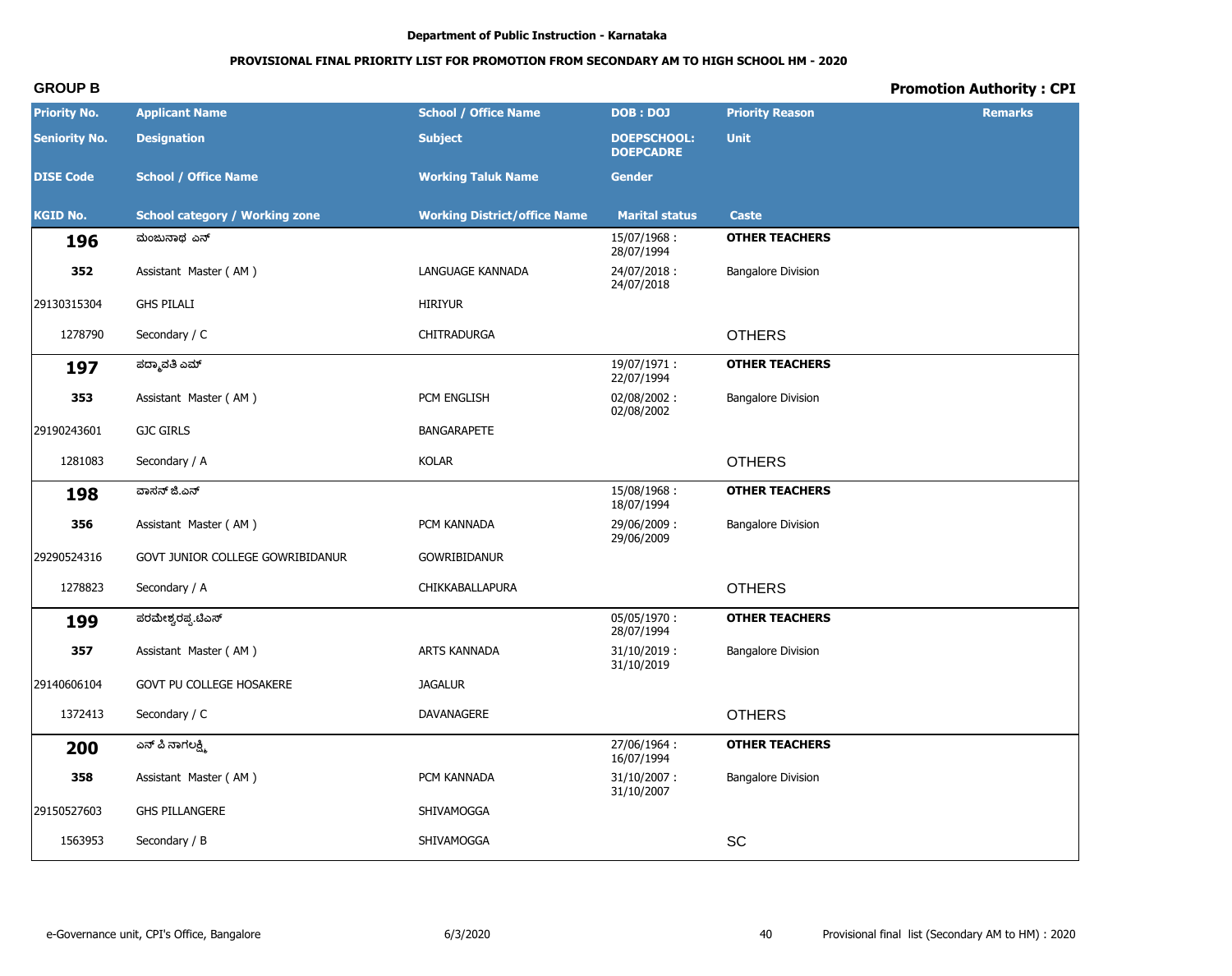# **PROVISIONAL FINAL PRIORITY LIST FOR PROMOTION FROM SECONDARY AM TO HIGH SCHOOL HM - 2020**

| <b>Priority No.</b>  | <b>Applicant Name</b>                                | <b>School / Office Name</b>         | <b>DOB: DOJ</b>                        | <b>Priority Reason</b>    | <b>Remarks</b> |
|----------------------|------------------------------------------------------|-------------------------------------|----------------------------------------|---------------------------|----------------|
| <b>Seniority No.</b> | <b>Designation</b>                                   | <b>Subject</b>                      | <b>DOEPSCHOOL:</b><br><b>DOEPCADRE</b> | <b>Unit</b>               |                |
| <b>DISE Code</b>     | <b>School / Office Name</b>                          | <b>Working Taluk Name</b>           | <b>Gender</b>                          |                           |                |
| <b>KGID No.</b>      | <b>School category / Working zone</b>                | <b>Working District/office Name</b> | <b>Marital status</b>                  | <b>Caste</b>              |                |
| 201                  | ಹನುಮಂತಪ್ಪ.ಡಿ                                         |                                     | 26/07/1968:<br>07/08/1997              | <b>OTHER TEACHERS</b>     |                |
| 1220                 | Assistant Master (AM)                                | PCM KANNADA                         | $31/07/2019$ :<br>31/07/2019           | <b>Bangalore Division</b> |                |
| 29130210202          | GOVT COMP PRE-UNIVERCITY COLLEGE<br>RAMJOGIHALLY8-12 | CHALLAKERE                          |                                        |                           |                |
| 1414333              | Secondary / C                                        | CHITRADURGA                         |                                        | <b>OTHERS</b>             |                |
| 202                  | ಕಾಟಲಿಂಗಪ್ಪ. ಎ.ವಿ.                                    |                                     | 15/01/1966:<br>21/07/1994              | <b>OTHER TEACHERS</b>     |                |
| 361                  | Assistant Master (AM)                                | LANGUAGE KANNADA                    | 30/09/2015:<br>30/09/2015              | <b>Bangalore Division</b> |                |
| 29150700202          | <b>GHS HUNCHADAKATTE</b>                             | THIRTHAHALLI                        |                                        |                           |                |
| 1557114              | Secondary / C                                        | SHIVAMOGGA                          |                                        | <b>OTHERS</b>             |                |
| 203                  | ಜನಾರ್ಧನಯ್ಯ.ಜಿ.ಆರ್.                                   |                                     | 13/02/1969:<br>21/07/1994              | <b>OTHER TEACHERS</b>     |                |
| 362                  | Assistant Master (AM)                                | ARTS KANNADA                        | 31/07/2014:<br>31/07/2014              | <b>Bangalore Division</b> |                |
| 29180809803          | GOVT. HIGH SCHOOL GANGANAGATTA                       | <b>TIPTUR</b>                       |                                        |                           |                |
| 1290956              | Secondary / C                                        | <b>TUMKUR</b>                       |                                        | <b>OTHERS</b>             |                |
| 204                  | ದಿನೇಶ್.ಬಿ.ಕೆ                                         |                                     | $09/11/1970$ :<br>26/07/1994           | <b>OTHER TEACHERS</b>     |                |
| 364                  | Assistant Master (AM)                                | ARTS KANNADA                        | 15/12/2001:<br>15/12/2001              | <b>Bangalore Division</b> |                |
| 29140402705          | <b>GHS - HALIVANA</b>                                | HARIHARA                            |                                        |                           |                |
| 1278736              | Secondary / C                                        | DAVANAGERE                          |                                        | <b>OTHERS</b>             |                |
| 205                  | ಹೇಮಲತ ಎಸ್                                            |                                     | 21/07/1969:<br>21/09/1994              | <b>OTHER TEACHERS</b>     |                |
| 365                  | Assistant Master (AM)                                | ARTS KANNADA                        | 02/07/2014:<br>02/07/2014              | <b>Bangalore Division</b> |                |
| 29180908907          | <b>GJC OORUKERE</b>                                  | <b>TUMKUR</b>                       |                                        |                           |                |
| 1349254              | Secondary / B                                        | <b>TUMKUR</b>                       |                                        | <b>OTHERS</b>             |                |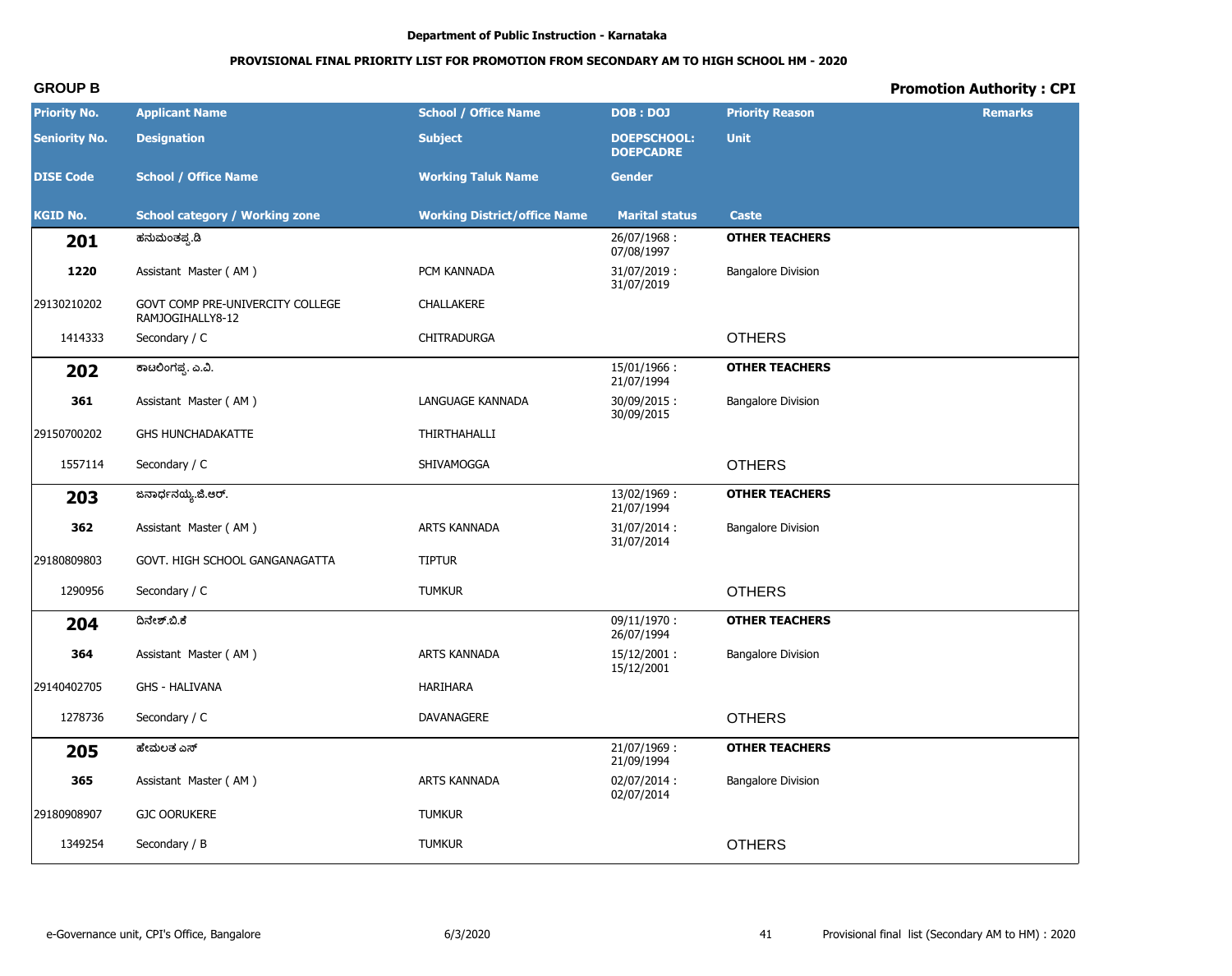# PROVISIONAL FINAL PRIORITY LIST FOR PROMOTION FROM SECONDARY AM TO HIGH SCHOOL HM - 2020

# **Promotion Authority: CPI**

| <b>Priority No.</b>  | <b>Applicant Name</b>                 | <b>School / Office Name</b>         | DOB: DOJ                               | <b>Priority Reason</b>    | <b>Remarks</b> |
|----------------------|---------------------------------------|-------------------------------------|----------------------------------------|---------------------------|----------------|
| <b>Seniority No.</b> | <b>Designation</b>                    | <b>Subject</b>                      | <b>DOEPSCHOOL:</b><br><b>DOEPCADRE</b> | <b>Unit</b>               |                |
| <b>DISE Code</b>     | <b>School / Office Name</b>           | <b>Working Taluk Name</b>           | <b>Gender</b>                          |                           |                |
| <b>KGID No.</b>      | <b>School category / Working zone</b> | <b>Working District/office Name</b> | <b>Marital status</b>                  | Caste                     |                |
| 206                  | ಜಯಂತಿ . ಪಿ                            |                                     | 20/06/1969:<br>21/07/1994              | <b>OTHER TEACHERS</b>     |                |
| 366                  | Assistant Master (AM)                 | LANGUAGE HINDI                      | $16/11/2019$ :<br>16/11/2019           | <b>Bangalore Division</b> |                |
| 29190734506          | <b>GJC VEMGAL</b>                     | <b>KOLAR</b>                        |                                        |                           |                |
| 1363995              | Secondary / C                         | <b>KOLAR</b>                        |                                        | SC                        |                |
| 207                  | ರಾಮೆ ನಾಯ್ಕೆ ಹೆಚ್                      |                                     | 23/03/1968:<br>11/07/1997              | <b>OTHER TEACHERS</b>     |                |
| 1221                 | Assistant Master (AM)                 | PCM KANNADA                         | 07/11/2019:<br>07/11/2019              | <b>Bangalore Division</b> |                |
| 29150319503          | <b>GPUC AVINAHALLI</b>                | SAGAR                               |                                        |                           |                |
| 1414460              | Secondary / C                         | SHIVAMOGGA                          |                                        | <b>OTHERS</b>             |                |
| 208                  | ಸಿ ಪದ್ಮಾವತಿ                           |                                     | $01/06/1973$ :<br>21/07/1994           | <b>OTHER TEACHERS</b>     |                |
| 367                  | Assistant Master (AM)                 | LANGUAGE HINDI                      | 24/06/2015:<br>24/06/2015              | <b>Bangalore Division</b> |                |
| 29200906737          | GOVT HIGH SCHOOL HOMBEGOWDA NAGAR     | SOUTH3                              |                                        |                           |                |
| 1320091              | Secondary / A                         | <b>BENGALURU SOUTH</b>              |                                        | <b>OTHERS</b>             |                |
| 209                  | ನೀಲಮ್ಮ ಜಿ ಕೆ                          |                                     | 05/06/1964:<br>21/07/1994              | <b>OTHER TEACHERS</b>     |                |
| 370                  | Assistant Master (AM)                 | PCM KANNADA                         | $31/10/2019$ :<br>31/10/2019           | <b>Bangalore Division</b> |                |
| 29140506403          | <b>GHS - LINGAPURA</b>                | <b>HONNALI</b>                      |                                        |                           |                |
| 1310817              | Secondary / C                         | DAVANAGERE                          |                                        | <b>OTHERS</b>             |                |
| 210                  | ನರಸಿಂಹರಾಜು ಜಿ.ಹೆಚ್                    |                                     | 02/06/1971:<br>22/07/1994              | <b>OTHER TEACHERS</b>     |                |
| 373                  | Assistant Master (AM)                 | LANGUAGE HINDI                      | 25/06/2009:<br>25/06/2009              | <b>Bangalore Division</b> |                |
| 29310300109          | GOVT GIRLS HIGH SCHOOL HOLAVANAHALLI  | KORATAGERE                          |                                        |                           |                |
| 1290508              | Secondary / C                         | MADHUGIRI                           |                                        | SC                        |                |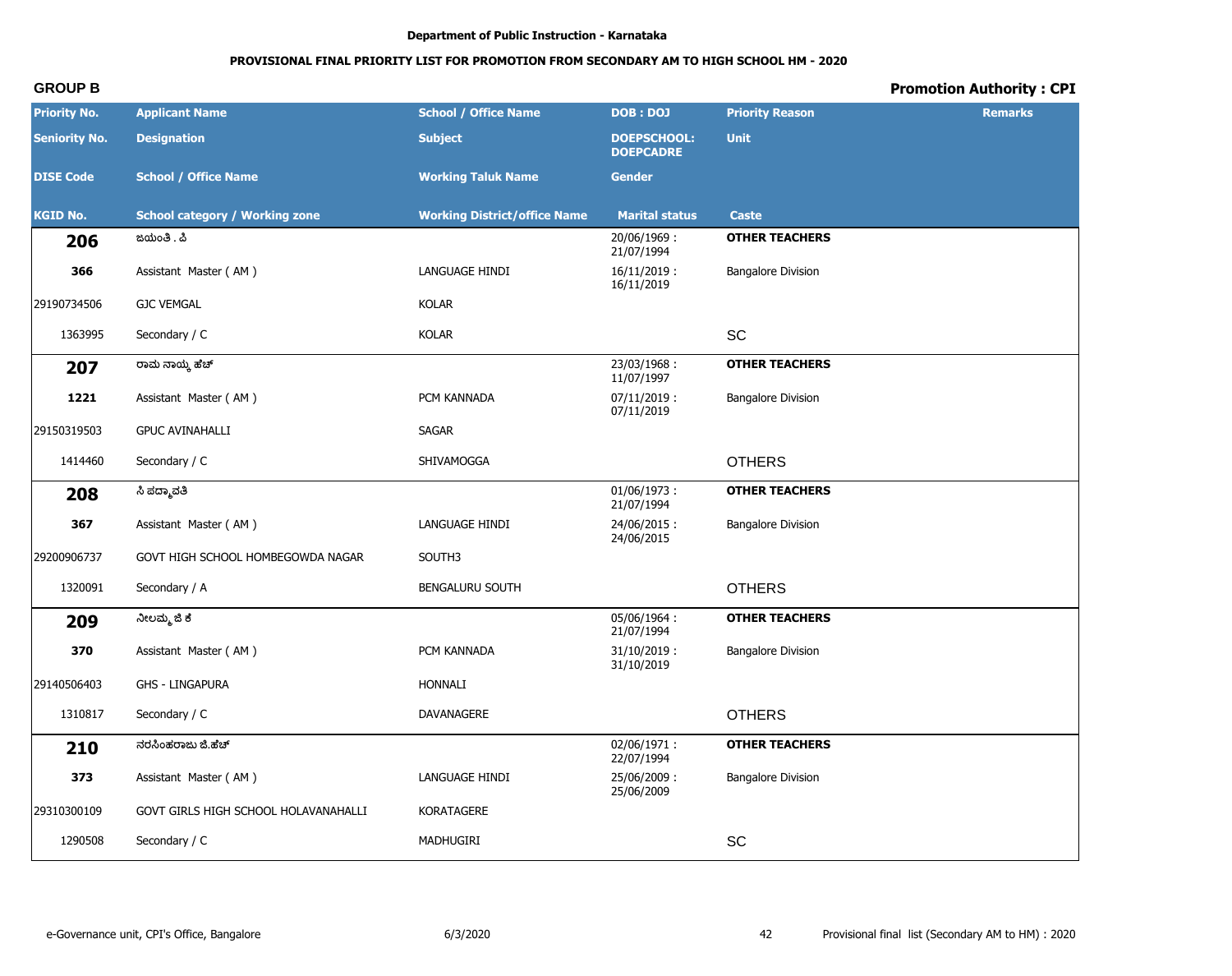# PROVISIONAL FINAL PRIORITY LIST FOR PROMOTION FROM SECONDARY AM TO HIGH SCHOOL HM - 2020

# **Promotion Authority: CPI**

| <b>Priority No.</b>  | <b>Applicant Name</b>                 | <b>School / Office Name</b>         | <b>DOB: DOJ</b>                        | <b>Priority Reason</b>    | <b>Remarks</b> |
|----------------------|---------------------------------------|-------------------------------------|----------------------------------------|---------------------------|----------------|
| <b>Seniority No.</b> | <b>Designation</b>                    | <b>Subject</b>                      | <b>DOEPSCHOOL:</b><br><b>DOEPCADRE</b> | <b>Unit</b>               |                |
| <b>DISE Code</b>     | <b>School / Office Name</b>           | <b>Working Taluk Name</b>           | <b>Gender</b>                          |                           |                |
| <b>KGID No.</b>      | <b>School category / Working zone</b> | <b>Working District/office Name</b> | <b>Marital status</b>                  | <b>Caste</b>              |                |
| 211                  | ನಾಗರಾಜ ಸಿ                             |                                     | 02/08/1967:<br>31/07/1997              | <b>OTHER TEACHERS</b>     |                |
| 1224                 | Assistant Master (AM)                 | <b>CBZ KANNADA</b>                  | 20/04/2002:<br>20/04/2002              | <b>Bangalore Division</b> |                |
| 29130304002          | GHS G.N.HALLI                         | <b>HIRIYUR</b>                      |                                        |                           |                |
| 1847641              | Secondary / C                         | CHITRADURGA                         |                                        | <b>OTHERS</b>             |                |
| 212                  | ಚಂದ್ರಪ್ಪ.ಬಿ                           |                                     | 01/09/1964:<br>20/07/1994              | <b>OTHER TEACHERS</b>     |                |
| 375                  | Assistant Master (AM)                 | ARTS KANNADA                        | 20/07/1994:<br>20/07/1994              | <b>Bangalore Division</b> |                |
| 29150414453          | <b>GJC HOSUR</b>                      | <b>SHIKARIPUR</b>                   |                                        |                           |                |
| 1371871              | Secondary / C                         | SHIVAMOGGA                          |                                        | <b>OTHERS</b>             |                |
| 213                  | ಈಶ್ವರ ಎಂ ನಾಯ್ಕ                        |                                     | 03/06/1964:<br>21/07/1994              | <b>OTHER TEACHERS</b>     |                |
| 378                  | Assistant Master (AM)                 | LANGUAGE KANNADA                    | 20/04/2002:<br>20/04/2002              | <b>Bangalore Division</b> |                |
| 29150225901          | <b>GHS NITTURU</b>                    | <b>HOSANAGAR</b>                    |                                        |                           |                |
| 1318600              | Secondary / C                         | SHIVAMOGGA                          |                                        | <b>OTHERS</b>             |                |
| 214                  | ಪಾರ್ವತಮ್ಮ                             |                                     | 28/08/1967:<br>29/07/1994              | <b>OTHER TEACHERS</b>     |                |
| 379                  | Assistant Master (AM)                 | LANGUAGE HINDI                      | 28/06/2019:<br>28/06/2019              | <b>Bangalore Division</b> |                |
| 29290310305          | <b>GHS GIDNAHALLI</b>                 | CHIKKABALLAPUR                      |                                        |                           |                |
| 1403718              | Secondary / C                         | CHIKKABALLAPURA                     |                                        |                           |                |
| 215                  | ಪ್ರಭಾವತಿ                              |                                     | 18/06/1970:<br>23/07/1994              | <b>OTHER TEACHERS</b>     |                |
| 381                  | Assistant Master (AM)                 | LANGUAGE HINDI                      | 25/06/2009:<br>25/06/2009              | <b>Bangalore Division</b> |                |
| 29290316707          | <b>GHS MUDDENAHALLI</b>               | CHIKKABALLAPUR                      |                                        |                           |                |
| 1721829              | Secondary / B                         | CHIKKABALLAPURA                     |                                        | SC                        |                |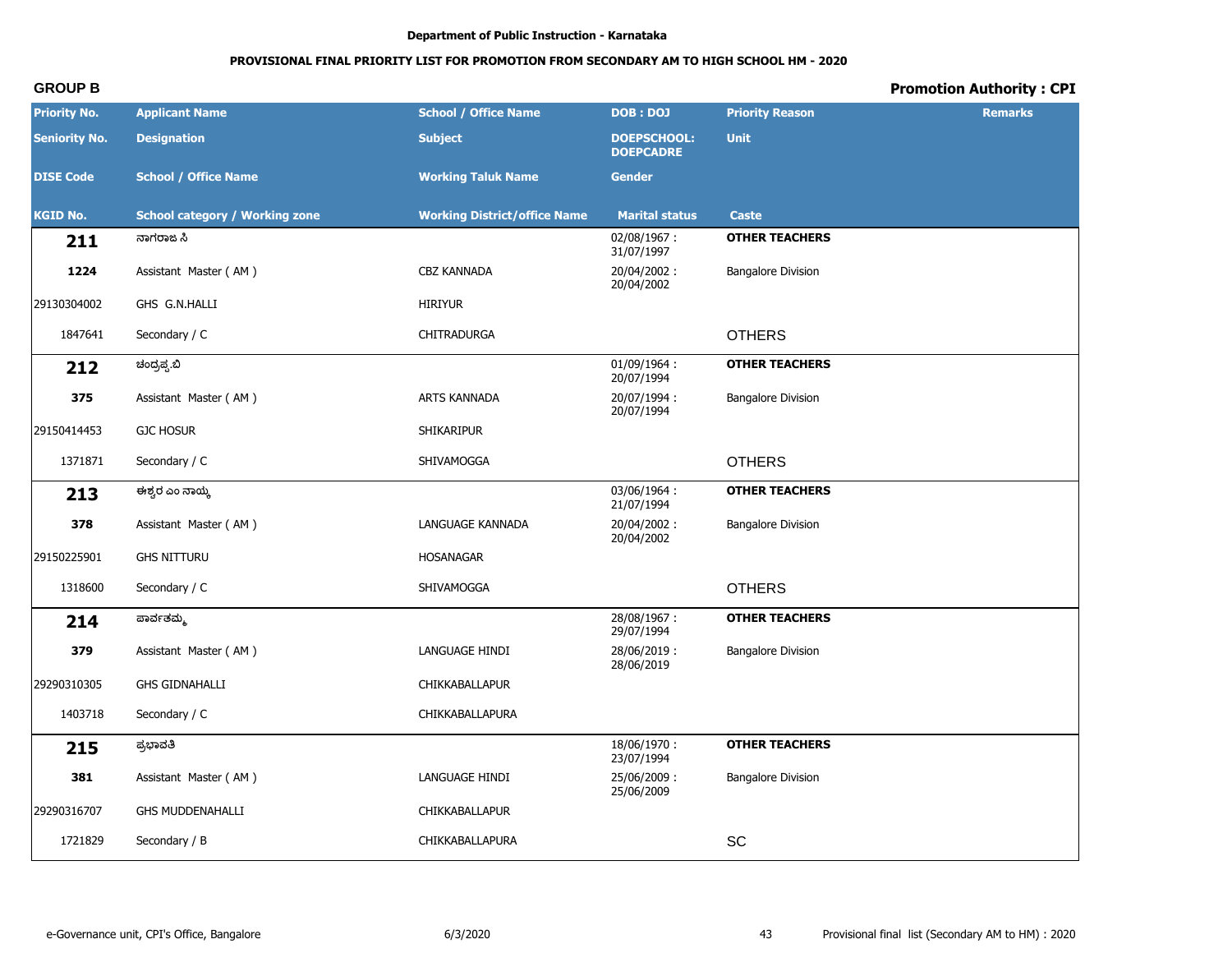# **PROVISIONAL FINAL PRIORITY LIST FOR PROMOTION FROM SECONDARY AM TO HIGH SCHOOL HM - 2020**

| <b>Priority No.</b>  | <b>Applicant Name</b>                    | <b>School / Office Name</b>         | <b>DOB: DOJ</b>                        | <b>Priority Reason</b>    | <b>Remarks</b> |
|----------------------|------------------------------------------|-------------------------------------|----------------------------------------|---------------------------|----------------|
| <b>Seniority No.</b> | <b>Designation</b>                       | <b>Subject</b>                      | <b>DOEPSCHOOL:</b><br><b>DOEPCADRE</b> | <b>Unit</b>               |                |
| <b>DISE Code</b>     | <b>School / Office Name</b>              | <b>Working Taluk Name</b>           | <b>Gender</b>                          |                           |                |
| <b>KGID No.</b>      | <b>School category / Working zone</b>    | <b>Working District/office Name</b> | <b>Marital status</b>                  | <b>Caste</b>              |                |
| 216                  | ಜಯಪ್ರಕಾಶ್ ಆರ್ ಎಲ್                        |                                     | 13/07/1968:<br>10/07/1997              | <b>OTHER TEACHERS</b>     |                |
| 1225                 | Assistant Master (AM)                    | PCM KANNADA                         | 04/05/2011:<br>04/05/2011              | <b>Bangalore Division</b> |                |
| 29180202003          | <b>GJC NAGASANDRA</b>                    | <b>GUBBI</b>                        |                                        |                           |                |
| 1428638              | Secondary / C                            | <b>TUMKUR</b>                       |                                        | <b>ST</b>                 |                |
| 217                  | ಮಂಜಪ್ಪ ಬಿ ಕೆ                             |                                     | 27/06/1973:<br>26/12/1997              | <b>OTHER TEACHERS</b>     |                |
| 1360                 | Education Co-Ordinator (ECO) - Secondary | PCM KANNADA                         | $01/08/2018$ :<br>01/08/2018           | <b>Bangalore Division</b> |                |
| 31291505097          | <b>BEO SHIMOGA</b>                       | SHIVAMOGGA                          |                                        |                           |                |
| 1463132              | Secondary / A                            | SHIVAMOGGA                          |                                        | <b>OTHERS</b>             |                |
| 218                  | ಲಕ್ಷ್ಮಿಬಾಯಿ ಎಂ ಎಸ್                       |                                     | $15/01/1972$ :<br>29/07/1994           | <b>OTHER TEACHERS</b>     |                |
| 383                  | Assistant Master (AM)                    | LANGUAGE HINDI                      | 29/07/1994:<br>29/07/1994              | <b>Bangalore Division</b> |                |
| 29190909802          | GHS DODDA SHIVARA                        | <b>MALUR</b>                        |                                        |                           |                |
| 1278834              | Secondary / C                            | <b>KOLAR</b>                        |                                        | <b>OTHERS</b>             |                |
| 219                  | ತಿಮ್ಮರಾಜ ಪಿ                              |                                     | 06/07/1969:<br>21/07/1994              | <b>OTHER TEACHERS</b>     |                |
| 384                  | Assistant Master (AM)                    | PCM KANNADA                         | $01/12/2002$ :<br>01/12/2002           | <b>Bangalore Division</b> |                |
| 29130212806          | GHS PAGADALABANDE                        | CHALLAKERE                          |                                        |                           |                |
| 1315504              | Secondary / C                            | CHITRADURGA                         |                                        | <b>OTHERS</b>             |                |
| 220                  | ಜಿ.ಇ.ಅಜ್ಜಯ್ಯ                             |                                     | 20/05/1969:<br>18/07/1994              | <b>OTHER TEACHERS</b>     |                |
| 385                  | Assistant Master (AM)                    | PCM KANNADA                         | $21/10/2019$ :<br>21/10/2019           | <b>Bangalore Division</b> |                |
| 29130126410          | GOVT PU COLLEGE GIRLS                    | CHITRADURGA                         |                                        |                           |                |
| 1280815              | Secondary / A                            | CHITRADURGA                         |                                        | <b>OTHERS</b>             |                |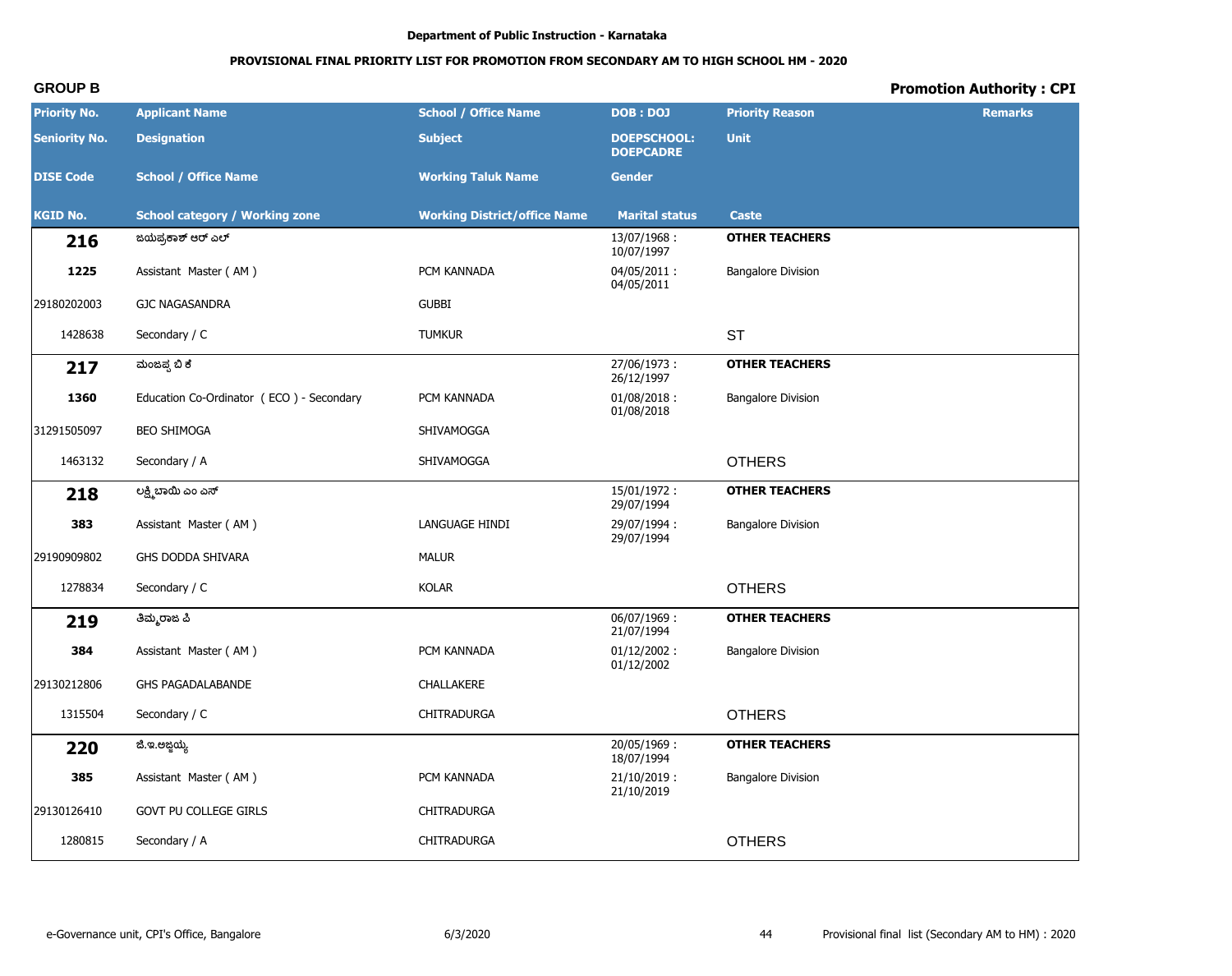# **PROVISIONAL FINAL PRIORITY LIST FOR PROMOTION FROM SECONDARY AM TO HIGH SCHOOL HM - 2020**

| <b>Priority No.</b>  | <b>Applicant Name</b>                  | <b>School / Office Name</b>         | <b>DOB: DOJ</b>                        | <b>Priority Reason</b>    | <b>Remarks</b> |
|----------------------|----------------------------------------|-------------------------------------|----------------------------------------|---------------------------|----------------|
| <b>Seniority No.</b> | <b>Designation</b>                     | <b>Subject</b>                      | <b>DOEPSCHOOL:</b><br><b>DOEPCADRE</b> | <b>Unit</b>               |                |
| <b>DISE Code</b>     | <b>School / Office Name</b>            | <b>Working Taluk Name</b>           | <b>Gender</b>                          |                           |                |
| <b>KGID No.</b>      | <b>School category / Working zone</b>  | <b>Working District/office Name</b> | <b>Marital status</b>                  | <b>Caste</b>              |                |
| 221                  | ಶ್ರೀಧರ್ ಎನ್.                           |                                     | 14/03/1972:<br>25/07/1994              | <b>OTHER TEACHERS</b>     |                |
| 387                  | Assistant Master (AM)                  | LANGUAGE HINDI                      | 25/07/1994:<br>25/07/1994              | <b>Bangalore Division</b> |                |
| 29191201902          | <b>GHS ARIKUNTE</b>                    | SRINIVASAPUR                        |                                        |                           |                |
| 1401640              | Secondary / C                          | <b>KOLAR</b>                        |                                        | SC                        |                |
| 222                  | ಕೃಷ್ಣನಾಯ್ಕ ಬಿ                          |                                     | 19/05/1966:<br>12/07/1997              | <b>OTHER TEACHERS</b>     |                |
| 1226                 | Assistant Master (AM)                  | PCM KANNADA                         | 23/06/2003:<br>23/06/2003              | <b>Bangalore Division</b> |                |
| 29140106302          | GHS-GUDDADA KOMARANAHALLI              | CHANNAGIRI                          |                                        |                           |                |
| 1462005              | Secondary / C                          | DAVANAGERE                          |                                        | <b>OTHERS</b>             |                |
| 223                  | ರಾಮಸುಬ್ಬಮ್ಮ. ಜಿ.                       |                                     | 13/08/1968:<br>23/07/1994              | <b>OTHER TEACHERS</b>     |                |
| 388                  | Assistant Master (AM)                  | LANGUAGE HINDI                      | 10/04/2010:<br>10/04/2010              | <b>Bangalore Division</b> |                |
| 29290106007          | GOVERNMENT HIGH SCHOOL GANTAMVARIPALLI | <b>BAGEPALLY</b>                    |                                        |                           |                |
| 1279640              | Secondary / B                          | CHIKKABALLAPURA                     |                                        | <b>OTHERS</b>             |                |
| 224                  | ಮೃತ್ಯುಂಜಯ ಗೌಡ                          |                                     | 10/05/1970:<br>22/07/1994              | <b>OTHER TEACHERS</b>     |                |
| 389                  | Assistant Master (AM)                  | ARTS KANNADA                        | 18/07/2019:<br>18/07/2019              | <b>Bangalore Division</b> |                |
| 29150600905          | <b>GPUC JADE</b>                       | <b>SORAB</b>                        |                                        |                           |                |
| 1279327              | Secondary / C                          | SHIVAMOGGA                          |                                        | <b>OTHERS</b>             |                |
| 225                  | ವಿಜಯರತ್ತ ಎಸ್ ಪಿ                        |                                     | 15/03/1969:<br>20/07/1994              | <b>OTHER TEACHERS</b>     |                |
| 390                  | Assistant Master (AM)                  | LANGUAGE HINDI                      | 29/07/2010:<br>29/07/2010              | <b>Bangalore Division</b> |                |
| 29310416905          | GOVT HIGH SCHOOL BADAVANAHALLI         | MADHUGIRI                           |                                        |                           |                |
| 1346712              | Secondary / C                          | MADHUGIRI                           |                                        | <b>OTHERS</b>             |                |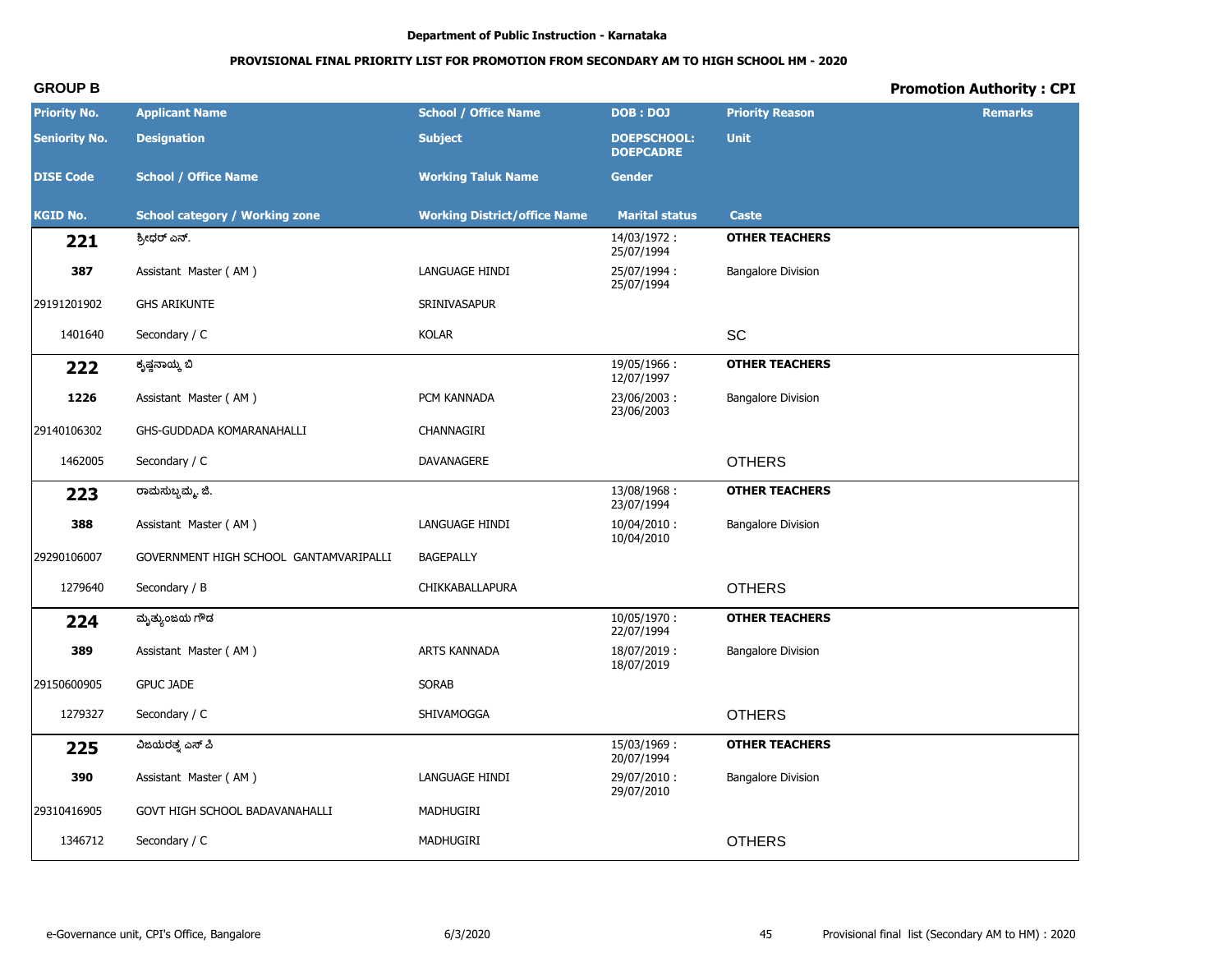# PROVISIONAL FINAL PRIORITY LIST FOR PROMOTION FROM SECONDARY AM TO HIGH SCHOOL HM - 2020

# **Promotion Authority: CPI**

| <b>Priority No.</b>  | <b>Applicant Name</b>                      | <b>School / Office Name</b>         | <b>DOB: DOJ</b>                        | <b>Priority Reason</b>    | <b>Remarks</b> |
|----------------------|--------------------------------------------|-------------------------------------|----------------------------------------|---------------------------|----------------|
| <b>Seniority No.</b> | <b>Designation</b>                         | <b>Subject</b>                      | <b>DOEPSCHOOL:</b><br><b>DOEPCADRE</b> | <b>Unit</b>               |                |
| <b>DISE Code</b>     | <b>School / Office Name</b>                | <b>Working Taluk Name</b>           | <b>Gender</b>                          |                           |                |
| <b>KGID No.</b>      | <b>School category / Working zone</b>      | <b>Working District/office Name</b> | <b>Marital status</b>                  | <b>Caste</b>              |                |
| 226                  | ಪುಷ್ಪಲತಾ                                   |                                     | 10/05/1968:<br>04/08/1994              | <b>OTHER TEACHERS</b>     |                |
| 391                  | Assistant Master (AM)                      | PCM KANNADA                         | $01/06/2006$ :<br>01/06/2006           | <b>Bangalore Division</b> |                |
| 29310427403          | GOVT JUNIOR COLLEGE MADHUGIRI              | MADHUGIRI                           |                                        |                           |                |
| 1347167              | Secondary / A                              | MADHUGIRI                           |                                        | <b>OTHERS</b>             |                |
| 227                  | ಕುಮಾರಸ್ವಾಮಿ .ಸಿ.ಜಿ                         |                                     | 12/10/1964:<br>21/07/1994              | <b>OTHER TEACHERS</b>     |                |
| 393                  | Assistant Master (AM)                      | LANGUAGE HINDI                      | 21/07/1994:<br>21/07/1994              | <b>Bangalore Division</b> |                |
| 29210110311          | <b>GJC THYAMAGONDLU</b>                    | NELAMANGALA                         |                                        |                           |                |
| 1319466              | Secondary / C                              | BENGALURU RURAL                     |                                        | SC                        |                |
| 228                  | ಡಿ.ಮಾಲತಿ                                   |                                     | 10/04/1968:<br>26/07/1997              | <b>OTHER TEACHERS</b>     |                |
| 1231                 | Assistant Master (AM)                      | PCM KANNADA                         | $01/08/2013$ :<br>01/08/2013           | <b>Bangalore Division</b> |                |
| 29310612707          | GOVT HIGH SCHOOL CHIKKANAHALLI             | <b>SIRA</b>                         |                                        |                           |                |
| 1462018              | Secondary / C                              | MADHUGIRI                           |                                        | <b>OTHERS</b>             |                |
| 229                  | ದೊಡ್ಡಹನುಮಂತರಾಯ ಹೆಚ್ ಆರ್                    |                                     | 13/07/1967:<br>18/07/1994              | <b>OTHER TEACHERS</b>     |                |
| 394                  | Assistant Master (AM)                      | <b>CBZ KANNADA</b>                  | 16/06/2011:<br>16/06/2011              | <b>Bangalore Division</b> |                |
| 29210102104          | G HS COMP DEVARAHOSAHALLI                  | NELAMANGALA                         |                                        |                           |                |
| 1279694              | Secondary / C                              | BENGALURU RURAL                     |                                        | <b>OTHERS</b>             |                |
| 230                  | ಸುಜಾತ ಕೆ ಎಸ್                               |                                     | 14/02/1969:<br>18/07/1994              | <b>OTHER TEACHERS</b>     |                |
| 396                  | Assistant Master (AM)                      | CBZ KANNADA                         | 02/07/2012:<br>02/07/2012              | <b>Bangalore Division</b> |                |
| 29180823404          | GOVT. HIGH SCHOOL HALEPALYA TIPTUR Ward-12 | <b>TIPTUR</b>                       |                                        |                           |                |
| 1291117              | Secondary / A                              | <b>TUMKUR</b>                       |                                        | <b>OTHERS</b>             |                |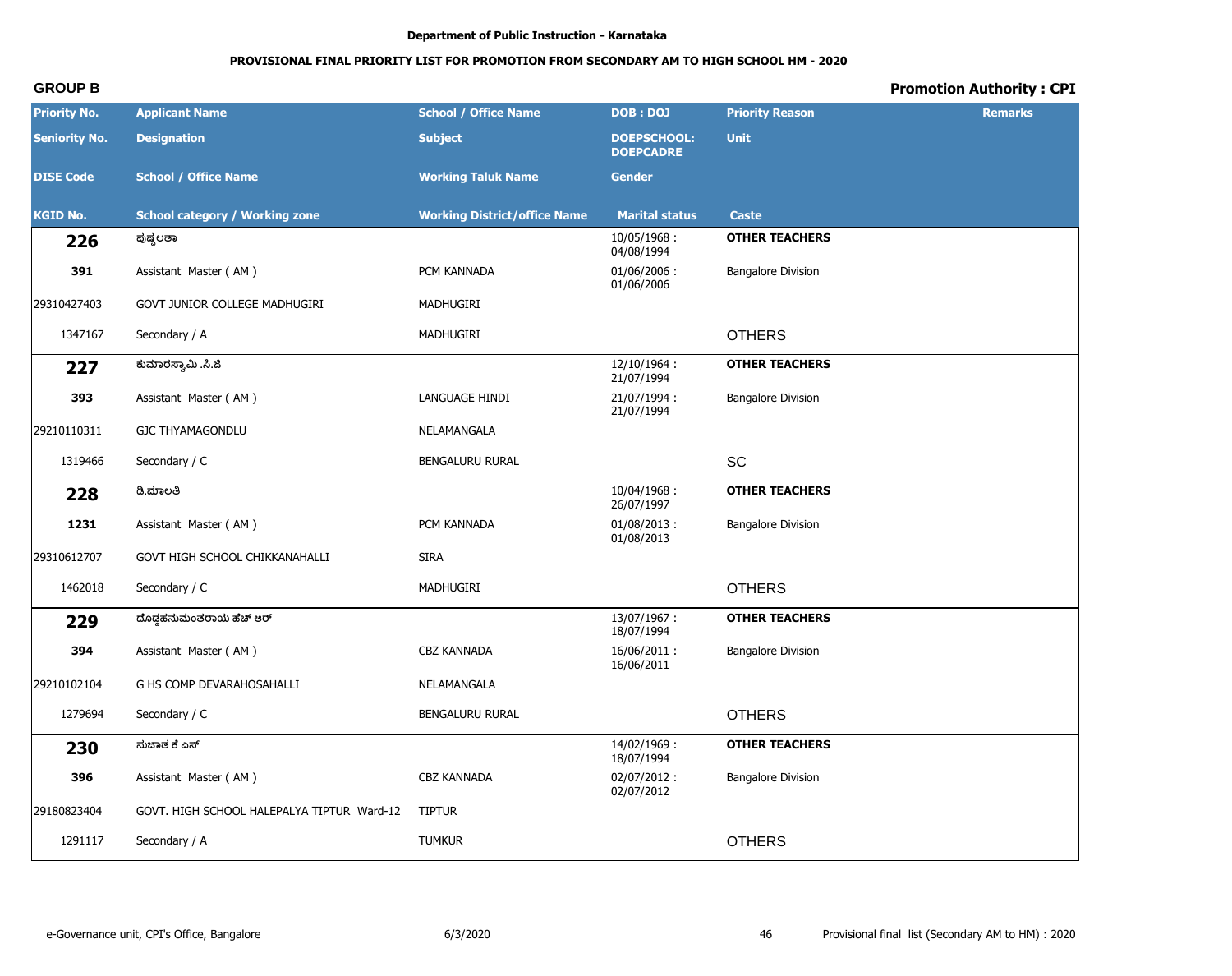# PROVISIONAL FINAL PRIORITY LIST FOR PROMOTION FROM SECONDARY AM TO HIGH SCHOOL HM - 2020

# **Promotion Authority: CPI**

| <b>Priority No.</b>  | <b>Applicant Name</b>                 | <b>School / Office Name</b>         | <b>DOB: DOJ</b>                        | <b>Priority Reason</b>    | <b>Remarks</b> |
|----------------------|---------------------------------------|-------------------------------------|----------------------------------------|---------------------------|----------------|
| <b>Seniority No.</b> | <b>Designation</b>                    | <b>Subject</b>                      | <b>DOEPSCHOOL:</b><br><b>DOEPCADRE</b> | <b>Unit</b>               |                |
| <b>DISE Code</b>     | <b>School / Office Name</b>           | <b>Working Taluk Name</b>           | <b>Gender</b>                          |                           |                |
| <b>KGID No.</b>      | <b>School category / Working zone</b> | <b>Working District/office Name</b> | <b>Marital status</b>                  | <b>Caste</b>              |                |
| 231                  | ನೇತ್ರಾವತಿ.ಎಸ್                         |                                     | 05/07/1973:<br>22/07/1994              | <b>OTHER TEACHERS</b>     |                |
| 397                  | Assistant Master (AM)                 | LANGUAGE HINDI                      | 15/06/2009:<br>15/06/2009              | <b>Bangalore Division</b> |                |
| 29280502803          | <b>GHS PALACE GUTTAHALLI</b>          | NORTH <sub>2</sub>                  |                                        |                           |                |
| 1304914              | Secondary / A                         | BENGALURU NORTH                     |                                        | <b>OTHERS</b>             |                |
| 232                  | ಜೋಯಿಸ್ ಎಸ್ ಬಿ                         |                                     | 13/10/1966:<br>26/09/1994              | <b>OTHER TEACHERS</b>     |                |
| 399                  | Assistant Master (AM)                 | ARTS KANNADA                        | 02/06/2014:<br>02/06/2014              | <b>Bangalore Division</b> |                |
| 29140400302          | GJC - BANNIKODU                       | HARIHARA                            |                                        |                           |                |
| 1031056              | Secondary / C                         | DAVANAGERE                          |                                        | SC                        |                |
| 233                  | ಕೆ.ಬಿ.ಶೈಲಜಬಾಬು                        |                                     | 14/07/1967:<br>07/08/1997              | <b>OTHER TEACHERS</b>     |                |
| 1240                 | Assistant Master (AM)                 | CBZ KANNADA                         | 16/06/2011:<br>16/06/2011              | <b>Bangalore Division</b> |                |
| 29140208620          | GOVT URDU H.S-S.S.M NAGARA DVG        | DAVANAGERE(N)                       |                                        |                           |                |
| 1414535              | Secondary / A                         | DAVANAGERE                          |                                        | <b>OTHERS</b>             |                |
| 234                  | ಉಮಾ ಕೆ ಎನ್                            |                                     | 24/02/1969:<br>25/07/1994              | <b>OTHER TEACHERS</b>     |                |
| 400                  | Assistant Master (AM)                 | LANGUAGE HINDI                      | $15/11/2019$ :<br>15/11/2019           | <b>Bangalore Division</b> |                |
| 29290328801          | GHS HALEPERESANDRA                    | CHIKKABALLAPUR                      |                                        |                           |                |
| 1426529              | Secondary / C                         | CHIKKABALLAPURA                     |                                        | <b>OTHERS</b>             |                |
| 235                  | ಶ್ರೀನಿವಾಸರೆಡ್ಡಿ .ಎಸ್.ಸಿ               |                                     | 28/06/1962:<br>01/08/1994              | <b>OTHER TEACHERS</b>     |                |
| 403                  | Assistant Master (AM)                 | LANGUAGE HINDI                      | $01/10/2004$ :<br>01/10/2004           | <b>Bangalore Division</b> |                |
| 29290440417          | GHS BOYS HIGH SCHOOL                  | CHINTAMANI                          |                                        |                           |                |
| 1280263              | Secondary / A                         | CHIKKABALLAPURA                     |                                        | <b>OTHERS</b>             |                |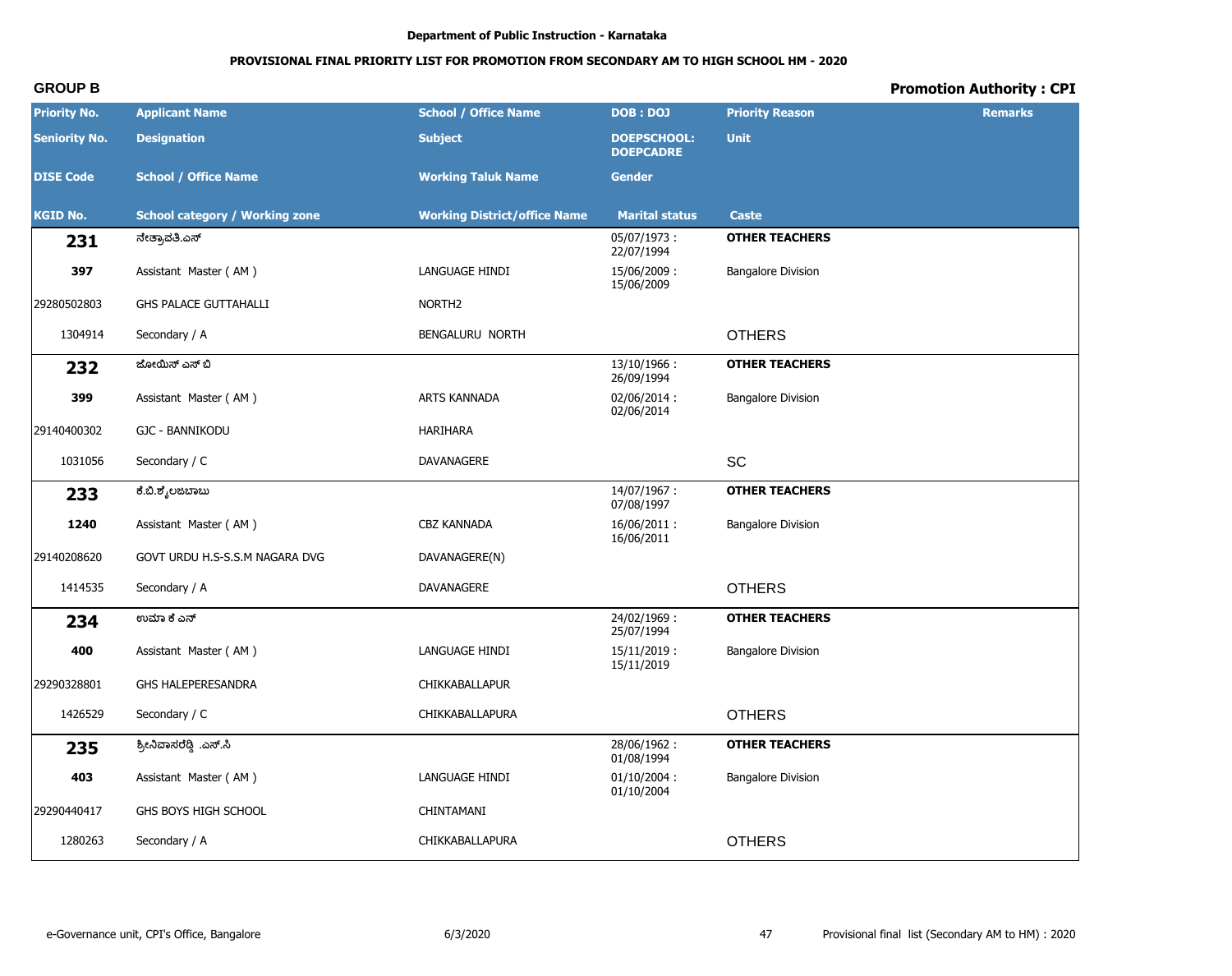# PROVISIONAL FINAL PRIORITY LIST FOR PROMOTION FROM SECONDARY AM TO HIGH SCHOOL HM - 2020

# **Promotion Authority: CPI**

| <b>Priority No.</b>  | <b>Applicant Name</b>                 | <b>School / Office Name</b>         | <b>DOB: DOJ</b>                        | <b>Priority Reason</b>    | <b>Remarks</b> |
|----------------------|---------------------------------------|-------------------------------------|----------------------------------------|---------------------------|----------------|
| <b>Seniority No.</b> | <b>Designation</b>                    | <b>Subject</b>                      | <b>DOEPSCHOOL:</b><br><b>DOEPCADRE</b> | <b>Unit</b>               |                |
| <b>DISE Code</b>     | <b>School / Office Name</b>           | <b>Working Taluk Name</b>           | <b>Gender</b>                          |                           |                |
| <b>KGID No.</b>      | <b>School category / Working zone</b> | <b>Working District/office Name</b> | <b>Marital status</b>                  | <b>Caste</b>              |                |
| 236                  | ನಾಗರಾಜಪ್ಪ ಎ.ಎಸ್.                      |                                     | 24/09/1967:<br>20/07/1994              | <b>OTHER TEACHERS</b>     |                |
| 405                  | Assistant Master (AM)                 | <b>CBZ KANNADA</b>                  | $04/03/2010$ :<br>04/03/2010           | <b>Bangalore Division</b> |                |
| 29150426705          | <b>GPUC SHIKARIPUR</b>                | <b>SHIKARIPUR</b>                   |                                        |                           |                |
| 1372090              | Secondary / A                         | SHIVAMOGGA                          |                                        | <b>OTHERS</b>             |                |
| 237                  | ವೀಣಾ ಕುಮಾರಿ                           |                                     | 24/06/1969:<br>23/07/1994              | <b>OTHER TEACHERS</b>     |                |
| 406                  | Assistant Master (AM)                 | LANGUAGE HINDI                      | $11/10/2019$ :<br>11/10/2019           | <b>Bangalore Division</b> |                |
| 29181008603          | GHS DODDAMADHURE                      | <b>KUNIGAL</b>                      |                                        |                           |                |
| 1305870              | Secondary / C                         | <b>TUMKUR</b>                       |                                        | SC                        |                |
| 238                  | ಸುಗುಣ ಎಸ್.ಎಂ                          |                                     | 18/06/1966:<br>12/02/1997              | <b>OTHER TEACHERS</b>     |                |
| 1242                 | Assistant Master (AM)                 | PCM KANNADA                         | $30/10/2019$ :<br>30/10/2019           | <b>Bangalore Division</b> |                |
| 29210116002          | G HS BARADIMANDIGERE                  | NELAMANGALA                         |                                        |                           |                |
| 1409615              | Secondary / C                         | BENGALURU RURAL                     |                                        | <b>OTHERS</b>             |                |
| 239                  | ವೆಂಕಟೇಶ ಪ್ರಸಾದ್                       |                                     | $21/07/1970$ :<br>20/07/1994           | <b>OTHER TEACHERS</b>     |                |
| 407                  | Assistant Master (AM)                 | LANGUAGE HINDI                      | 12/08/2015:<br>12/08/2015              | <b>Bangalore Division</b> |                |
| 29280700198          | G H S YELAHANKA COMPOSITE             | NORTH4                              |                                        |                           |                |
| 1319942              | Secondary / A                         | BENGALURU NORTH                     |                                        | <b>OTHERS</b>             |                |
| 240                  | ಈಶ್ವರಪ್ಪ ಹೆಚ್ ಏಮ್                     |                                     | 01/06/1969:<br>20/07/1994              | <b>OTHER TEACHERS</b>     |                |
| 409                  | Assistant Master (AM)                 | CBZ KANNADA                         | 02/06/2011:<br>02/06/2011              | <b>Bangalore Division</b> |                |
| 29150211807          | GHS KARANAGIRI                        | HOSANAGAR                           |                                        |                           |                |
| 1372132              | Secondary / C                         | SHIVAMOGGA                          |                                        | <b>OTHERS</b>             |                |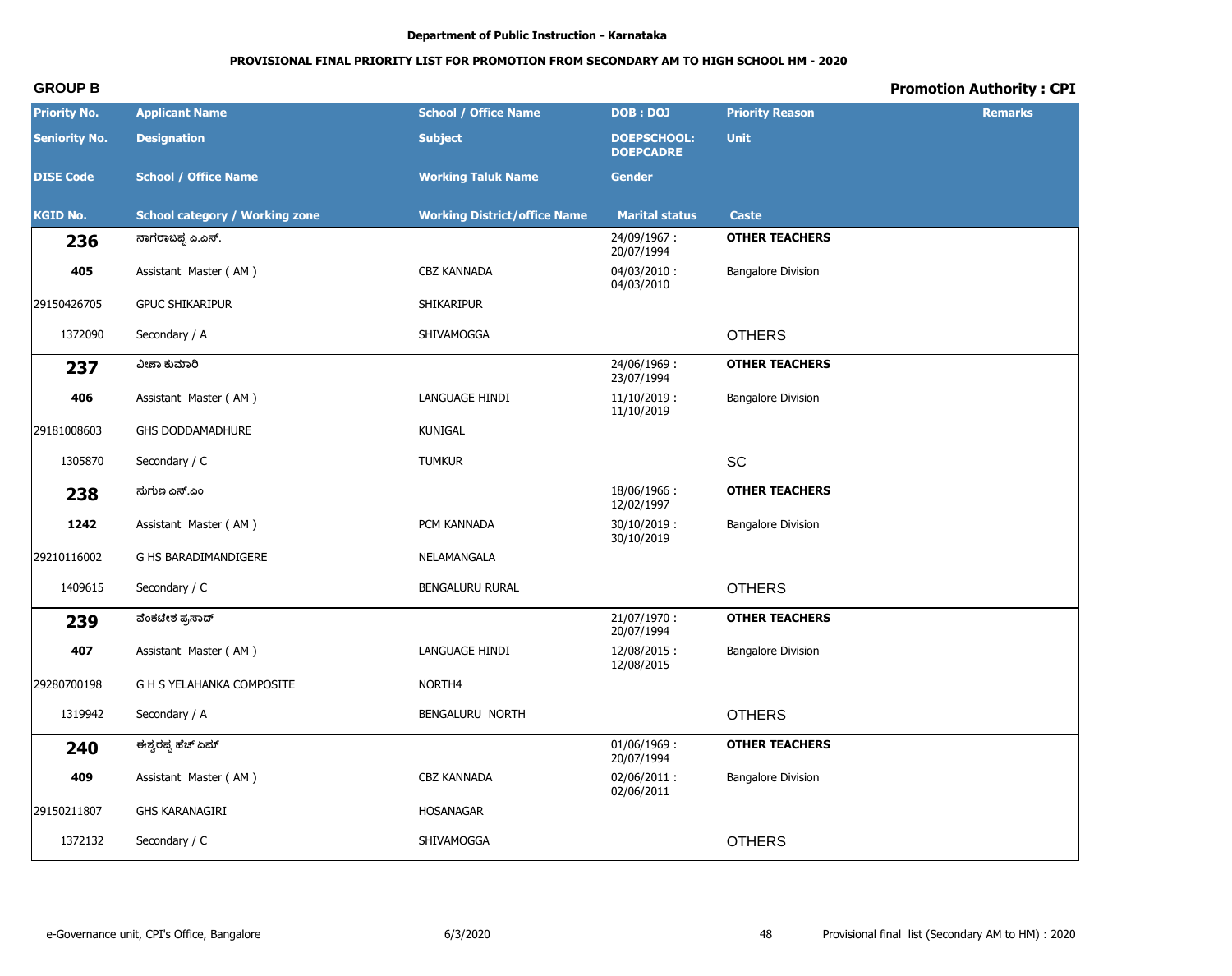# PROVISIONAL FINAL PRIORITY LIST FOR PROMOTION FROM SECONDARY AM TO HIGH SCHOOL HM - 2020

# **Promotion Authority: CPI**

| <b>Priority No.</b>  | <b>Applicant Name</b>                 | <b>School / Office Name</b>         | <b>DOB: DOJ</b>                        | <b>Priority Reason</b>    | <b>Remarks</b> |
|----------------------|---------------------------------------|-------------------------------------|----------------------------------------|---------------------------|----------------|
| <b>Seniority No.</b> | <b>Designation</b>                    | <b>Subject</b>                      | <b>DOEPSCHOOL:</b><br><b>DOEPCADRE</b> | <b>Unit</b>               |                |
| <b>DISE Code</b>     | <b>School / Office Name</b>           | <b>Working Taluk Name</b>           | <b>Gender</b>                          |                           |                |
| <b>KGID No.</b>      | <b>School category / Working zone</b> | <b>Working District/office Name</b> | <b>Marital status</b>                  | <b>Caste</b>              |                |
| 241                  | ಪದ್ಮಾವತಮ್ಮ.ಸಿ                         |                                     | 25/07/1971:<br>22/07/1994              | <b>OTHER TEACHERS</b>     |                |
| 410                  | Assistant Master (AM)                 | LANGUAGE HINDI                      | $01/06/2005$ :<br>01/06/2005           | <b>Bangalore Division</b> |                |
| 29290112306          | GOVERNMENT HIGH SCHOOL MITTEMARI      | <b>BAGEPALLY</b>                    |                                        |                           |                |
| 1402683              | Secondary / C                         | CHIKKABALLAPURA                     |                                        | <b>OTHERS</b>             |                |
| 242                  | ಸಿದ್ದರಾಜು ಜಿ ಎಸ್                      |                                     | 20/07/1963:<br>19/09/1994              | <b>OTHER TEACHERS</b>     |                |
| 411                  | Assistant Master (AM)                 | ARTS KANNADA                        | 14/10/2019:<br>14/10/2019              | <b>Bangalore Division</b> |                |
| 29210109005          | G HS COMP BYRANAYAKANAHALLI           | NELAMANGALA                         |                                        |                           |                |
| 1304908              | Secondary / C                         | BENGALURU RURAL                     |                                        | <b>OTHERS</b>             |                |
| 243                  | ಸದಾನಂದ                                |                                     | 05/03/1968:<br>25/07/1994              | <b>OTHER TEACHERS</b>     |                |
| 412                  | Assistant Master (AM)                 | ARTS KANNADA                        | $01/12/2014$ :<br>01/12/2014           | <b>Bangalore Division</b> |                |
| 29150508803          | <b>GHS THAMMADIHALLI</b>              | SHIVAMOGGA                          |                                        |                           |                |
| 1372550              | Secondary / C                         | SHIVAMOGGA                          |                                        | SC                        |                |
| 244                  | ಇಂದು ಬಿ ಎನ್                           |                                     | 24/07/1970:<br>16/06/1997              | <b>OTHER TEACHERS</b>     |                |
| 1243                 | Assistant Master (AM)                 | PCM KANNADA                         | 04/07/2019:<br>04/07/2019              | <b>Bangalore Division</b> |                |
| 29180706804          | <b>GHS KODAGIHALLI</b>                | <b>TURUVEKERE</b>                   |                                        |                           |                |
| 1389571              | Secondary / B                         | <b>TUMKUR</b>                       |                                        | <b>ST</b>                 |                |
| 245                  | ರಾಮಯ್ಯೆ.ಜೆ                            |                                     | 15/04/1970:<br>15/01/1998              | <b>OTHER TEACHERS</b>     |                |
| 1380                 | Assistant Master (AM)                 | PCM KANNADA                         | $31/01/2015$ :<br>31/01/2015           | <b>Bangalore Division</b> |                |
| 29130108303          | GHS D.S.HALLI                         | CHITRADURGA                         |                                        |                           |                |
| 1406231              | Secondary / B                         | CHITRADURGA                         |                                        | <b>OTHERS</b>             |                |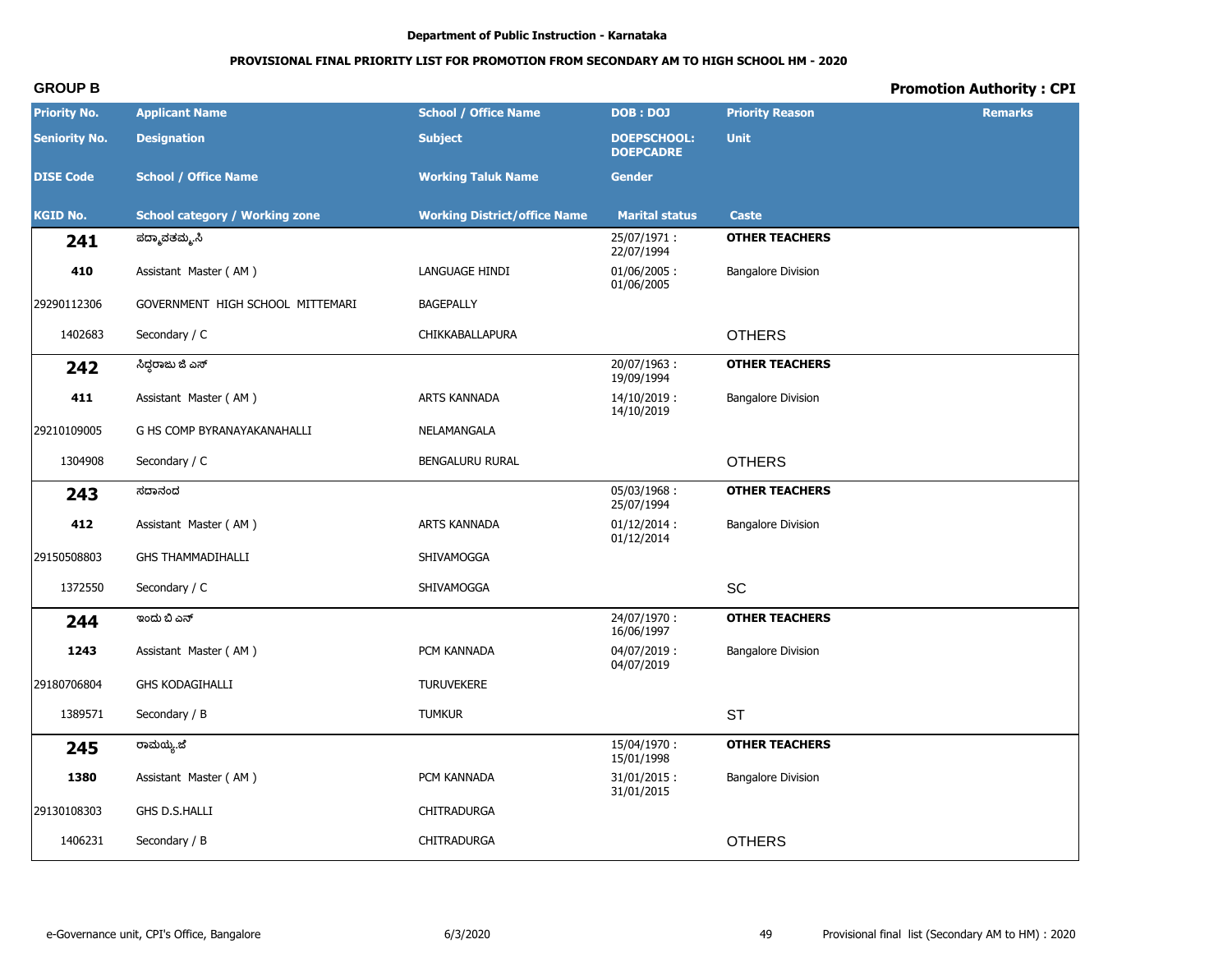# **PROVISIONAL FINAL PRIORITY LIST FOR PROMOTION FROM SECONDARY AM TO HIGH SCHOOL HM - 2020**

| <b>Priority No.</b>  | <b>Applicant Name</b>                 | <b>School / Office Name</b>         | <b>DOB: DOJ</b>                        | <b>Priority Reason</b>    | <b>Remarks</b> |
|----------------------|---------------------------------------|-------------------------------------|----------------------------------------|---------------------------|----------------|
| <b>Seniority No.</b> | <b>Designation</b>                    | <b>Subject</b>                      | <b>DOEPSCHOOL:</b><br><b>DOEPCADRE</b> | <b>Unit</b>               |                |
| <b>DISE Code</b>     | <b>School / Office Name</b>           | <b>Working Taluk Name</b>           | <b>Gender</b>                          |                           |                |
| <b>KGID No.</b>      | <b>School category / Working zone</b> | <b>Working District/office Name</b> | <b>Marital status</b>                  | <b>Caste</b>              |                |
| 246                  | ಭಾಷಾ ಎಂ                               |                                     | 10/05/1966:<br>26/07/1994              | <b>OTHER TEACHERS</b>     |                |
| 413                  | Assistant Master (AM)                 | LANGUAGE HINDI                      | 11/04/2008:<br>11/04/2008              | <b>Bangalore Division</b> |                |
| 29200308022          | GHS RAMMURTHYNAGARA                   | SOUTH4                              |                                        |                           |                |
| 1318179              | Secondary / A                         | BENGALURU SOUTH                     |                                        | <b>OTHERS</b>             |                |
| 247                  | ಮಂಜುನಾಥ. ಹೆಚ್                         |                                     | 15/06/1969:<br>19/07/1994              | <b>OTHER TEACHERS</b>     |                |
| 414                  | Assistant Master (AM)                 | CBZ KANNADA                         | 07/06/2003:<br>07/06/2003              | <b>Bangalore Division</b> |                |
| 29180923102          | <b>GCHS BYATHA</b>                    | <b>TUMKUR</b>                       |                                        |                           |                |
| 1280866              | Secondary / C                         | <b>TUMKUR</b>                       |                                        | <b>OTHERS</b>             |                |
| 248                  | ಹನುಮಂತರಾಜು ಆರ್                        |                                     | 08/07/1973:<br>21/07/1994              | <b>OTHER TEACHERS</b>     |                |
| 415                  | Assistant Master (AM)                 | LANGUAGE HINDI                      | $25/11/2019$ :<br>25/11/2019           | <b>Bangalore Division</b> |                |
| 29210224007          | G.J.C KANASAVADI                      | <b>DODDABALLAPURA</b>               |                                        |                           |                |
| 1318138              | Secondary / C                         | BENGALURU RURAL                     |                                        | <b>OTHERS</b>             |                |
| 249                  | ಬಸವರಾಜ ಹೆಚ್ ಎಂ                        |                                     | $01/07/1962$ :<br>21/07/1994           | <b>OTHER TEACHERS</b>     |                |
| 416                  | Assistant Master (AM)                 | LANGUAGE KANNADA                    | 25/05/2007:<br>25/05/2007              | <b>Bangalore Division</b> |                |
| 29130111804          | <b>GHS KURUBARAHALLI</b>              | CHITRADURGA                         |                                        |                           |                |
| 1315312              | Secondary / C                         | CHITRADURGA                         |                                        | <b>SC</b>                 |                |
| 250                  | ಮಂಜಣ್ಣ.ವಿ                             |                                     | 01/06/1969:<br>08/07/1997              | <b>OTHER TEACHERS</b>     |                |
| 1244                 | Assistant Master (AM)                 | PCM KANNADA                         | 12/06/2006:<br>12/06/2006              | <b>Bangalore Division</b> |                |
| 29140613802          | <b>GHS - THORANAGATTE</b>             | <b>JAGALUR</b>                      |                                        |                           |                |
| 1462612              | Secondary / C                         | DAVANAGERE                          |                                        | <b>OTHERS</b>             |                |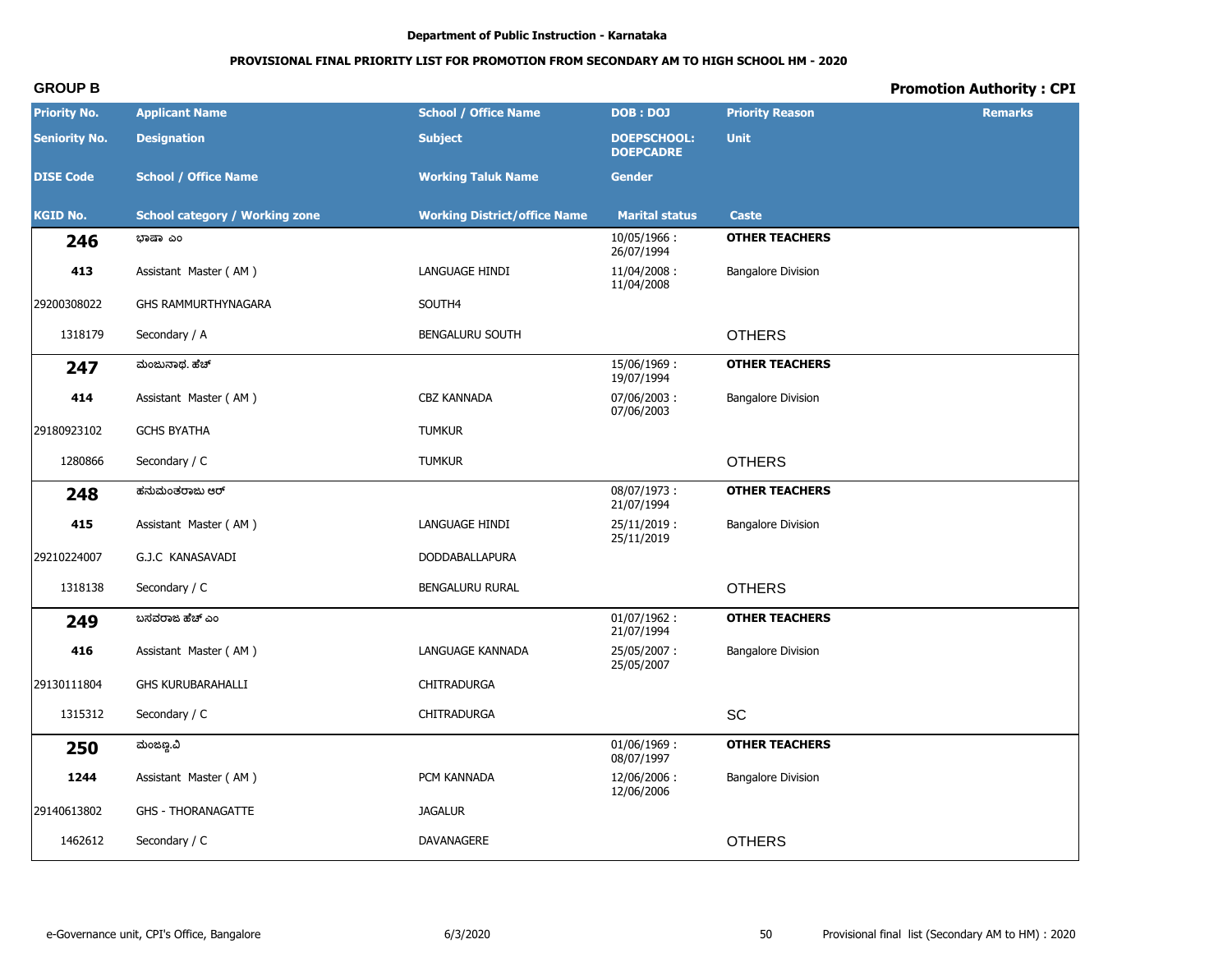# **PROVISIONAL FINAL PRIORITY LIST FOR PROMOTION FROM SECONDARY AM TO HIGH SCHOOL HM - 2020**

| <b>Priority No.</b>  | <b>Applicant Name</b>                 | <b>School / Office Name</b>         | <b>DOB: DOJ</b>                        | <b>Priority Reason</b>    | <b>Remarks</b> |
|----------------------|---------------------------------------|-------------------------------------|----------------------------------------|---------------------------|----------------|
| <b>Seniority No.</b> | <b>Designation</b>                    | <b>Subject</b>                      | <b>DOEPSCHOOL:</b><br><b>DOEPCADRE</b> | <b>Unit</b>               |                |
| <b>DISE Code</b>     | <b>School / Office Name</b>           | <b>Working Taluk Name</b>           | <b>Gender</b>                          |                           |                |
| <b>KGID No.</b>      | <b>School category / Working zone</b> | <b>Working District/office Name</b> | <b>Marital status</b>                  | <b>Caste</b>              |                |
| 251                  | ಡಿ ಸರ್ವಮಂಗಳ                           |                                     | 22/06/1961:<br>20/07/1994              | <b>OTHER TEACHERS</b>     |                |
| 417                  | Assistant Master (AM)                 | LANGUAGE HINDI                      | $16/10/2019$ :<br>16/10/2019           | <b>Bangalore Division</b> |                |
| 29200106809          | <b>GHS KUMBALGODU</b>                 | SOUTH1                              |                                        |                           |                |
| 1368257              | Secondary / B                         | <b>BENGALURU SOUTH</b>              |                                        | <b>OTHERS</b>             |                |
| 252                  | ಹನುಮಂತ ವಗ್ಗರ್                         |                                     | 09/04/1968:<br>20/07/1994              | <b>OTHER TEACHERS</b>     |                |
| 419                  | Assistant Master (AM)                 | PCM KANNADA                         | 29/07/2007:<br>29/07/2007              | <b>Bangalore Division</b> |                |
| 29190243601          | <b>GJC GIRLS</b>                      | <b>BANGARAPETE</b>                  |                                        |                           |                |
| 1277726              | Secondary / A                         | <b>KOLAR</b>                        |                                        | <b>OTHERS</b>             |                |
| 253                  | ರಾಮಚಂದ್ರಪ್ಪ ಎಲ್                       |                                     | 25/07/1970:<br>20/07/1994              | <b>OTHER TEACHERS</b>     |                |
| 420                  | Assistant Master (AM)                 | ARTS KANNADA                        | $16/10/2019$ :<br>16/10/2019           | <b>Bangalore Division</b> |                |
| 29310617603          | GOVT HIGH SCHOOL SAKSHIHALLI          | <b>SIRA</b>                         |                                        |                           |                |
| 1280820              | Secondary / C                         | MADHUGIRI                           |                                        | <b>OTHERS</b>             |                |
| 254                  | ಮಹಾಬಲೇಶ್ವರ ಜೋಶಿ                       |                                     | 26/04/1961:<br>21/07/1994              | <b>OTHER TEACHERS</b>     |                |
| 421                  | Assistant Master (AM)                 | <b>LANGUAGE SANSKRIT</b>            | 21/07/1994:<br>21/07/1994              | <b>Bangalore Division</b> |                |
| 29191048606          | <b>GJC BOYS MULBAGAL</b>              | MULBAGAL                            |                                        |                           |                |
| 1277619              | Secondary / A                         | <b>KOLAR</b>                        |                                        | <b>OTHERS</b>             |                |
| 255                  | ಮಹಮ್ಮದ್ ಸಮಿಉಲ್ಲಾ ಹೆಚ್ ಸಿ              |                                     | 17/07/1967:<br>20/07/1994              | <b>OTHER TEACHERS</b>     |                |
| 423                  | Assistant Master (AM)                 | LANGUAGE HINDI                      | 23/07/2010:<br>23/07/2010              | <b>Bangalore Division</b> |                |
| 29140208207          | G.EX.MUNCIPAL P.U.COLLEGE DVG         | DAVANAGERE(N)                       |                                        |                           |                |
| 1314698              | Secondary / A                         | DAVANAGERE                          |                                        |                           |                |